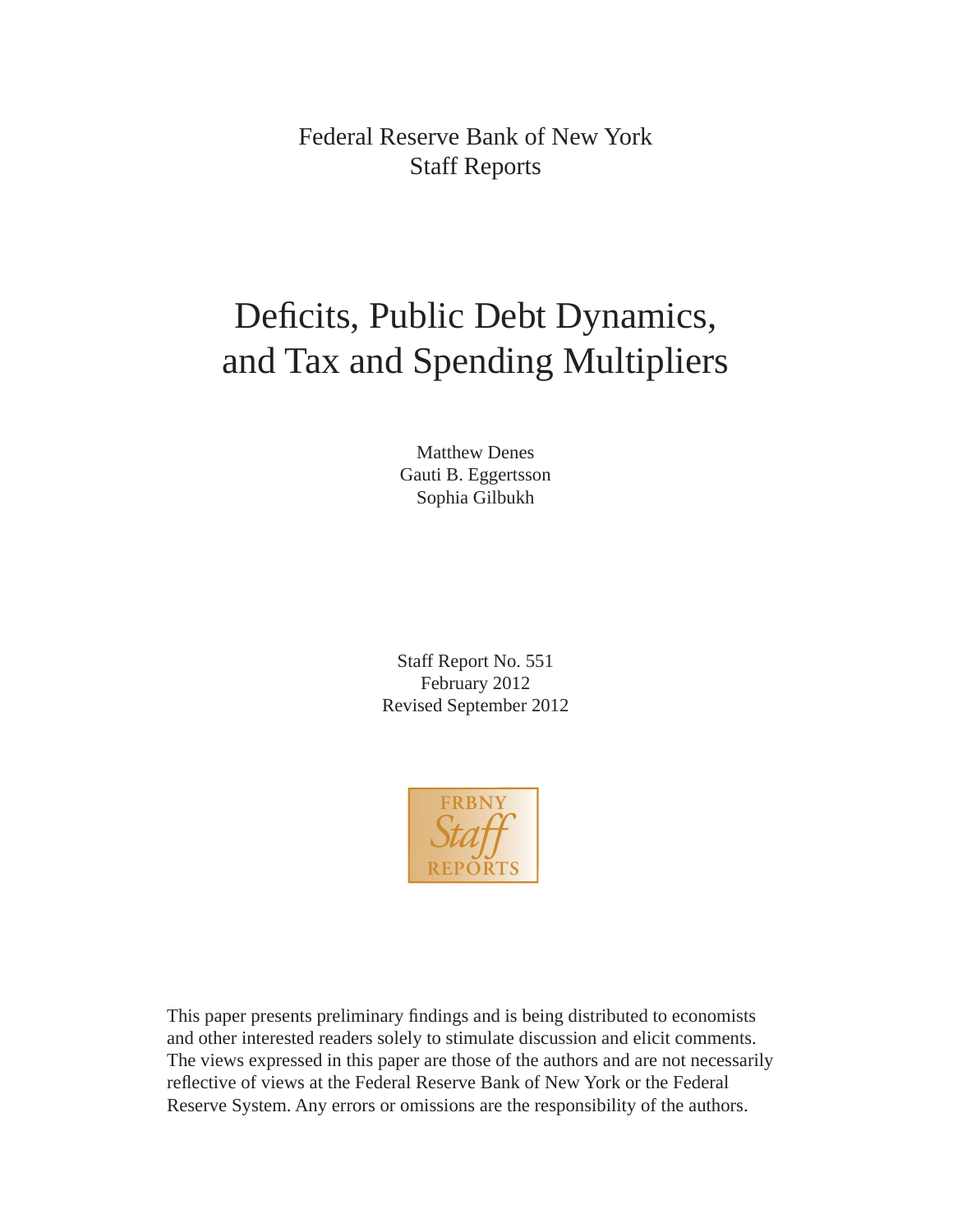#### **Defi cits, Public Debt Dynamics, and Tax and Spending Multipliers**

Matthew Denes, Gauti B. Eggertsson, and Sophia Gilbukh *Federal Reserve Bank of New York Staff Reports*, no. 551 February 2012; revised September 2012 JEL classification: E52, E62

#### **Abstract**

Cutting government spending can increase the budget deficit at zero interest rates according to a standard New Keynesian model, calibrated with Bayesian methods. Similarly, increasing sales taxes can increase the budget deficit rather than reduce it. Both results suggest limitations of "austerity measures." At zero interest rates, running budget deficits can be either expansionary or contractionary depending on how they interact with expectations about long-run taxes and spending. The effect of fiscal policy action is thus highly dependent on the policy regime. A successful stimulus, therefore, needs to specify how the budget is managed, not only in the short but also in the medium and long runs.

Key words: fiscal policy, liquidity trap

Denes: University of Pennsylvania. Eggertsson, Gilbukh: Federal Reserve Bank of New York (e-mail: gauti.eggertsson@ny.frb.org, sophia.gilbukh@ny.frb.org). The views expressed in this paper are those of the authors and do not necessarily reflect the position of the Federal Reserve Bank of New York or the Federal Reserve System.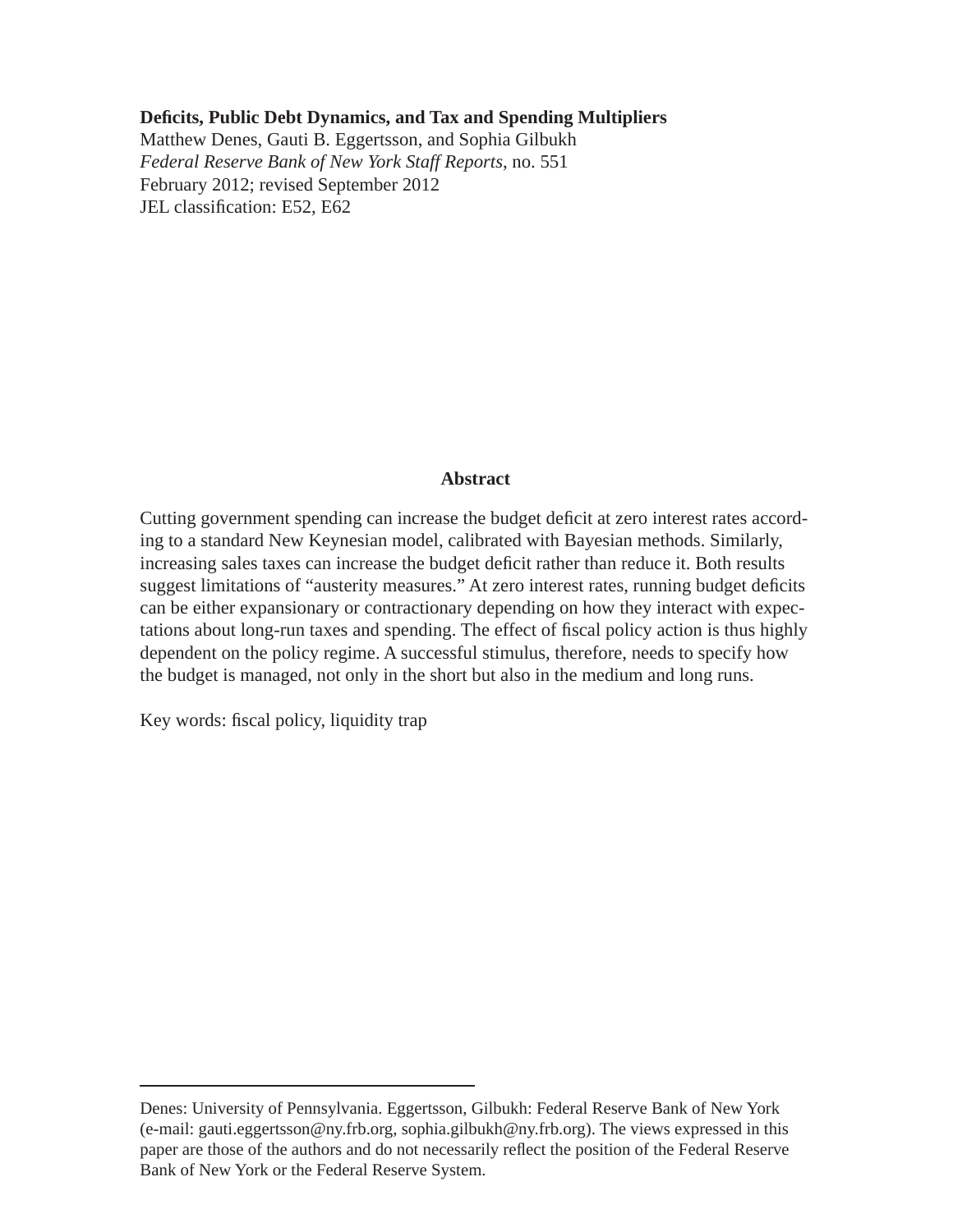## 1 Introduction

What is the effect of government spending cuts or tax hikes on the budget deficit? What is the effect of the budget deficit itself on short-run and long-run outcomes? Does the answer to these questions depend upon the state of the economy? Does it matter, for example, if the short-term nominal interest rate is close to zero and the economy is experiencing a recession? These are basic and fundamental questions in macroeconomics that have received increasing attention recently. Following the crisis of 2008, many governments implemented somewhat expansionary Öscal policy, but were soon confronted with large increases in public debt. That gave rise to calls for "austerity", i.e. government spending cuts and tax hikes  $\overline{\phantom{a}}$  aimed to decrease government debt  $\overline{\phantom{a}}$  a policy many claimed was necessary to restore "confidence." It follows that a model of the economy that makes sense of the policy discussion during this time has to account for the crisis and provide a role for Öscal policy, while also explicitly accounting for public debt dynamics. That is the objective of this paper.

The goal of this paper is to analyze public debt dynamics in a standard New Keynesian dynamic stochastic general equilibrium (DSGE) model in a low interest rate environment. One of our main Öndings is that the rules for budget management change once the shortterm nominal interest rate approaches zero in a way that is important for the debate on "austerity" and "confidence." This shows up in our model in at least two ways. First, we show that once the short-term nominal interest rate hits zero, then cutting government spending or raising sales taxes has very different effects on deficits than under regular circumstances. Under regular circumstances, these austerity policies reduce the deficit roughly one-to-one. Once the nominal interest rate reaches zero, however, their effect becomes much smaller on the deficit. These policies may even increase rather than reduce the deficit. Second, we find that the economy is extraordinarily sensitive to expectations about the long-run at a zero interest rate. In particular, expectations about the future size of the government and future sales and/or labor taxes can have strong effects on short-run demand. This is, again, in contrast to an economy where the nominal interest rate is positive and the central bank targets zero inflation. In that environment, we show that long-run expectations about fiscal policy have no effect on short-run demand. An important implication of this is that in a low interest rate environment budget deficits can either increase or reduce aggregate demand in the short run, depending on how they influence expectations of future taxes, spending, and monetary policy. Hence the effect of deficit spending when the nominal interest rate is zero *depends critically on the policy*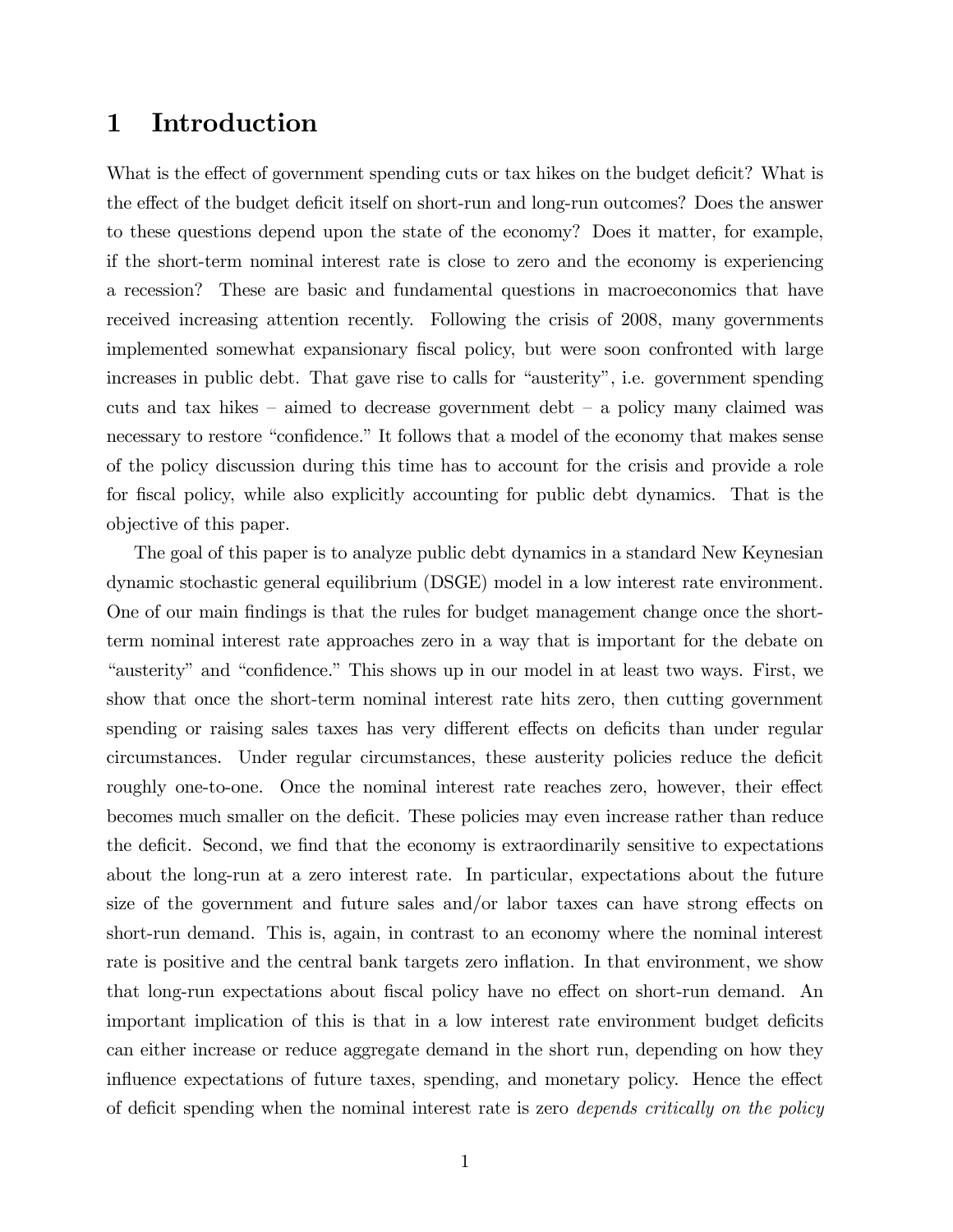regime.

At a basic level, our paper highlights a general theme already emphasized in Eggertsson (2010) that once the nominal interest rate collapses close to zero, then the economy is demand-determined, i.e. the amount of stuff produced is entirely determined by how much stuff people want to buy. Thus, according to this framework, all emphasis should be on policies that increase aggregate spending in the short run. A key point this paper highlights is that short-run demand at a zero interest rate is not only determined by short-run fiscal policy, but also by expectations about the long run. The budget deficit is plausibly going to play a large role in how those long-run expectations are determined. More importantly, the way in which the budget deficit pins down those expectations depends critically upon the policy regime and can substantially affect estimates of various policy relevant issues, such as the computation of fiscal multipliers currently common in the literature. The outline of the paper is detailed next.

After laying out and parameterizing the model (Section 2), we first confront it (Section 3) with the following thought experiment: Suppose there are economic conditions such that the nominal interest rate is close to zero and the central bank wants to cut rates further, but cannot. Suppose sales and labor tax rates are held constant. How does the budget deficit change if the government tries to balance the budget by cutting government spending, i.e. implementing "austerity measures"? The model suggests that, under reasonable parameters, the deficit declines only by a modest amount and may even increase, rather than decrease. This occurs because the cut in government spending leads to a reduction in aggregate output, thus reducing the tax base and subsequently reducing tax revenues. We derive simple analytical conditions under which the deficit increases as a result of cuts in government spending. When we conduct the same experiment with sales taxes, we obtain a similar result. To a keen observer of the current economic turmoil, then, it may seem somewhat disturbing that expenditure cuts and sales tax increases were two quite popular ìausterity measuresîin response to the deÖcits following the crisis of 2008.

While the first set of results points against the popular call for "austerity," we have a second set of results that puts these calls, perhaps, in a bit more sympathetic light. We next consider (Section 4) the following question: How does demand in the short run react to expectations about long-run taxes, long-run productivity and the long-run size of the government? One motivation for this question is that we often hear discussion about the importance of "confidence" in the current economic environment and this is given as a rationale for reducing deficits. For example, Jean-Claude Trichet, then President of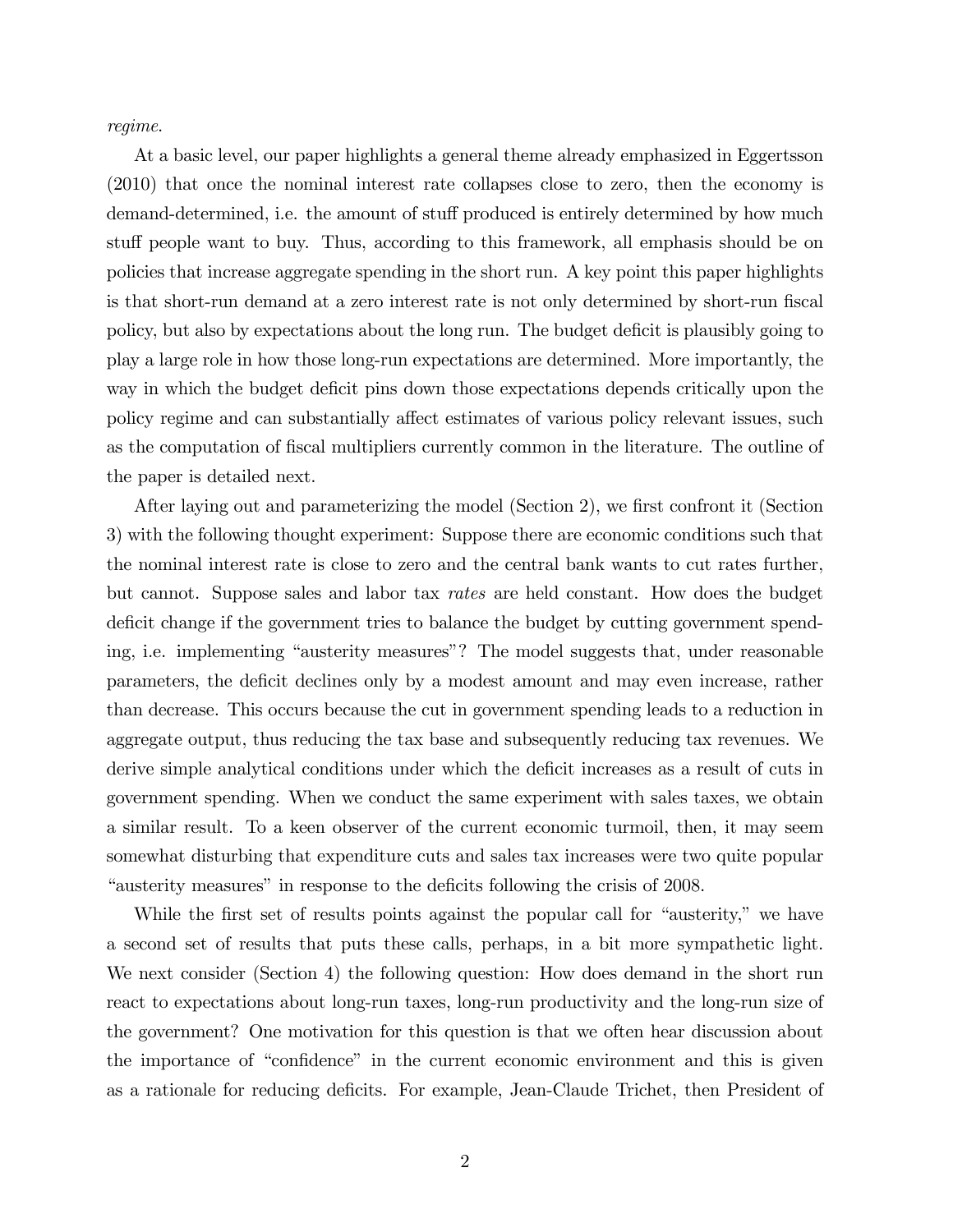the European Central Bank, said in June 2010, "Everything that helps to increase the confidence of households, firms and investors in the sustainability of public finances is good for the consolidation of growth and job creation. We firmly believe that in the current circumstances conÖdence-inspiring policies will foster and not hamper economic recovery, because confidence is the key factor today." How does current demand, via "confidence," depend on future long-run policy? To be clear, we interpret "confidence" as referring to effects on current demand that come about due to expectations about long-run policy.

To get our second set of results, we consider how short-run demand depends upon expectations about long-run policy. We first look at the effect of long-run taxes and the long-run size of the government on short-run demand if the central bank is not constrained by the zero interest rate bound and successfully targets constant ináation. In this case, we show that expectations of future fiscal policy are irrelevant for aggregate demand. What happens in the model is that, if the central bank successfully targets inflation, it "replicates" the solution of the model that would take place if all prices were perfectly flexible, i.e. the "Real Business Cycle" (RBC) solution. Further, if all prices were flexible in the model, then aggregate demand would play no role in the first place. We then study the effect of Öscal policy expectations when there are large enough shocks so that the zero interest rate bound is binding and the central bank is unable to replicate the flexible price RBC solution. When this happens, the results are much more interesting: Output is completely demand-determined, i.e., the amount produced depends on how much people want to buy. Most importantly, expectations about future economic conditions start having an important effect on short-run demand and, thus, output. In turn, future economic conditions depend on long-run policy. Our key Öndings are that a commitment to reduce the size of the government in the long run or to reduce future labor taxes increases short-run demand. This is because both policies imply higher future private consumption, and thus will tend to raise consumption demanded in the short run. It is worth noting that any policy that tends to increase expectations of future output will also be expansionary in the same way. Meanwhile, a commitment to lower long-run sales taxes has the opposite effect, i.e., it reduces short-run demand. This is because lower future sales taxes induce people to delay short-run consumption to take advantage of lower future prices.

In Section 5, we analyze how debt dynamics may affect short-run demand. Taking short-run deficits as given, we ask: What are their effects on short-run demand given that they need to be paid off in the long run? In this case, we show that the effect of deficits depends  $-$  as a general matter  $-$  on the policy regime. If the deficits are paid off by a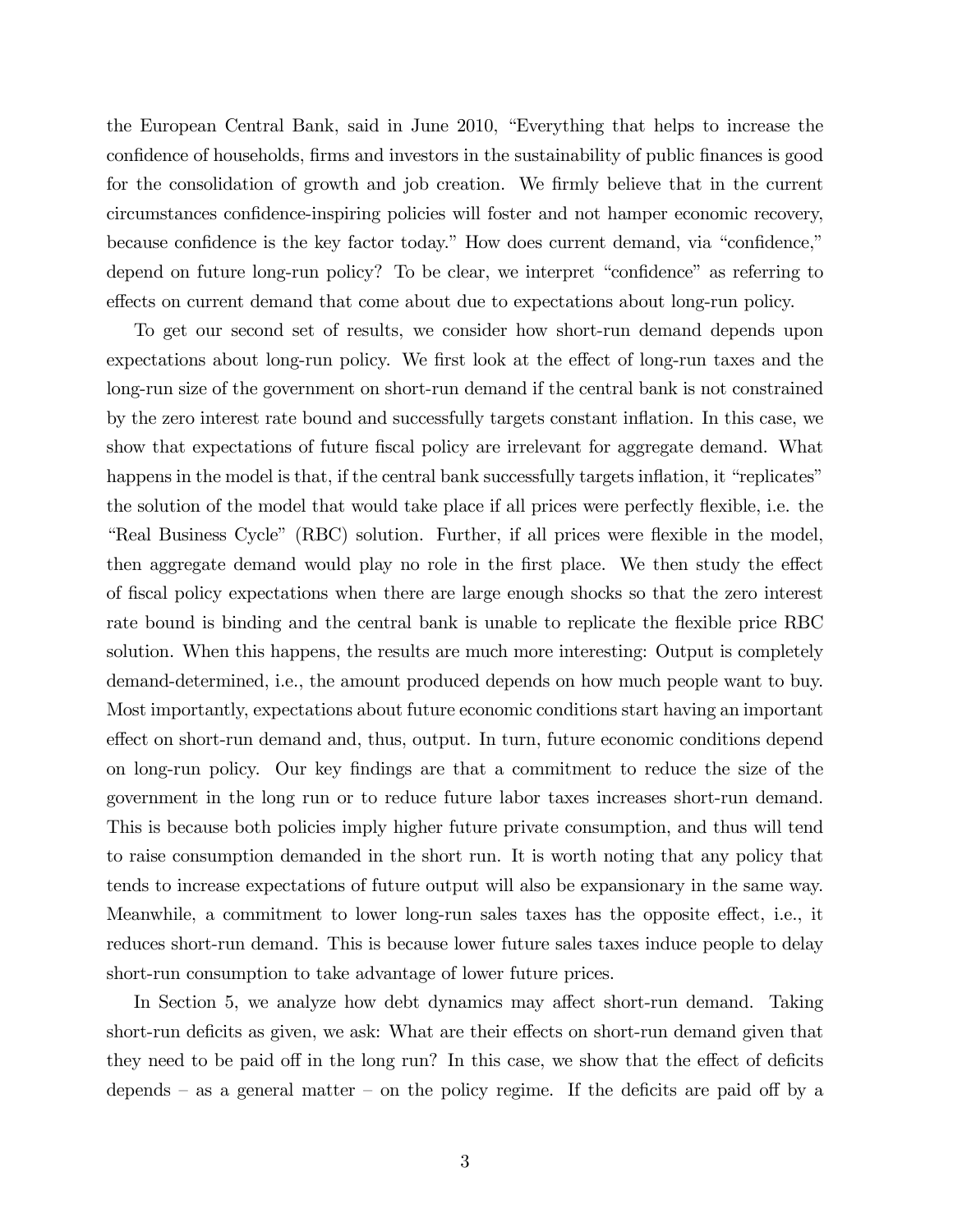reduction in the long-run size of the government spending or higher long-run sale taxes, then the budget deficits are expansionary. If they are paid off by higher long-run labor taxes, then the budget deficits are contractionary. In Section  $6$ , we look at some numerical examples. Section 7 shows how the picture changes once we account for the possibility of the government defaulting on its debt. Finally, we review that deficits are expansionary if they trigger expectations of medium-term inflation.

#### 1.1 Related literature

The paper builds on Eggertsson  $(2010)$ , who addresses the effects of taxes and spending on the margin, and a relatively large amount of literature on the zero interest rate bound (see in particular Christiano, Eichenbaum and Rebelo (2011) and Woodford (2011) for related analysis and more recently Rendahl (2012)). The contribution of this paper to the existing literature is that we study public debt dynamics and the interactions between output and debt, and between taxes and spending. An additional feature of the current paper is the greater attention to the short-run demand consequences of long-run taxes and spending. While there is some discussion in Eggertsson  $(2010)$  on the effect of permanent changes in fiscal policy, we here make some additional, but plausible assumptions, that allow us to illustrate the result in a much cleaner form and additionally illustrate some new effects. We consider the simple closed-form solution as a key contribution to the relatively large recent literature that studies the interaction of monetary and fiscal policy at the zero bound (see e.g. Leeper, Traum, Walker (2011) and references therein).

Our focus here is not on optimal policy. Instead we look at the effect of incremental adjustments in various tax and spending instruments at the margin. The hope is, of course, that these partial results give some insights in the study of optimal policy. A challenge for thoroughly studying optimal policy with a rich set of taxes (such as here) is that, in principle, the first best allocation can often be replicated with flexible enough taxes, as illustrated in Eggertsson and Woodford (2004) and Correia et al. (2011). Yet, as the current crisis makes clear, governments are quite far away from exploiting fiscal instruments to this extent. Most probably this reflects some unmodeled constraints on fiscal policy that prevent their optimal application. But even with these limitations, we think it is still useful to understand the answer to more specific questions, such as "What" happens to output and the deficit if you do  $X$ ?" The answer to this question often drives policy decisions. A politician, for example, may ask: "Can I reduce the budget deficit by doing  $A$ ,  $B$  or  $C$ ?"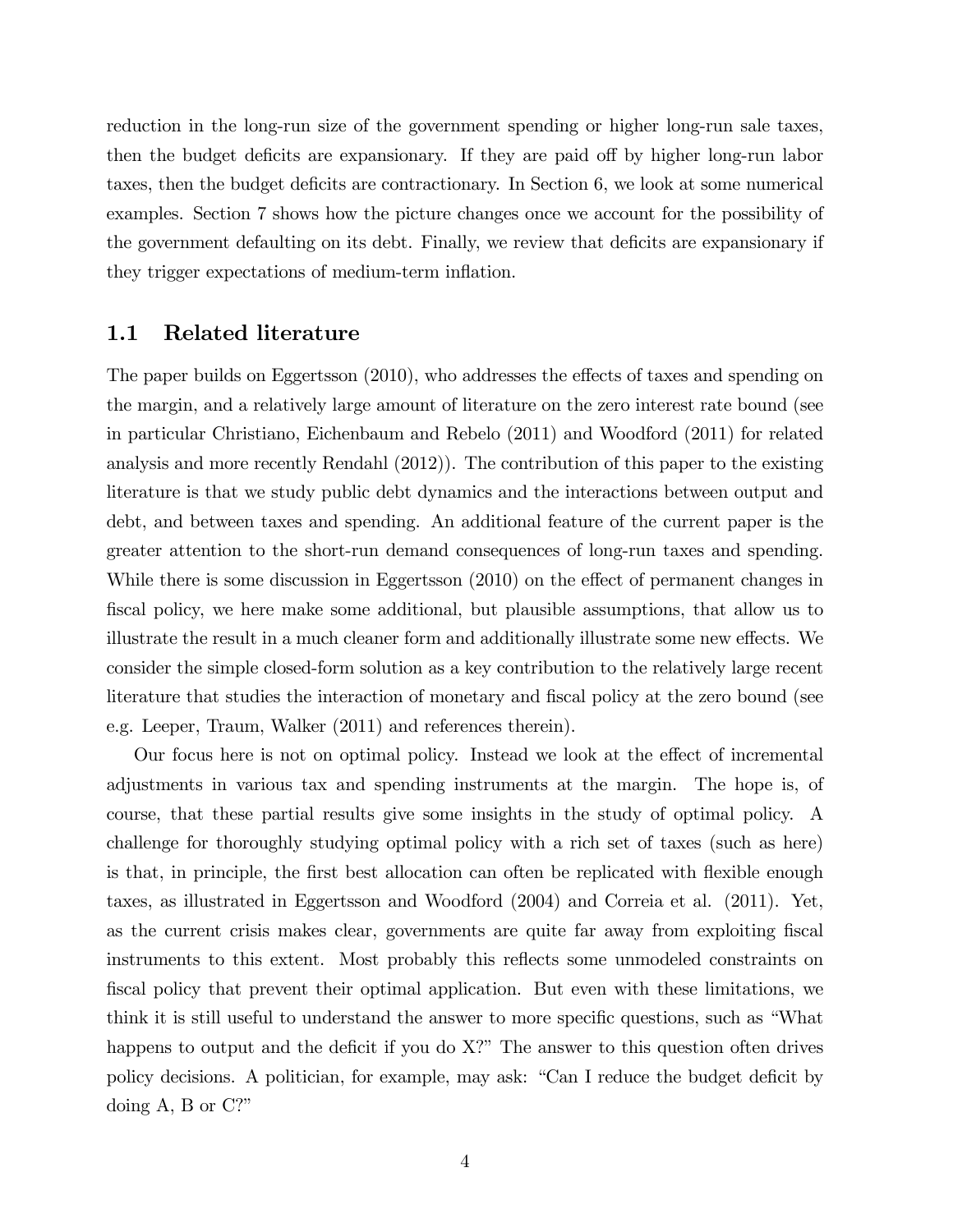The result that cuts in government spending can increase the deficit is close to the finding in Erceg and Linde (2010) that government spending can be self-Önancing in a liquidity trap. Relative to that paper, the main contribution is that we, first, show closed-form solutions for deficit multipliers and, second, we model how expectations of long-run policy may change short-run demand. The demand effect of the long-run labor tax policy is similar to that documented by Fernandez-Villaverde, Guerron-Quintana and Rubio-Ramirez (2011) and the permanent policies in Eggertsson (2010). The fact that a commitment to smaller government in the future can increase demand at the zero interest rate bound is illustrated in Eggertsson (2001) and Werning (2011). Eggertsson (2006) analyzes, in more detail, how deficits can trigger inflation expectations.

## 2 A simple New Keynesian model

We only briefly review the microfoundations of the model here, for a more complete treatment see Eggertsson (2010). The main difference between our model and the model from Eggertsson (2010) is that we are more explicit about the government budget constraint. There is a continuum of households of measure 1. The representative household maximizes

$$
E_t \sum_{T=t}^{\infty} \beta^{T-t} \xi_T \left[ u(C_T) + g(G_T) - \int_0^1 v(l_T(j)) d_j \right],
$$

where  $\beta$  is a discount factor,  $C_t \equiv \left[\int_0^1 c_t(i)^{\frac{\theta-1}{\theta}} di \right]^{\frac{\theta}{\theta-1}}$  is the Dixit-Stiglitz aggregate of consumption of each of a continuum of differentiated goods with an elasticity of substitution equal to  $\theta > 1$ ,  $P_t \equiv \left[\int_0^1 p_t(i)^{1-\theta} di\right]^{\frac{1}{1-\theta}}$  is the Dixit-Stiglitz price index, and  $l_t(j)$  is the quantity supplied of labor of type  $j$ . Each industry  $j$  employs an industry-specific type of labor, with its own real wage  $W_t(j)$ . The disturbance  $\xi_t$  is a preference shock, and  $u(\cdot)$  and  $g(\cdot)$  are increasing concave functions, while  $v(\cdot)$  is an increasing convex function.  $G_T$  is the government spending and is also defined as a Dixit-Stiglitz aggregate analogous to private consumption. For simplicity, we assume that the only assets traded are one-period riskless bonds,  $B_t$ . The period budget constraint can then be written as

$$
(1 + \tau_t^s)P_t C_t + B_t = (1 + i_{t-1})B_{t-1} + (1 - \tau_t^I) \left[ \int_0^1 Z_t(i)di + P_t \int_0^1 W_t(j)l_t(j)dj \right] - P_t T_t,
$$
\n(1)

where  $Z_t(i)$  stands for profits that are distributed lump-sum to the households. There are three types of taxes in the baseline model: a sales tax  $\tau_t^s$  on consumption purchases,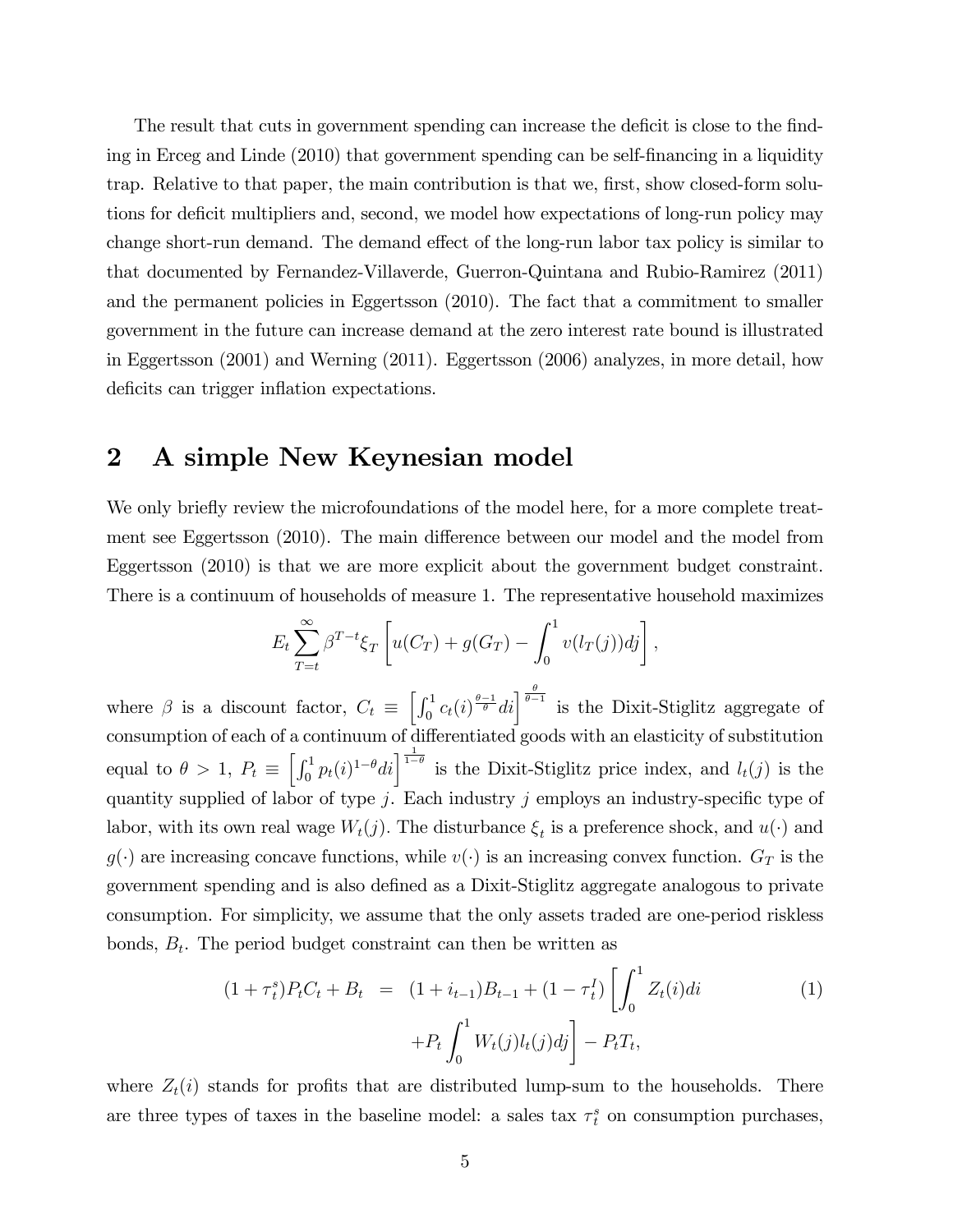a lump-sum tax  $T_t$  and an income tax  $\tau_t^I$  (levied on income from both labor and the household's claim on firms profits).<sup>1</sup> The household maximizes the utility subject to the budget constraint, taking the wage rate as given. It is possible to include some resource cost of the lump-sum taxes, for example that collecting  $T_t$  taxes consumes  $s(T_t)$  resources as in Eggertsson (2006) and total government spending is then defined as  $F_t = G_t + s(T_t)$ . Since we will not focus on the optimal policy, this alternative interpretation does not change any of the results.

There is a continuum of firms of measure 1. Firm  $i$  sets its price and then hires labor inputs necessary to meet realized demand, taking industry wages as given. A unit of labor produces one unit of output. The preferences of households and the assumption that the government distributes its spending on varieties in the same way as households imply a demand for good *i* of the form  $y_t(i) = Y_t(\frac{p_t(i)}{P_t})$  $\frac{H_t(i)}{P_t}$   $\bigg)$ <sup>- $\theta$ </sup>, where  $Y_t \equiv C_t + G_t$  is aggregate output. We assume that all profits are paid out as dividends and that firms seek to maximize profits. Profits can be written as  $Z_t(i) = p_t(i)Y_t(p_t(i)/P_t)^{-\theta} - W_t(j)Y_t(p_t(i)/P_t)^{-\theta}$ , where i indexes the firm and j indexes the industry in which the firm operates. Following Calvo  $(1983)$ , let us suppose that each industry has an equal probability of reconsidering its price in each period. Let  $0 < \alpha < 1$  be the fraction of industries with prices that remain unchanged in each period. In any industry that revises its prices in period t, the new price  $p_t^*$  will be the same. The maximization problem that each firm faces at the time it revises its price is then to choose a price  $p_t^*$  to maximize

$$
\max_{p_t^*} E_t \left\{ \sum_{T=t}^{\infty} (\alpha \beta)^{T-t} \lambda_T (1 - \tau_T^P) [p_t^* Y_T (p_t^*/P_T)^{-\theta} - W_T(j) Y_T (p_t^*/P_T)^{-\theta}] \right\},\,
$$

where  $\lambda_T$  is the marginal utility of the nominal income for the representative household. An important assumption is that the price that the firm sets is *exclusive* of the sales tax. This means that if the government cuts sales taxes, then consumers face a lower store price by exactly the amount of the tax cuts for Örms that have not reset their prices.

Without going into details about how the central bank implements a desired path for

<sup>&</sup>lt;sup>1</sup>In an earlier variation of this paper, we assumed instead that only wages were subject to the income tax. Since wages are flexible, in this model, wages drop by more than output in a recession. This leads to a disproportionate drop in tax revenues in a recession that we felt exaggerated our results and relied too much on the complete áexibility of wages in the model. Under this alternative benchmark assumption, which is more conservative, income tax is proportional to aggregate output (any drop in real wages will be reflected by an increase in profits, and taxing profit and wages at the same rate means we abstract from this redistribution aspect of the model).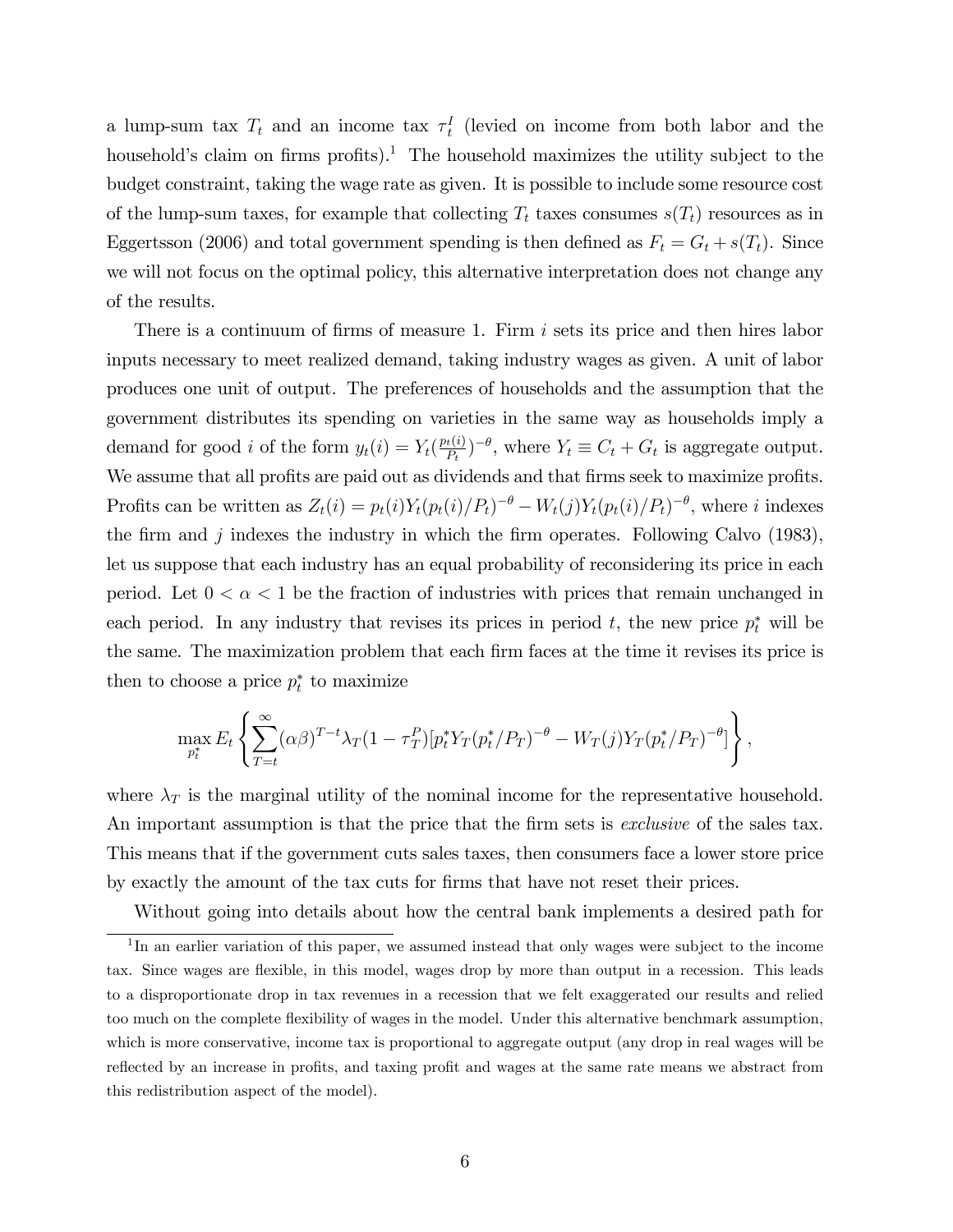nominal interest rates, we assume that it cannot be negative so that  $2^2$ 

$$
i_t \geq 0.
$$

The government's budget constraint can now be written  $as<sup>3</sup>$ 

$$
b_t = (1 + i_{t-1})b_{t-1}\Pi_t^{-1} + (1 + \tau_t^s)G_t + (1 - \tau_t^I)Y_t - T_t - (1 + \tau_t^s)Y_t,
$$

where  $b_t \equiv \frac{B_t}{P_t}$  $\frac{B_t}{P_t}$  is the real value of the government debt and  $\Pi_t \equiv \frac{P_t}{P_{t-}}$  $\frac{P_t}{P_{t-1}}$  is gross inflation. Note that we take into account that the government both pays the consumption tax  $\tau_t^s$  and receives this tax back as revenues. If we wrote the budget constraint in terms of private consumption,  $C_t$ , this would net out.

The model is solved by an approximation around a steady state and we linearize it around a constant solution with positive government debt  $\bar{b} > 0$  and zero inflation<sup>4</sup>. The consumption Euler equation of the representative household combined with the resource constraint can be approximated to yield

$$
\hat{Y}_t = E_t \hat{Y}_{t+1} - \sigma(i_t - E_t \pi_{t+1} - r_t^e) + (\hat{G}_t - E_t \hat{G}_{t+1}) + \sigma \chi^s E_t (\hat{\tau}_{t+1}^s - \hat{\tau}_t^s),\tag{2}
$$

where  $i_t$  is the one-period risk-free nominal interest rate,  $\pi_t$  is inflation,  $E_t$  is an expectation operator, the coefficients are  $\sigma, \chi^s > 0$ ,  $\hat{Y}_t \equiv \log Y_t / \bar{Y}$ ,  $\hat{G}_t \equiv \log G_t / \bar{Y}$ , while  $\hat{\tau}_t^s \equiv \tau_t^s - \bar{\tau}^s$ , and  $r_t^e$  is an exogenous disturbance that is only a function of the shock  $\xi_t$  (for details see footnote on the rationale for this notation).<sup>5</sup> Aggregate supply  $(AS)$  is

$$
\pi_t = \kappa \hat{Y}_t + \kappa \psi (\chi^I \hat{\tau}_t^I + \chi^s \hat{\tau}_t^s - \sigma^{-1} \hat{G}_t) + \beta E_t \pi_{t+1},\tag{3}
$$

where the coefficients  $\kappa, \psi > 0$  and  $0 < \beta < 1$  and the zero bound is  $i_t \geq 0$ .

<sup>2</sup>See e.g. Eggertsson and Woodford (2003) for further discussion.

<sup>&</sup>lt;sup>3</sup>To derive this, note that since profits by firm *i* are given by  $Z_t(i) = p_t(i)Y_t(p_t(i)/P_t)^{-\theta} - P_tW_t(i)l_t(i)$ where we have used the Dixit-Stiglitz demand to substitute for  $y_t(i)$ . Then, we can aggregate to obtain  $Y_t P_t = \int_0^1 Z_t(i)di + P_t \int_0^1 W_t(j)l_t(i)di$ . This can be substituted into the representative household budget constraint. Then, using equation (1), we obtain the expression in the text.

<sup>&</sup>lt;sup>4</sup>The steady state level of debt,  $b$ , is not pinned down by our theory and thus we could pick various values for  $\bar{b}$ .

<sup>&</sup>lt;sup>5</sup>The coefficients of the model are defined as follows  $\sigma \equiv -\frac{\bar{u}_c}{\bar{u}_{cc}\bar{Y}}$ ,  $\omega \equiv \frac{\bar{v}_{ll}\bar{L}}{\bar{v}_l}$ ,  $\psi \equiv \frac{1}{\sigma^{-1}+\omega}$ ,  $\kappa \equiv$  $\frac{(1-\alpha)(1-\alpha\beta)}{\alpha} \frac{\sigma^{-1}+\omega}{1+\omega\theta}$ , where a bar denotes that the variable is defined in steady state. The shock is defined as  $r_t^e \equiv \bar{r} + E_t(\hat{\xi}_t - \hat{\xi}_{t+1}),$  where  $\hat{\xi}_t \equiv \log \xi_t / \bar{\xi}$  and  $\bar{r} \equiv \log \beta^{-1}$ . Finally we define  $\chi^I \equiv \frac{1}{1-\bar{\tau}^I}$  and  $\chi^s \equiv \frac{1}{1+\bar{\tau}^s}$ . In terms of our previous notation,  $i_t$  now actually refers to  $\log(1+i_t)$  in the log-linear model. Observe also that this variable, unlike the others, is not defined in deviations from steady state. We do this so that we can still express the zero bound simply as the requirement that  $i_t$  is nonnegative. For further discussion of this notation, see Eggertsson (2010).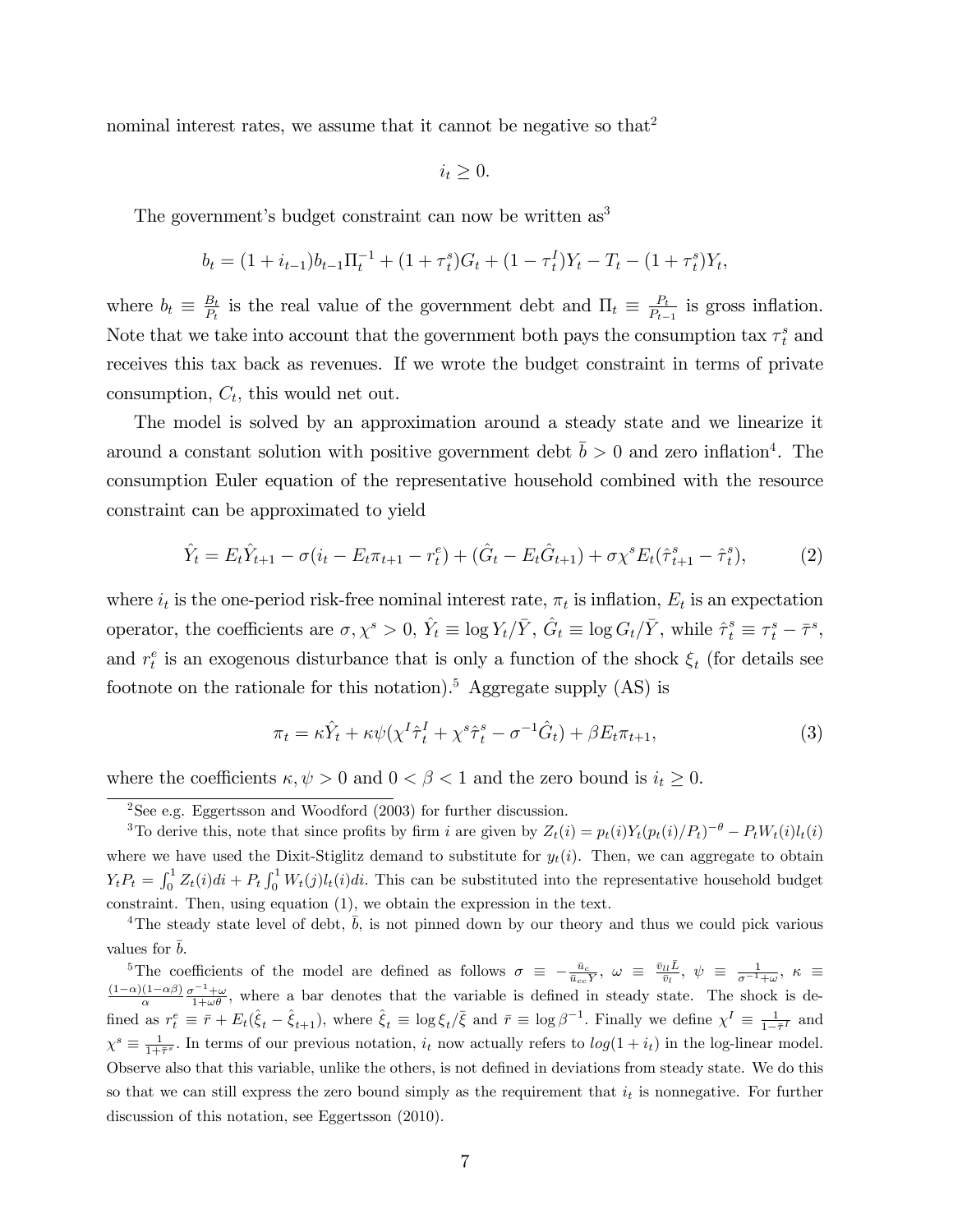The government budget constraint can be approximated to yield

$$
\frac{\bar{b}}{Y}\hat{b}_t - \frac{\bar{b}}{Y}(1+\bar{r})\hat{b}_{t-1} = \frac{\bar{b}}{\bar{Y}}(1+\bar{r})[\hat{i}_{t-1} - \pi_t] + (1+\bar{\tau}^s)\hat{G}_t - (\bar{\tau}^I + \bar{\tau}^s)\hat{Y}_t - \hat{\tau}_t^I - \frac{\bar{C}}{\bar{Y}}\hat{\tau}_t^s - \hat{T}_t, (4)
$$

where  $\hat{b}_t \equiv \log B_t/P_t - \log \bar{b}$  and  $\hat{T}_t \equiv \log T_t/\bar{Y}$ . What remains to be specified is government policy, i.e. how the government sets taxes, spending and monetary policy. We will be specific about this element of the model once we set up the shocks perturbing the economy.

#### 2.1 The long run and short run: Output, inflation, budget deficits

To solve the model and take the zero bound explicitly into account, we make use of a simple assumption now common in the literature based on Eggertsson and Woodford (2003).

A1 In period 0, there is a shock  $r_S^e < \bar{r}$  which reverts to a steady state with a probability  $1 - \mu$  in every period. We call the stochastic period in which the shock reverts to steady state  $t_S$  and assume that  $(1-\mu)(1 - \beta \mu) - \mu \sigma \kappa > 0$ .

As discussed in Eggertsson (2010), we need to impose a bound on  $\mu$  to avoid multiplicity which is stipulated at the end of  $A1<sup>6</sup>$  For fiscal policy, we assume that

**A2**  $\hat{\tau}_t^I = \hat{\tau}_t^s = \hat{G}_t = 0$  for  $\forall$  t and future lump sum taxes  $\hat{T}_t$  are set so that the government budget constraint is satisfied, while  $\hat{T}_t = 0$  for  $\forall t < t_S$ .

For monetary policy we assume that

**A3** Short-term nominal interest rates are set so that  $\pi_t = 0$ . If this results in  $i_t < 0$ , we assume  $i_t = 0$  and  $\pi_t$  is endogenously determined.

By assumption 3, we focus on the equilibrium in which inflation is zero if it can be achieved taking the zero bound into account. In this paper, we do not address how this equilibrium is implemented, e.g. via which interest rate policy and fiscal policy commitment, but there are several ways of doing this. What we are primarily interested in here is comparative statics for Öscal policy in the short run when the zero bound is binding and the central bank is *unable* to target zero inflation so that inflation becomes an endogenous object. Given assumptions A1 and A2, the policy commitment in A3 implies that

 $6$ See Mertens and Ravn (2010) for a discussion of multiple equilibria in this setting.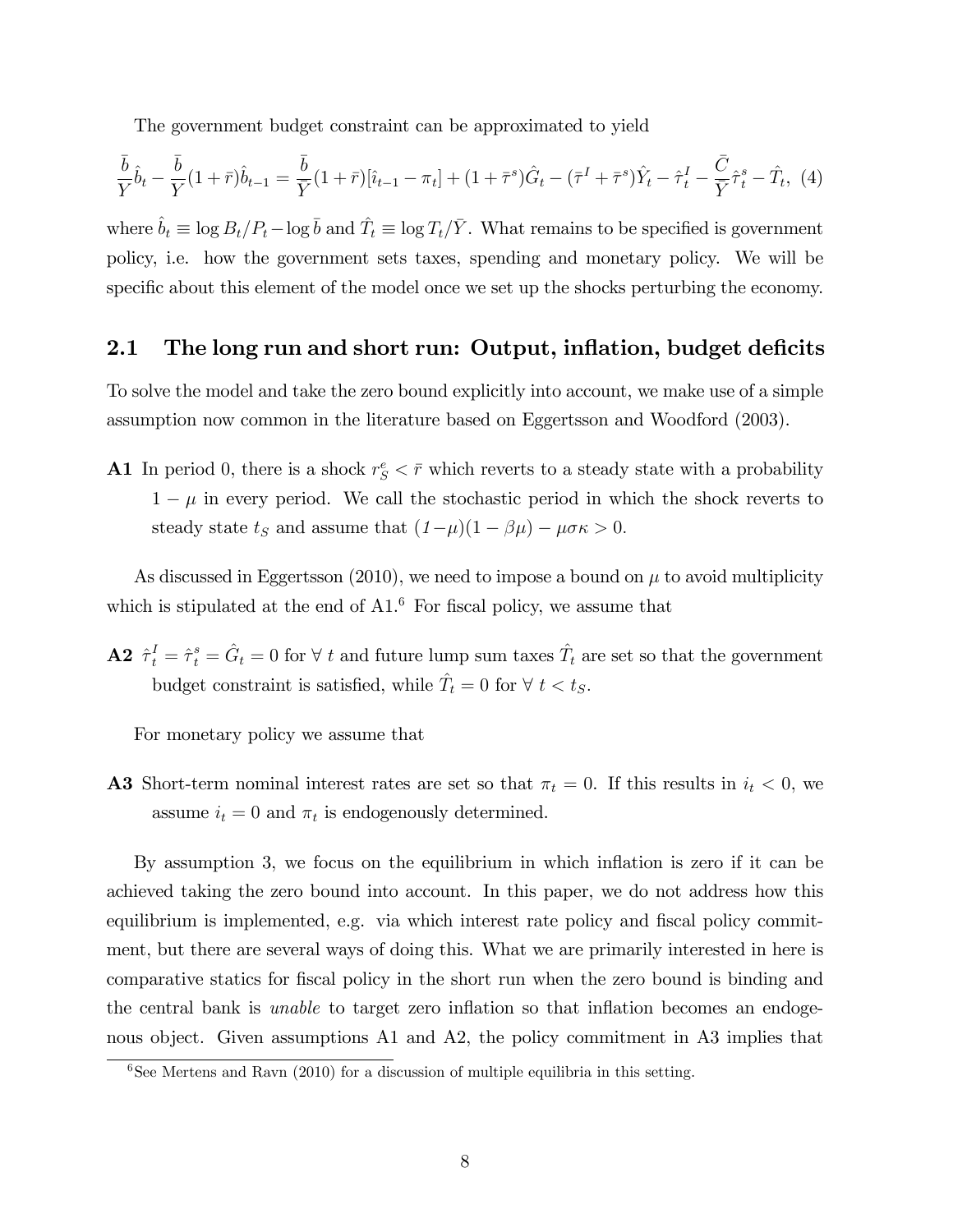$\pi_t = \hat{Y}_t = 0$  for  $t \ge t_s$ . In the short run, either  $\pi_t = \hat{Y}_t = 0$  (as long as the zero bound is not binding, i.e.  $i_t = r_t^e > 0$  or  $\pi_t$  and  $\hat{Y}_t$  are determined by the two equations

$$
\pi_t^S = \kappa \hat{Y}_t^S + \beta \mu E_t \pi_{t+1}^S \tag{5}
$$

$$
\hat{Y}_t^S = (1 - \mu) E_t \hat{Y}_{t+1}^S + \sigma (1 - \mu) E_t \pi_{t+1}^S + \sigma r_S^e,
$$
\n(6)

where S denotes the short run and we have substituted for  $i_t^S = 0$ . These equations can be solved to yield the first proposition.

**Proposition 1** Suppose A1, A2, and A3 hold and that  $r_t^e < 0$ . Then there is a unique bounded solution for output and inflation at zero short-term interest rates given by

$$
\pi_t = \pi_S = \frac{1}{(1 - \mu)(1 - \beta\mu) - \mu\sigma\kappa} \kappa \sigma r_S^e < 0 \text{ for } 0 \le t < t_S \tag{7}
$$

$$
\hat{Y}_t = \hat{Y}_S = \frac{1 - \beta\mu}{(1 - \mu)(1 - \beta\mu) - \mu\sigma\kappa} \sigma r_S^e < 0 \text{ for } 0 \le t < t_S. \tag{8}
$$

The proof of this proposition follows from the fact that one eigenvalue of the system (5)-(6) has to be outside of the unit circle and the other inside it so the proof follows from Blanchard and Kahn  $(1983)$ .<sup>7</sup> Given this unique bounded solution, we will subsequently suppress the subscript t in the short run (when possible) and instead simply write  $\pi_S$  and  $\hat{Y}_S$  to denote the endogenous variables in the time periods  $0 \le t < t_S$ .

We can also derive a short-run evolution of the deficit. Recall that according to A2 we assume that the lump-sum taxes are at their steady state in the short run, i.e.  $\hat{T}_t = 0$ for  $0 \leq t \leq t_s$ . Hence all adjustments will need to take place with long-run lump-sum taxes, while tax rates stay constant throughout. Under these assumptions, we obtain the following proposition for short-run deficits.

**Proposition 2** Suppose A1, A2 and A3 hold. Then, the deficit in the short run is given by

$$
\hat{D}_{S} = \frac{\bar{b}}{Y}\hat{b}_{t} - \frac{\bar{b}}{Y}(1+\bar{\imath})\hat{b}_{t-1} = \frac{\bar{b}}{Y}(1+\bar{\imath})[\hat{\imath}_{S} - \pi_{S}] - (\bar{\tau}^{I} + \bar{\tau}^{s})\hat{Y}_{S}
$$
\n
$$
= \begin{cases}\n0 & \text{if } r_{S}^{e} > 0 \\
-\frac{\bar{b}}{Y}r - \frac{[\frac{\bar{b}}{Y}(1+\bar{\imath})\kappa + (\bar{\tau}^{I} + \bar{\tau}^{s})(1-\beta\mu)]}{(1-\mu)(1-\beta\mu) - \mu\sigma\kappa}\sigma r_{S}^{e} > 0 & \text{if } r_{S}^{e} < 0\n\end{cases}
$$

where  $\hat{D}_S$  is the deficit.

<sup>&</sup>lt;sup>7</sup>See Eggertsson (2010) for a more detailed proof in a similar context where the analytical expressions of this equation system are derived.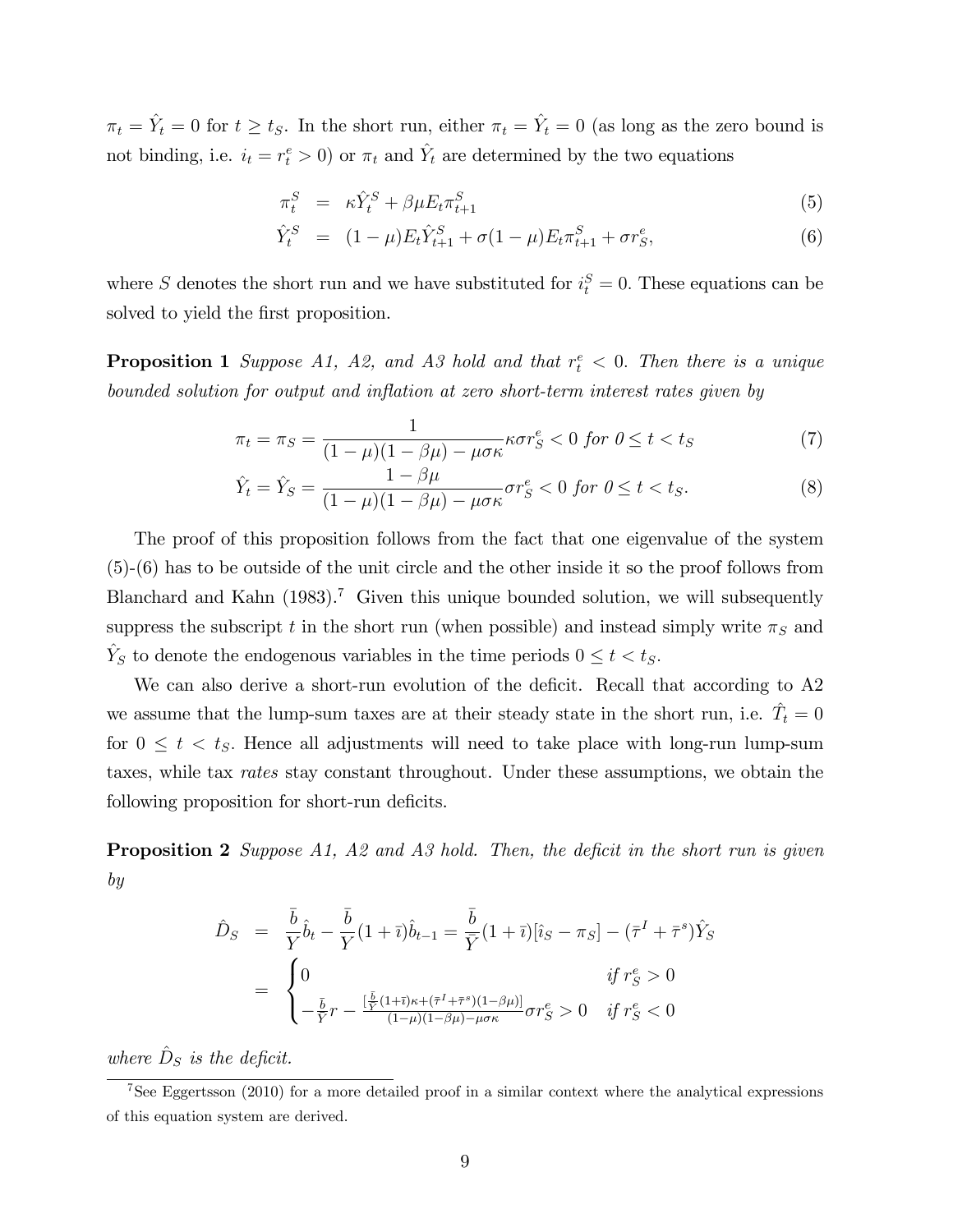This proposition follows directly from the government budget constraint in equation (4), the policy specification and the last proposition. Observe that as output goes down the deficit automatically increases, since income and sales tax rates are at their steady state. Then, it follows that less will be collected from these taxes, which will be discussed in more detail in the following sections.

It is worth commenting briefly on Assumption 2, since it is driving the deficit. The basic idea is to assume that taxes that are proportional to the aggregate variables, such as sales and income taxes, stay constant at the pre-crisis rate and explore what happens to the government debt under this assumption. We think that this is a reasonable characterization of Öscal policy in practice, at least for the purpose of comparative statics. The way in which fiscal policy is discussed in the political spectrum is typically in the context of tax rates. Thus, a temporary increase in the tax rate is a tax increase and vice versa because this is typically  $-$  at least in very broad terms  $-$  the decision variable of the government. We are assuming that, in order to pay for current or future short-run deficits, there is an adjustment in future lump-sum taxes (that may have welfare effects due to resource costs). This assumption, however, is not made for the sake of realism, but to clarify the different channels through which current and future taxes can change debt dynamics and short-run demand. It is a natural first step to assume that future lump-sum taxes adjust, since they are neutral due to Ricardian equivalence. We elaborate on this more in coming sections when we move away from this assumption and instead start to assume  $-$  more realistically – that the future tax burden is financed via distortionary taxes.

#### 2.2 Calibration

In the next section, we consider several policy experiments and will derive all of them in closed form. Before getting there, however, it is helpful to parameterize the model in order to translate our closed-form solutions into numerical examples. To do this, we parameterize the model using Bayesian methods described in more detail in Denes and Eggertsson (2009). We illustrate two baseline examples and we choose the parameters and the shock to match two "scenarios." The first is an extreme recession that corresponds to the Great Depression, that is, a 30 percent drop in output and 10 percent deflation. The other scenario is less extreme with a 10 percent drop in output and a 2 percent drop in inflation. We call the first numerical example the "Great Depression scenario" and the second the "Great Recession scenario" (abbreviated GD and GR for the rest of the paper). The parameters and the shock are chosen to match these scenarios exactly, while at the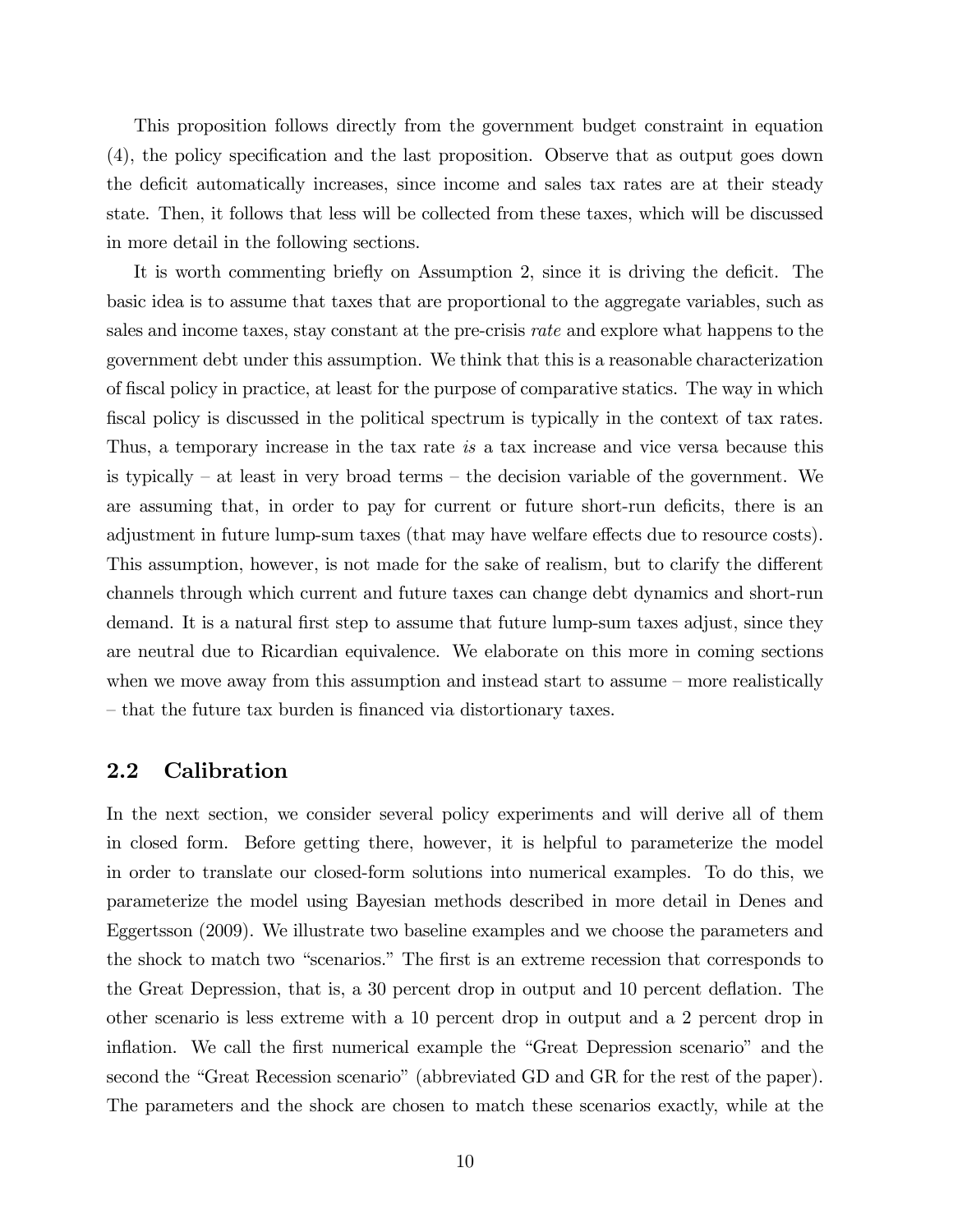same time matching as closely as possible the priors we choose for both the parameters and the shocks shown in Table 1. Recall that the shock,  $r_L^e$ , is only driven by a shift in the preference parameter  $\xi_t$  and has the interpretation of being the short-term real interest rate if all prices were áexible. We use the same priors as in Denes and Eggertsson (2009). The posterior is approximated numerically by the Metropolis algorithm and is derived explicitly in Denes and Eggertsson (2009). Tables 2 and 3 show the posterior distribution for the two scenarios. We calibrate fiscal parameters  $\bar{\tau}^s$  and  $\bar{\tau}^I$  to 0.1 and 0.3, respectively. We calibrate the steady state debt-output ratio to correspond to 75 percent of annual output and the real government spending to output ratio to 20 percent of annual output. As the tables suggest, the most important difference across the two scenarios is that the shock is more persistent in the case of the GD scenario, thus leading to a more severe output contraction and deflation.

|               | distribution | prior $5\%$ | prior $50\%$ | prior 95% |
|---------------|--------------|-------------|--------------|-----------|
| $\alpha$      | beta         | 0.5757      | 0.6612       | 0.7402    |
| β             | beta.        | 0.9949      | 0.9968       | 0.9981    |
| $1-\mu$       | beta         | 0.0198      | 0.0740       | 0.1788    |
| $\sigma^{-1}$ | gamma        | 1.2545      | 1.9585       | 2.8871    |
| $\omega$      | gamma        | 0.1519      | 0.8200       | 2.4631    |
| $\theta$      | gamma        | 3.7817      | 7.6283       | 13.4871   |
| $r_L$         | gamma        | $-0.0036$   | $-0.0094$    | $-0.0196$ |

Table 1: Priors for the structural parameters and the shocks

Tables 2.Posterior for the Great Recession (GR) calibration

|               | post $5\%$ | post $50\%$ | post $95%$ | posterior mode |
|---------------|------------|-------------|------------|----------------|
| $\alpha$      | 0.6958     | 0.7575      | 0.8141     | 0.784          |
| β             | 0.9949     | 0.9968      | 0.9981     | 0.997          |
| $1-\mu$       | 0.0970     | 0.1512      | 0.2229     | 0.143          |
| $\sigma^{-1}$ | 0.9166     | 1.3881      | 2.0343     | 1.22           |
| $\omega$      | 0.8371     | 1.9156      | 3.8815     | 1.69           |
| $\theta$      | 8.0595     | 12.9533     | 19.8411    | 13.23          |
| $r_L$         | $-0.0246$  | $-0.0147$   | $-0.0073$  | $-0.0129$      |

Tables 3.Posterior for the Great Depression (GD) calibration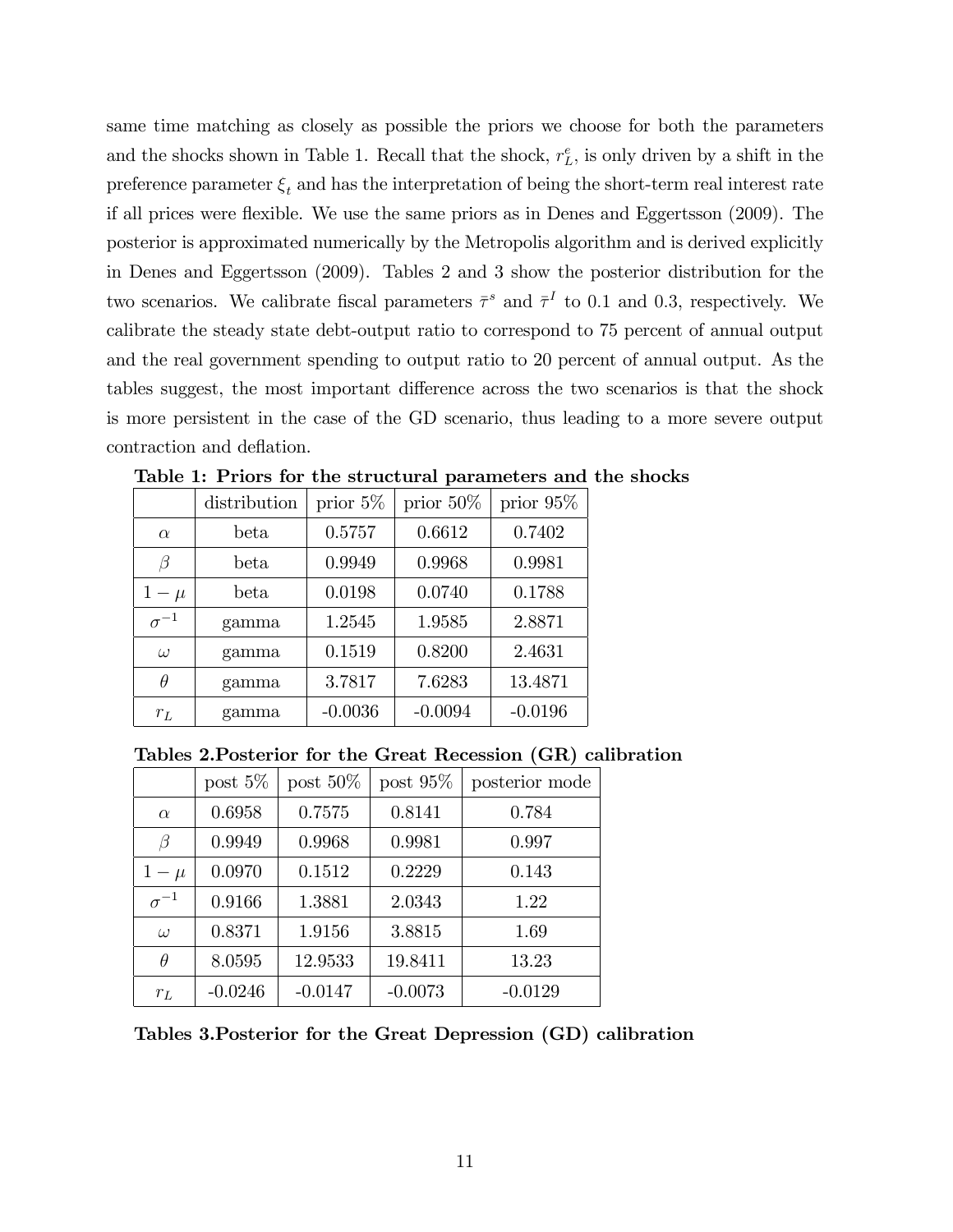|               | post $5\%$ | post $50\%$ | post 95%  | posterior mode |
|---------------|------------|-------------|-----------|----------------|
| $\alpha$      | 0.7010     | 0.7610      | 0.8134    | 0.77           |
| β             | 0.9950     | 0.9968      | 0.9981    | 0.997          |
| $1-\mu$       | 0.0713     | 0.1056      | 0.1557    | 0.098          |
| $\sigma^{-1}$ | 0.7951     | 1.2026      | 1.7641    | 1.153          |
| $\omega$      | 0.8612     | 1.9330      | 4.0484    | 1.53           |
| $\theta$      | 8.2119     | 13.0927     | 19.5951   | 12.70          |
| $r_L$         | $-0.0269$  | $-0.0146$   | $-0.0067$ | $-0.0107$      |

## 3 Austerity plans





Figure 1: The Great Depression and the Great Recession in the model

Figure 1 shows the evolution of output, inflation and the nominal interest rate under our baseline parameterization. Recall that the parameters were chosen to replicate the "Great Depression" scenario and the "Great Recession" scenario in terms of the drop in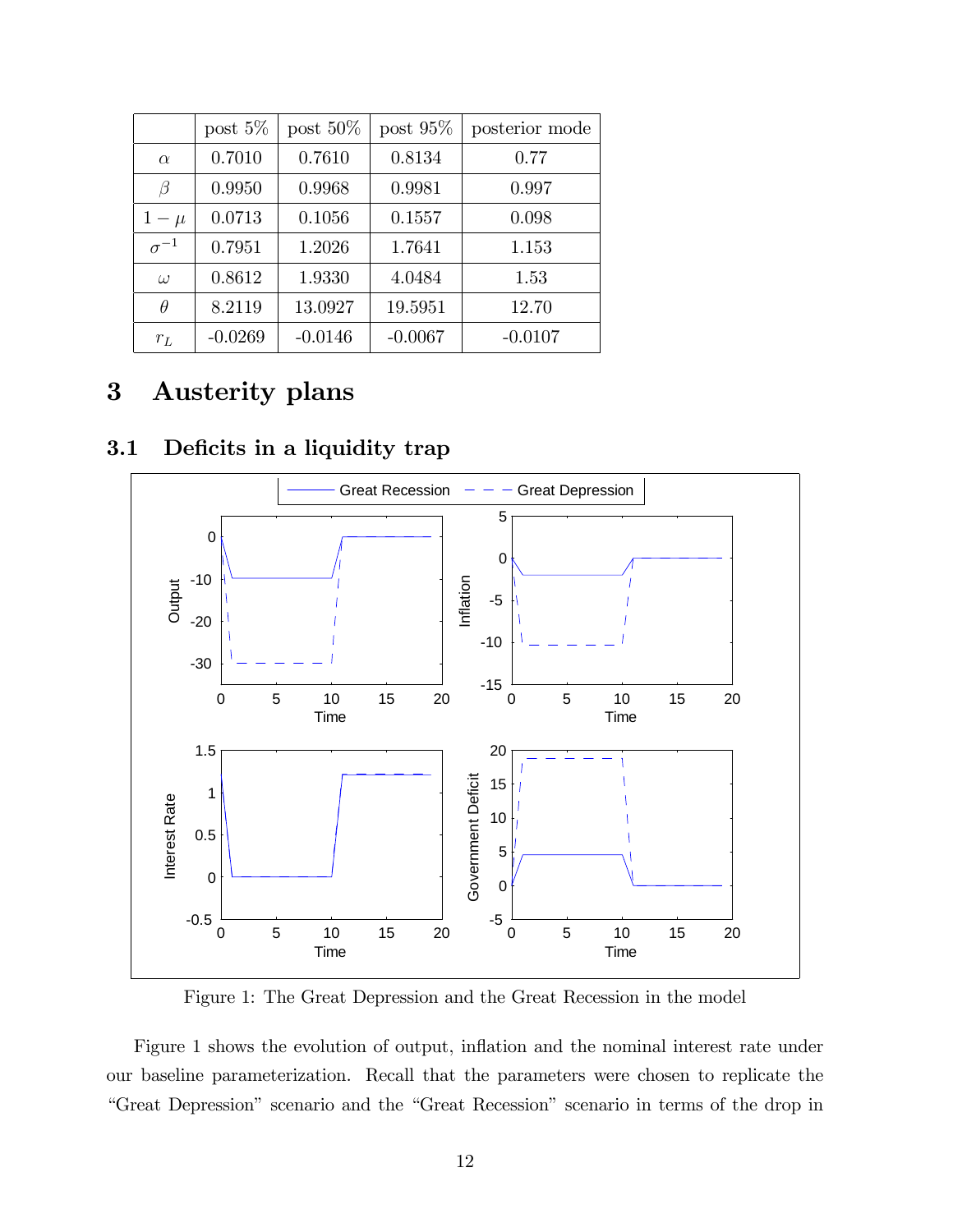output and inflation. The figure shows one realization of the shock, i.e. when it lasts for 10 quarters. Output and inflation drop due to the shock (panel  $(a)$  and  $(b)$ ), and the nominal interest rate collapses to zero (panel (c)). Panel (d) is of the most interest, relative to previous work, as it shows the increase in the deÖcit of the government due to the crisis given by

$$
\hat{D}_S = \frac{\bar{b}}{\bar{Y}} (1+\bar{\imath}) [\hat{\imath}_S - \pi_S] - (\bar{\tau}^I + \bar{\tau}^s) \hat{Y}_S.
$$
\n(9)

As we see in panel (d) the deficit increases by 4.5 percent of GDP in the GR scenario and 18.8 percent in the GD scenario. One unit of deficit corresponds to the shortfall in the government's finances between spending and taxation as a fraction of GDP. The increase in the deficit is from two main sources. The first term reflects the contribution of the interest rates to the deficit and the revaluation of the nominal debt due to changes in the price level (i.e. deflation will increase the real value of the debt). The second term represents the drop in sale and income tax revenues due to the fact that overall output is reduced and, hence, tax collection drops. Of these two channels, it is the second that is driving most of the action, i.e. the deficit is increasing mostly because the tax base (output) is shrinking.

A key assumption in this model is that all income (from either profits or wages) is taxed at the same rate  $\tau_t^I$ . The implication of this can be seen in equation (9) which says that every percentage deviation of output from steady state results in an increase in the deficit by a factor of  $({\bar \tau}^I + {\bar \tau}^s)$ . Given our calibration, this implies that a percentage deviation of output from steady state would increase the deficit by  $0.4$  percent, which is consistent with the numbers reported for U.S. data by Follette and Lutz (2010) (they report 0.45 for the sum of federal and local tax revenues and 0.35 for federal taxes only). One alternative specification for income tax would be to assume that it is only levied on wages and not on profits. In this case, this elasticity would be much larger, since wages are flexible in the model and tend to drop by more than output.

A natural question from the point of view of a policymaker is: How can we balance the budget in the face of deficits? Here we illustrate three austerity plans which aim for short-run stabilization of the deficit. The first plan is to cut government spending, the second is to increase sales taxes and the third is to increase labor taxes. Of these, the first two plans are much less successful in reducing deficits in the zero bound environment while the last one is more effective. More explicitly, we study the following policies which replace A2.

**A4** Let  $(\hat{\tau}_t^I)$  $_{t}^{I},\hat{\tau}_{t}^{s}$  $t^s, \hat{G}_t) = (\hat{\tau}^I_L)$  $_{L}^{I},\hat{\tau}_{L}^{s}$  $\hat{G}_L(\hat{G}_L) = 0$  for  $\forall t \ge t_S$  and  $(\hat{\tau}_t^I)$  $_{t}^{I},\hat{\tau}_{t}^{s}$  $t^s, \hat{G}_t) = (\hat{\tau}_S^I$  $^I_S, \hat{\tau}^s_S$  $_{S}^{s}, \hat{G}_{S}$  for  $\forall$  $0 \le t < t_S$ . Lump-sum taxes  $\hat{T}_t$  at dates  $t \ge t_S$  are set so that the government budget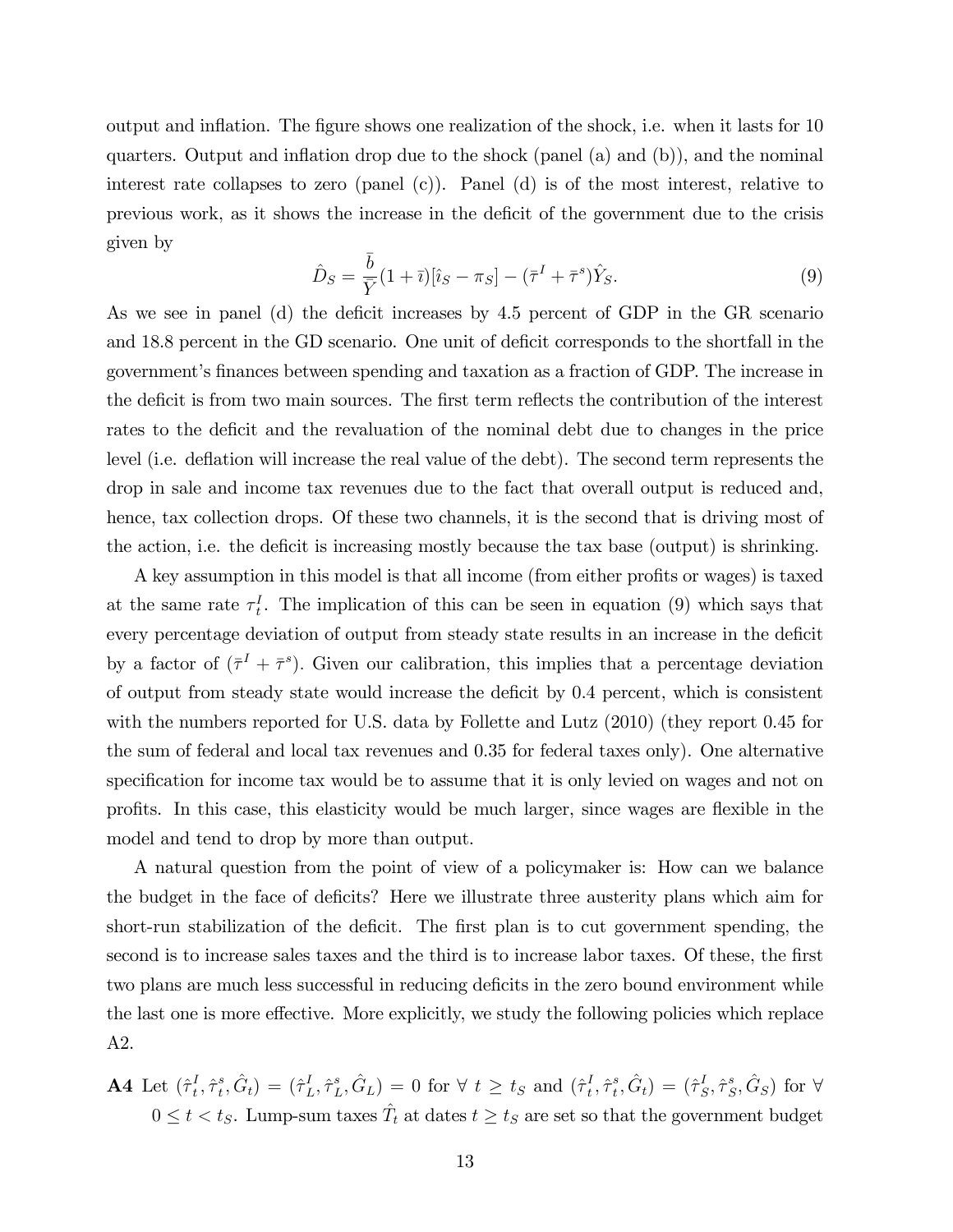constraint is satisfied, while  $\hat{T}_t = 0$  for  $\forall$  0  $\leq t < t_S$ .

For any  $0 \le t < t_s$ , the model satisfies the following equations (taking into account the existence of a unique bounded solution in the short run and the solution in the periods  $t \ge t_s$  using the same argument as in Proposition 1):

$$
(1 - \mu)\hat{Y}_S = -\sigma i_S + \sigma \mu \pi_S + \sigma r_S^e + (1 - \mu)\hat{G}_S - \sigma \chi^s (1 - \mu)\hat{\tau}_S^s
$$
(10)

$$
\pi_S = \kappa \hat{Y}_S + \kappa \psi (\chi^I \hat{\tau}_S^I + \chi^s \hat{\tau}_S^s - \sigma^{-1} \hat{G}_S) + \beta \mu \pi_S \tag{11}
$$

$$
\hat{D}_S = \frac{\bar{b}}{Y}(1+\bar{\imath})[\hat{\imath}_S - \pi_S] + (1+\bar{\tau}^s)\hat{G}_S - (\bar{\tau}^I + \bar{\tau}^s)\hat{Y}_S - \hat{\tau}_S^I - \frac{\bar{C}}{\bar{Y}}\hat{\tau}_S^s \tag{12}
$$

For preliminaries and reference, Proposition 3 and 4 show the effects government spending and taxes have on output at positive and zero interest rates. Table 4 uses these propositions to compute tax and spending multipliers using our numerical example. These propositions provide closed-form solutions for the effect of a unit change in each of the fiscal instruments on output (these statistics are discussed in more detail in Eggertsson (2010) under a slightly different policy rule). We see that government spending increases output at the zero interest rate bound more than one-to-one. Sales tax cuts are also expansionary, though labor tax cuts are contractionary. Let us denote  $\triangle \hat{x}_S = \hat{x}_S^{intervention} - \hat{x}_S$  as the percentage change in variable  $\hat{x}_S$  due to a particular policy intervention. Thus the statistic  $\frac{\triangle \hat{y}_S}{\triangle \hat{x}_S}$ , where  $\triangle \hat{y}_S$  is an endogenous variable, measures a policy multiplier. The following propositions are derived using equations (10) and (11) and summarize the output multipliers of the policy instruments at zero and positive interest rates.

**Proposition 3** Suppose A1, A3 and A4 hold. The output multiplier for government spending at positive and zero interest rates is:

$$
\frac{\Delta \hat{Y}_S}{\Delta \hat{G}_S} = \begin{cases} \psi \sigma^{-1} > 0 & \text{if } i_S > 0 \quad (i.e. \; r_L^e > 0) \\ \frac{(1-\mu)(1-\beta\mu) - \mu \kappa \psi}{(1-\mu)(1-\beta\mu) - \sigma \mu \kappa} > 1 & \text{if } i_S = 0 \quad (i.e. \; r_S^e < 0) \end{cases}.
$$

The multipliers of sale tax cuts are identical but scaled by a factor of  $-\sigma\chi^s$ .

**Proposition 4** Suppose A1, A3 and A4 hold. The output multiplier for a labor tax increase is negative when the interest rate is positive. At the zero interest rate bound, it flips sign and becomes positive:

$$
\frac{\Delta \hat{Y}_S}{\Delta \hat{\tau}_S^I} = \begin{cases}\n-\chi^I \psi < 0 \\
\chi^I \frac{\mu \kappa \sigma \psi}{(1 - \mu)(1 - \beta \mu) - \mu \sigma \kappa} > 0 \quad \text{if } i_S = 0 \quad (i.e. \, r_S^e < 0)\n\end{cases}
$$

: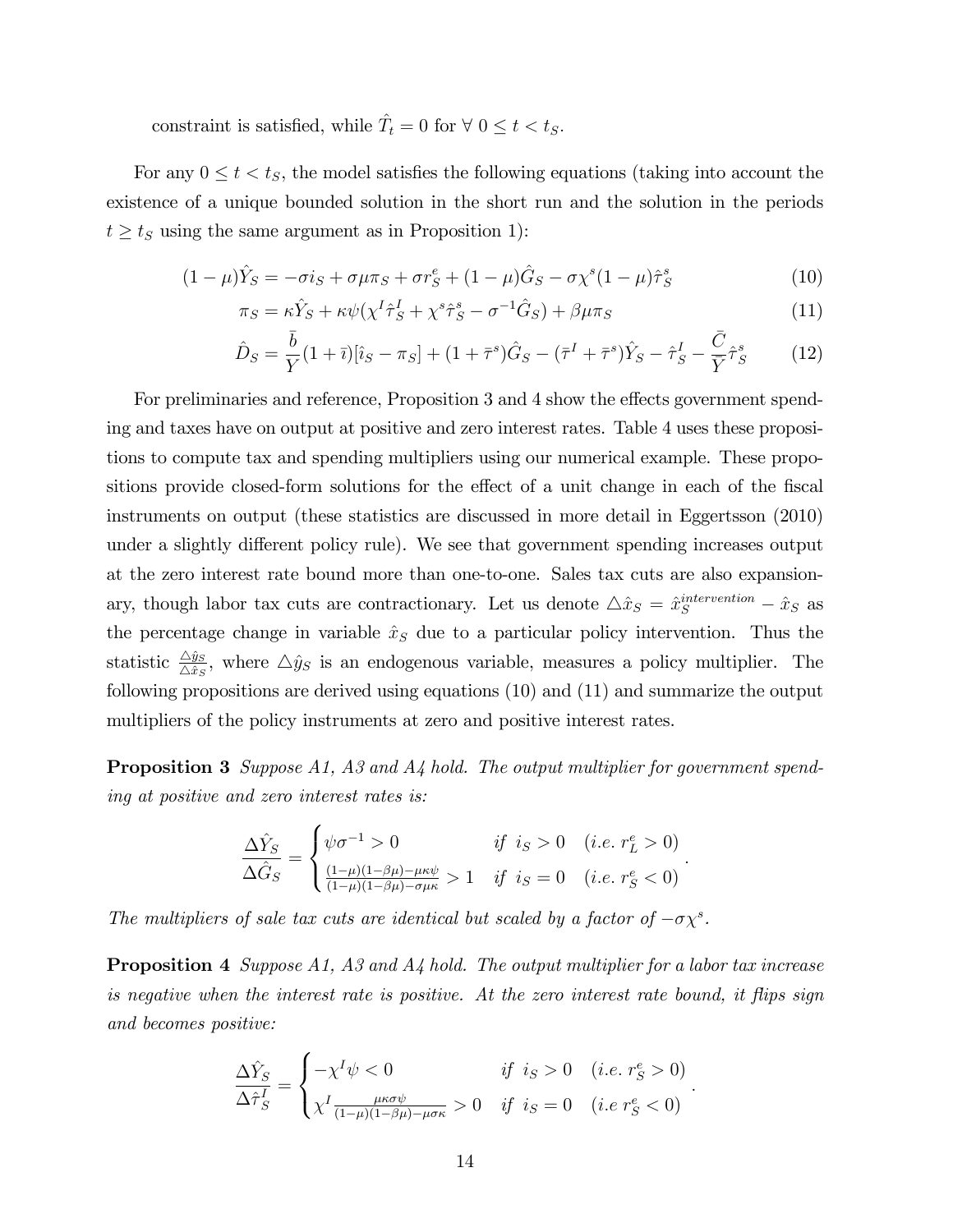| ັບບ                                              |                |                |                |                |  |  |
|--------------------------------------------------|----------------|----------------|----------------|----------------|--|--|
|                                                  | i>0            |                | $i=0$          |                |  |  |
|                                                  | GD             | GR<br>GD       |                | GR             |  |  |
|                                                  | $[5\% , 95\%]$ | $[5\% , 95\%]$ | $[5\% , 95\%]$ | $[5\% , 95\%]$ |  |  |
| $\frac{\Delta \hat{Y}_S}{\Delta \hat{G}_S}$      | 0.4            | 0.4            | 2.2            | 1.2            |  |  |
|                                                  | [0.2, 0.6]     | [0.3, 0.6]     | [1.4, 3.2]     | [1.1, 1.5]     |  |  |
| $\frac{\Delta \hat{Y}_S}{\Delta \hat{\tau}^s_S}$ | $-0.3$         | $-0.3$         | $-1.8$         | $-0.9$         |  |  |
|                                                  | $[-0.5, -0.2]$ | $[-0.5, -0.2]$ | $[-3, -0.9]$   | $[-1.3, -0.5]$ |  |  |
|                                                  | $-0.5$         | $-0.5$         | 0.4            | 0.1            |  |  |
| $\frac{\Delta \hat{Y}_S}{\Delta \hat{\tau}^I_S}$ | $[-0.8, -0.3]$ | $[-0.7, -0.3]$ | [0.2, 0.5]     | [0.06, 0.3]    |  |  |

Table 4: Tax and spending output multipliers at positive and zero interest rates

These propositions and Table 4 illustrate that the government spending multiplier is much higher at a zero interest rate than at a positive interest rate, and this is true under both baseline calibrations. The reason for this is outlined in some detail in Eggertsson (2010) and is summarized below. At a positive interest rate, any increase in demand due to government spending will be offset, to some extent, by an increase in the nominal interest rate, as the central bank seeks to keep inflation at a target rate. At a zero interest rate, however, inflation is below the central bank target due to the shock  $r_t^e$ . Hence, any increase in demand via government spending is perfectly accommodated by the central bank and the nominal interest rate stays the same. But there is a second force at work here  $-$  the effect of the expectations. Even if the central bank perfectly accommodates government spending in the short run, this by itself will only result in a one-to-one increase in output.<sup>8</sup> Yet, as the table shows, the multiplier is much higher than one. The reason for this is that government spending increases output not only because of an increase in current spending, but also through expectations about higher future government spending in future states when the zero bound is binding. This channel is particularly important in the GD calibration since the probability of staying in the crisis state (the "short run") is higher than in the  $GR$ calibration.

Much of the recent literature on fiscal multipliers emphasizes the large range for the multipliers one can get out of the models (see e.g. Leeper et al (2011)). Perhaps somewhat surprisingly we see that, for each of the calibrations, the 5 to 95 percent range of the posterior of each of the multipliers is not very large. For the GD calibration of the gov-

<sup>&</sup>lt;sup>8</sup>To see this, consider the case in which the shock goes back to zero in the next period so that  $\mu = 0$ . Then equation (10) shows that output increases one-to-one with spending.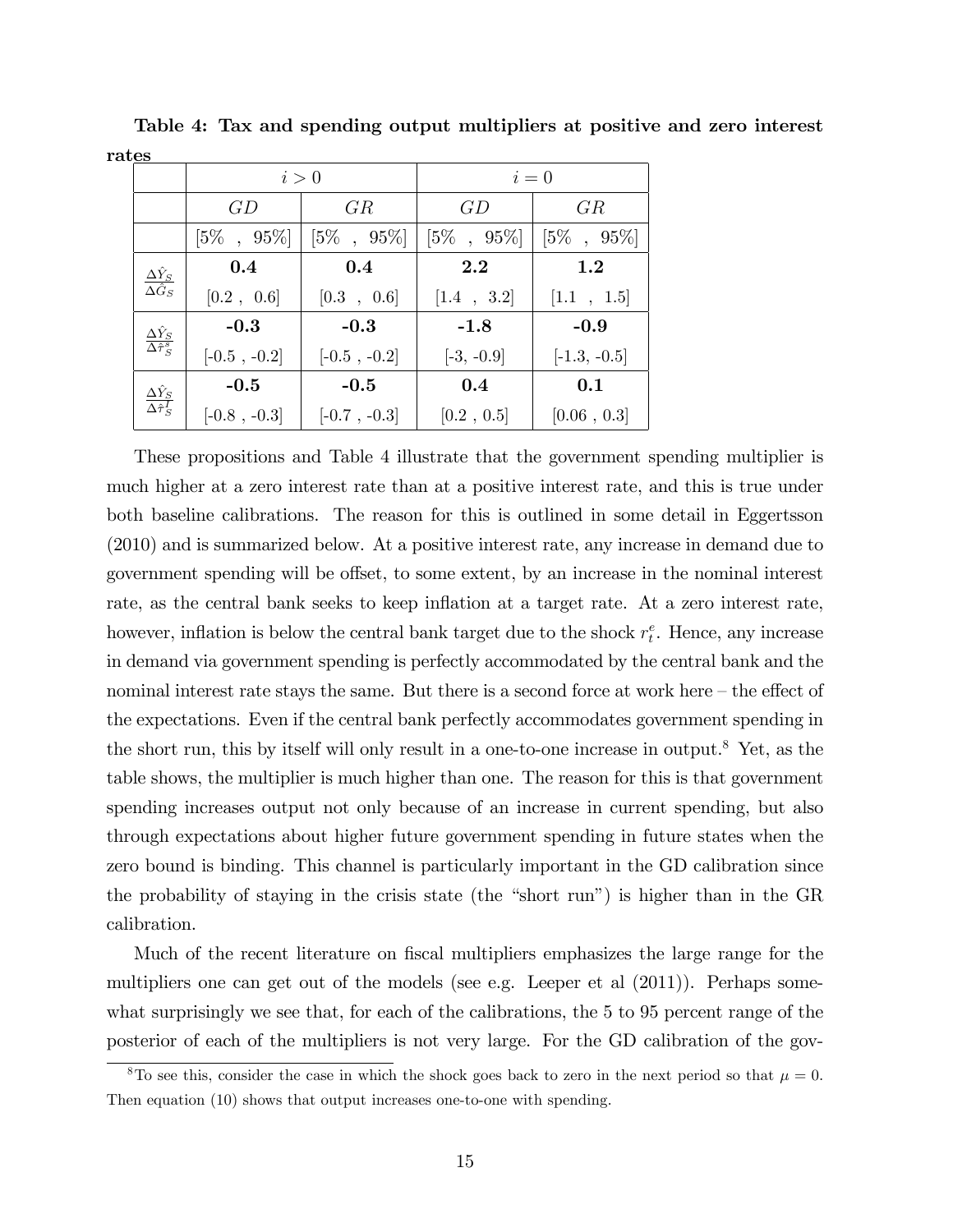ernment spending multiplier when the zero bound is binding, the 5 to 95 percent posterior band is 1.4 to 3.2. While this range is not trivial, it is relatively narrow in comparison to many other studies. We see that this is the case, despite the fact that the priors chosen for the calibration are not very tight (see Table 1). The main reason for this tight interval is that the "scenario" we choose, i.e. the Great Depression and the Great Recession, puts relatively strong restriction on the model, so that conditional on matching these scenarios, the prediction of the model is relatively sharp as further discussed in Denes and Eggertsson (2009). This is in contrast to many other studies that do not impose as strong of a restriction on what the model is supposed to generate as a benchmark. Meanwhile, we see that there is a considerable difference between the multipliers in the GD and GR scenarios at a zero interest rate. In fact, the 5 to 95 percent posterior intervals of the zero bound government spending multiplier barely overlap. This highlights that the main source of the difference in our estimate for the multiplier is the scenario the model is supposed to match. As the output drop in a given "scenario" becomes larger, the multiplier increases. As already noted, the key difference between the two scenarios is that the shock is more persistent in the GD case. Hence, it is the expectational channel of government spending that is driving the difference here, i.e., the *expectation* of spending in *future states of the* world in which the zero bound is binding.

#### 3.2 The effect of cutting government spending on deficits

We now turn to the idea of cutting government spending to reduce the deficit. By equation (4), we see that this results in

$$
\frac{\Delta \hat{D}_S}{\Delta \hat{G}_S} = (1 + \tau^s) \frac{\Delta \hat{G}_S}{\Delta \hat{G}_S} + \frac{\bar{b}}{\bar{Y}} (1 + \bar{\imath}) \frac{\Delta [\hat{\imath}_S - \pi_S]}{\Delta \hat{G}_S} - (\bar{\tau}^I + \bar{\tau}^s) \frac{\Delta \hat{Y}_S}{\Delta \hat{G}_S}.
$$

For the budget to be balanced via this "austerity" policy, this number needs to be positive.

Consider first what happens at a positive interest rate. One can confirm that  $\frac{\Delta \hat{G}_S}{\Delta \hat{G}_S} = 1$ ,  $\frac{\triangle[\hat{\imath}_S-\pi_S]}{2}$  $\frac{[\hat{i}_S - \pi_S]}{\Delta \hat{G}_S} = (1 - \mu) \sigma^{-1} \omega \psi$  and  $\frac{\Delta \hat{Y}_S}{\Delta \hat{G}_S} = \sigma^{-1} \psi$ , yielding the next proposition.

**Proposition 5** Suppose A1, A3 and A4 hold. At a positive interest rate, cutting government spending always reduces the deficit. This reduction is given by

$$
\frac{\triangle \hat{D}_S}{\triangle \hat{G}_S} = 1 + \bar{\tau}^s + \frac{\bar{b}}{Y}(1+\bar{\tau})(1-\mu)\sigma^{-1}\omega\psi - (\bar{\tau}^I + \bar{\tau}^s)\sigma^{-1}\psi > 0 \text{ if } i_S > 0 \text{ (i.e. } r_S^e > 0).
$$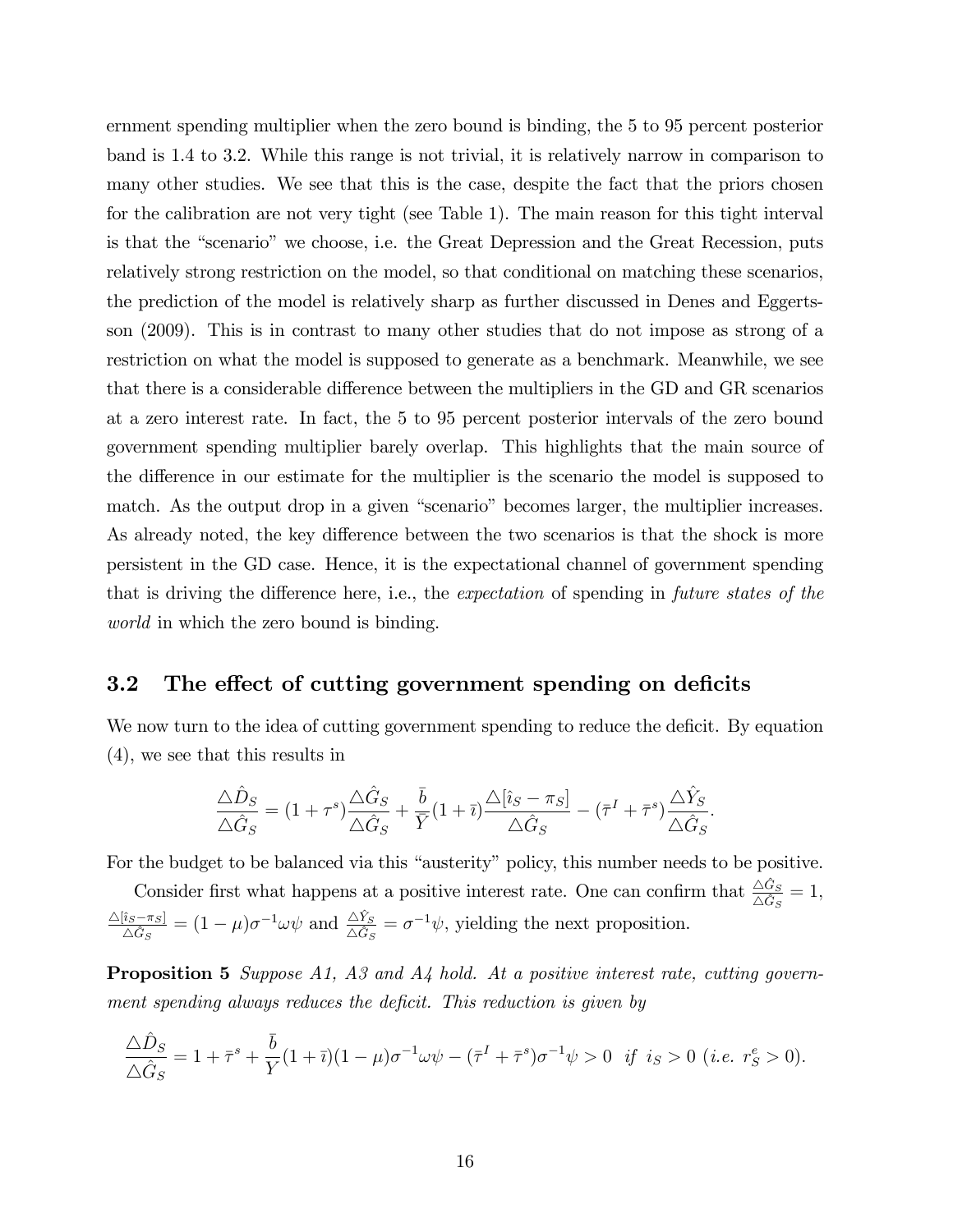The proof of this proposition follows from the expression above and the fact that  $0 < (\bar{\tau}^s + \bar{\tau}^I)\sigma^{-1}\psi = (\bar{\tau}^s + \bar{\tau}^I)\frac{\sigma^{-1}}{\sigma^{-1}+\omega}$  < 1 and hence, at a positive interest rate, cutting government spending will always reduce the deficit (or create a surplus) given our specification for monetary policy. For our numerical example, this can be seen in Table 5. Observe that this statistic is close to  $(1+\tau^s)$ , but can be smaller than that number for two reasons that arise due to general equilibrium effects. First, a cut in government spending reduces real interest rates and, thus, the interest rate burden of debt. Second, it reduces output, which suppresses sales and income tax revenues. Putting the two pieces together, we see that, at a positive interest rate, a dollar cut in government spending will improve the budget close to one-to-one.

| .uUJ                                              |                |                |                |                |  |
|---------------------------------------------------|----------------|----------------|----------------|----------------|--|
|                                                   | i>0            |                | $i=0$          |                |  |
|                                                   | GD             | GR             | GD             | GR             |  |
|                                                   | $[5\% , 95\%]$ | $[5\% , 95\%]$ | $[5\% , 95\%]$ | $[5\% , 95\%]$ |  |
| $\frac{\triangle \hat{D}_S}{\triangle \hat{G}_S}$ | 1.1            | 1.2            | $-0.3$         | $0.5\,$        |  |
|                                                   | [1.03, 1.3]    | [1.09, 1.5]    | $[-1, 0.3]$    | [0.2, 0.6]     |  |
| $\frac{\Delta \hat{D}_S}{\Delta \hat{\tau}_S^s}$  | $-1.1$         | $-1.2$         | 0.3            | $-0.4$         |  |
|                                                   | $[-1.2, -1]$   | $[-1.3, -1]$   | $[-0.3, 1.1]$  | $[-0.5, -0.1]$ |  |
|                                                   | $-0.6$         | $-0.6$         | $-1.4$         | $-1.2$         |  |
| $\frac{\Delta \hat{D}_S}{\Delta \hat{\tau}_S^I}$  | $[-0.8, -0.4]$ | $[-0.7, -0.3]$ | $[-1.6, -1.2]$ | $[-1.3, -1.1]$ |  |

Table 5 Tax and spending deficit multipliers at positive and zero interest rates

Let us now consider a more interesting case when the nominal interest rate is zero. Can this overturn the result? The next proposition shows that the answer is yes.

**Proposition 6** Suppose A1, A3 and A4 hold. At a zero interest rate, cutting government spending can either increase or reduce the deficit at the following rate:

$$
\frac{\Delta \hat{D}_S}{\Delta \hat{G}_S} = (1 + \bar{\tau}^s) - \frac{\bar{b}}{Y}(1 + \bar{\tau}) \frac{\kappa}{1 - \beta \mu} \left[ \frac{\Delta \hat{Y}_S}{\Delta \hat{G}_S} - \sigma^{-1} \psi \right] - (\bar{\tau}^I + \bar{\tau}^s) \frac{\Delta \hat{Y}_S}{\Delta \hat{G}_S} \quad \text{if } i_S = 0,
$$

where  $\frac{\Delta \hat{Y}_S}{\Delta \hat{G}_S} > 1$  is given by proposition (3) at the zero bound.

Proof. This is most easily derived by first noting that at zero interest rates by equation  $(12) \frac{\Delta \hat{D}_S}{\Delta \hat{G}_S} = -\frac{\bar{b}}{Y}$  $\frac{\bar{b}}{Y}(1+\bar{\imath})\frac{\triangle\pi_S}{\triangle\hat{G}_S}$  $\frac{\triangle \pi_S}{\triangle \hat{G}_S} + [1 + \bar{\tau}^s] - (\bar{\tau}^I + \bar{\tau}^s) \hat{Y}_t \frac{\triangle \hat{Y}_S}{\triangle \hat{G}_S}$  $\frac{\Delta Y_S}{\Delta G_S}$ . Now use the expression for the output multiplier in equation (3), note that  $\frac{\Delta \pi_S}{\Delta \hat{G}_S} = \frac{\kappa}{1-\kappa}$  $1-\beta\mu$  $\triangle \hat{Y}_S$  $\frac{\Delta Y_S}{\Delta \hat{G}_S} - \frac{\kappa}{1-\beta \mu} \sigma^{-1} \psi$ , substitute and solve.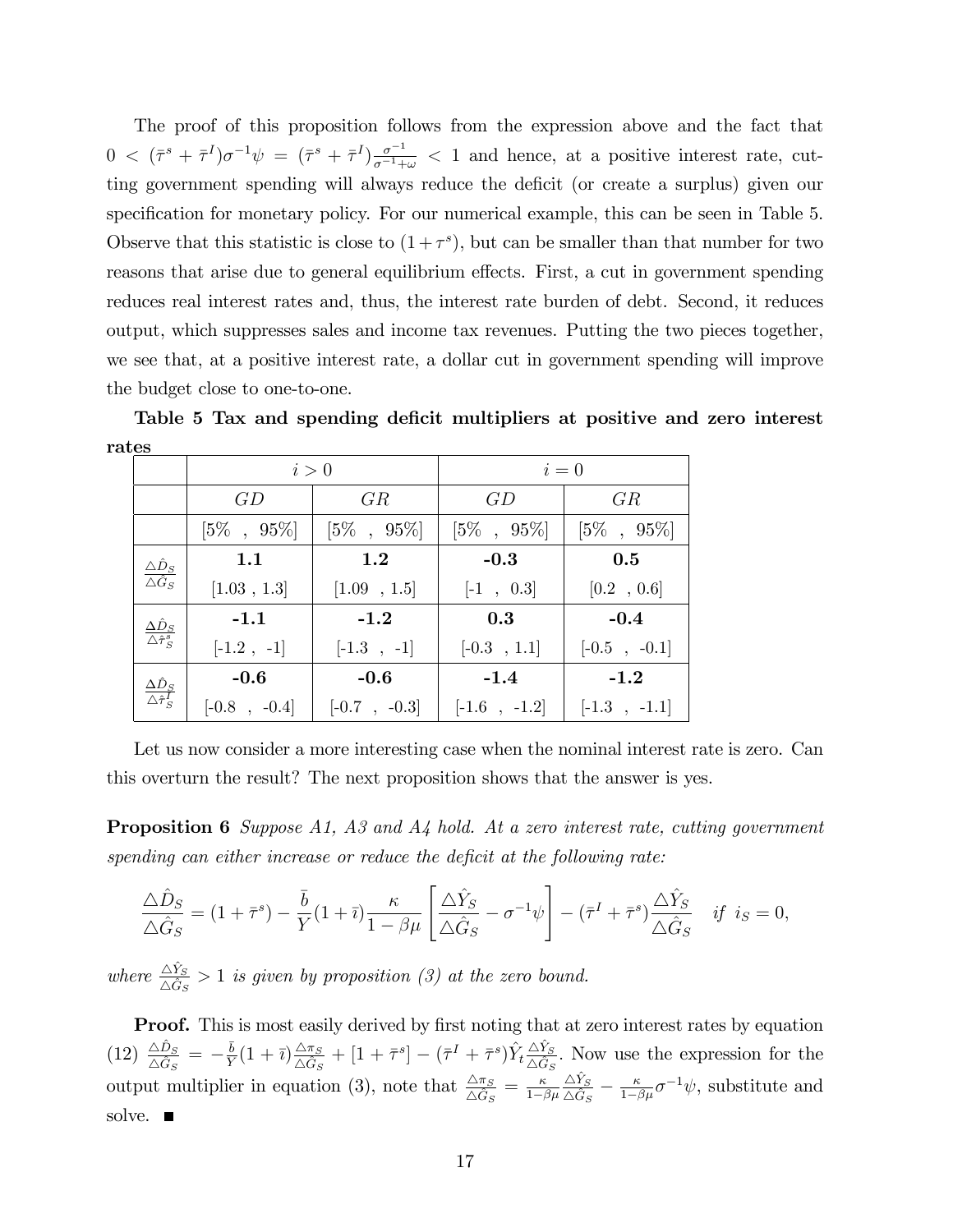Let us now interpret this. The first term is the same as in the prior proposition, namely  $1 + \bar{\tau}^s$ , which means that a dollar cut in government spending will result in a reduction of the deficit by the same amount. In partial equilibrium, thus, any drop in spending reduces the deficit by that amount. The other terms, as before, come about due to the general equilibrium effects but now they have much more power. A cut in government spending does not only lead to a drop in government expenditures. It will also result in a reduction in government revenues, due to the fact that it leads to a reduction in the overall level of economic activity and wages and through that, a change in the price level which may raise the real value of the outstanding nominal debt. All of these general equilibrium effects are captured in the expression above. The first term captures the increase in the real value of debt if the government cuts spending through deflation. This term is much bigger than before. The second term measures the reduction in sales tax and income taxes due to the drop in output.

Table 5 computes the value of the deficit multiplier for the two scenarios. As we can see, the deficit increases more than one-for-one for the GD scenario, i.e. a dollar cut in the spending increases the deficit by 30 cents. The GR scenario is much less extreme and a cut in government spending does in fact reduce the deficit. But it does so by less than one-toone, a one dollar cut in the government spending reduces the deficit by only about 50 cents. Flipping this around, we see that, in the GD case, government spending is self-financing, while in the GR case the endogenous increase in output fills about half the gap created in the budget, i.e. for a dollar increase in spending, the deficit only increases by half that much. The table also reports 5 to 95 percent posterior bands. We see that, given our priors for the parameters, this posterior band is most of the time in the self-defeating austerity region for the GD case while in the GR calibration mostly in the other way around.

The main reason for the discrepancy between the GD and the GR calibration is that the government spending multiplier is much larger under the Great Depression (2.2) scenario than in the Great Recession scenario (1.2). To see this note that the proposition implies that

$$
\frac{\triangle \hat{D}_S}{\triangle \hat{G}_S} < 0 \text{ if } \frac{\triangle \hat{Y}_S}{\triangle \hat{G}_S} > \Gamma = \frac{1 + \bar{\tau}^s + \frac{\bar{b}}{Y} (1 + \bar{\tau}) \frac{\kappa}{1 - \beta \mu} \sigma^{-1} \psi}{\bar{\tau}^I + \bar{\tau}^s + \frac{\bar{b}}{Y} (1 + \bar{\tau}) \frac{\kappa}{1 - \beta \mu}}.
$$

In other words, if the multiplier of government spending is larger than  $\Gamma$ , then the deficit will always increase when the government cuts spending at a zero interest rate. Also, note that the outcome in the GD scenario was more extreme, due to a more persistent fundamental shock, and thus there is more room for government spending to step in and trigger an increase in output and prices.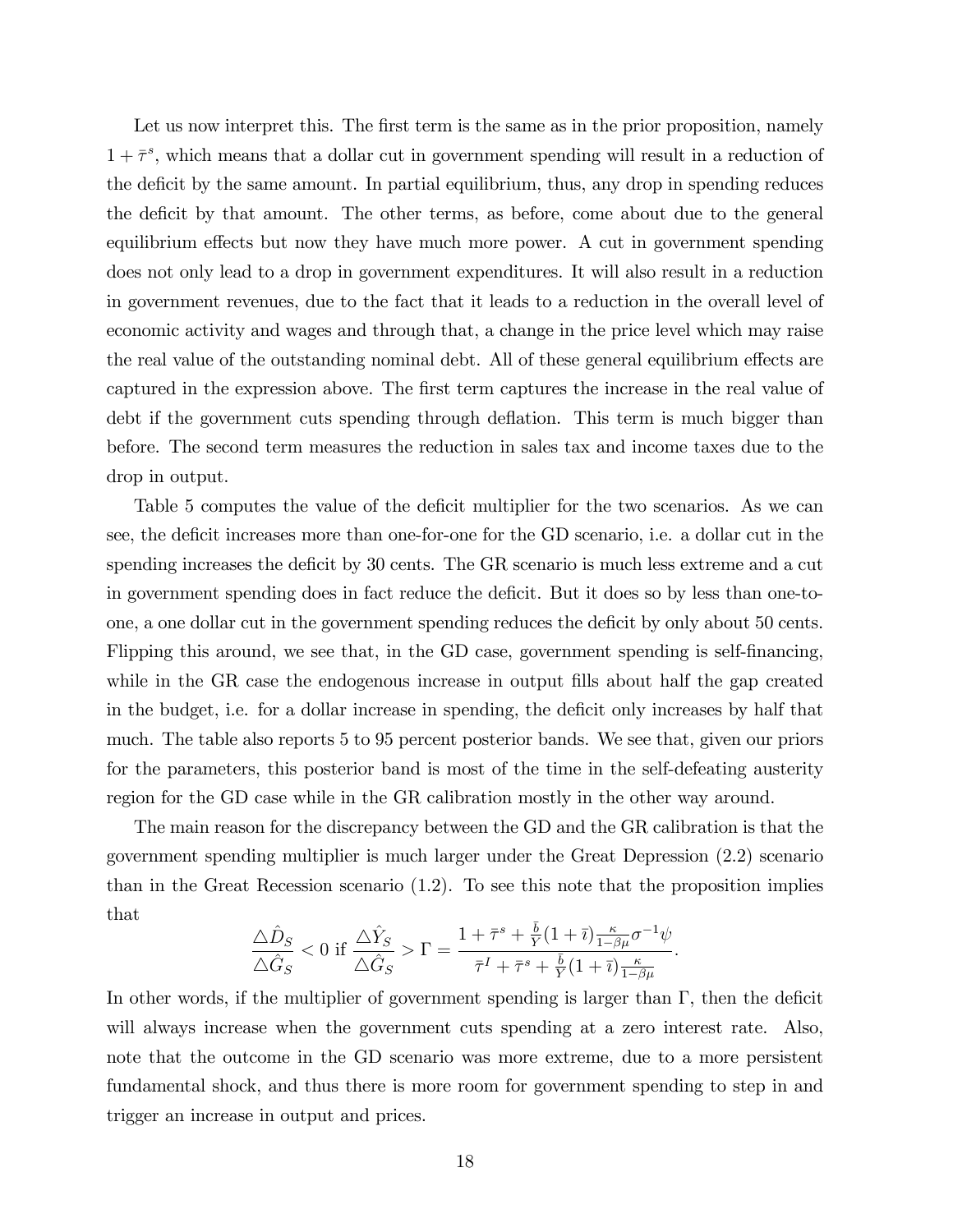#### 3.3 Sales taxes with Laffer-type properties

Let us now consider an increase in the sales tax. Here the two forces are as follows i) an increase in the sales tax rate will tend to increase revenues for a given level of production and ii) an increase in the rate will reduce overall production. Following exactly the same steps as in our previous proposition we obtain:

Proposition 7 Suppose A1, A3 and A4 hold. At a positive interest rate, increasing sales tax always reduces the deficit. This reduction is given by

$$
\frac{\Delta \hat{D}_S}{\Delta \hat{\tau}_S^s} = -\left[\frac{\bar{C}}{\bar{Y}} + \frac{\bar{b}}{Y}(1+\bar{\imath})\chi^s(1-\mu)\omega\psi - (\bar{\tau}^I + \bar{\tau}^s)\psi\chi^s\right] < 0 \quad \text{if } i > 0.
$$

At a zero interest rate, increasing the sales tax rate can either increase or reduce the deficit by:

$$
\frac{\triangle \hat{D}_S}{\triangle \hat{\tau}^s_S} = -\frac{\bar{C}}{\bar{Y}} - \frac{\bar{b}}{Y}(1+\bar{\imath})\frac{\kappa}{1-\beta\mu}\left[\frac{\triangle \hat{Y}_S}{\triangle \hat{\tau}^s_S} + \psi \chi^s \right] - (\bar{\tau}^I + \bar{\tau}^s)\frac{\triangle \hat{Y}_S}{\triangle \hat{\tau}^s_S} \quad \text{if } i_S = 0.
$$

As we can see in Table 5, the results in our numerical examples show that the contractionary force is dominating in the GD case. An obvious implication of this is that the effect of an "austerity measure" that involves increasing sales taxes is similar to cutting government spending. It may increase the deficit rather than reduce it. Conversely, cutting sales taxes may increase tax revenues, but this is akin to being on the wrong side of the "Laffer curve." In the GR case, increasing taxes does reduce the deficit. Again the reason here is that the output collapse is less extreme in the GR case and, as in the case of government spending, this means that the negative "multiplier" of sales tax increases is smaller.

#### 3.4 The effect of income taxes increase on the deficit

We now consider the effect of increasing taxes on income, summarizing the result in the next two propositions (the calculation follows the same steps as in Proposition 6).

Proposition 8 Suppose A1, A3 and A4 hold. At a positive interest rate, increasing income taxes has the following effect on the deficit:

$$
\frac{\Delta \hat{D}_S}{\Delta \hat{\tau}_S^I} = -1 + \left[ (\bar{\tau}^I + \bar{\tau}^s) + \frac{\bar{b}}{Y} (1 + \bar{\tau}) \sigma^{-1} (1 - \mu) \right] \psi \chi^I.
$$

At a zero interest rate, this expression is given by:

$$
\frac{\Delta \hat{D}_S}{\Delta \hat{\tau}_S^I} = -1 - \frac{\bar{b}}{Y} (1+\bar{\imath}) \frac{\kappa}{1-\beta \mu} \left[ \frac{\Delta \hat{Y}_S}{\Delta \hat{\tau}_S^I} + \psi \chi^I \right] - (\bar{\tau}^I + \bar{\tau}^s) \frac{\Delta \hat{Y}_S}{\Delta \hat{\tau}_S^I} < 0.
$$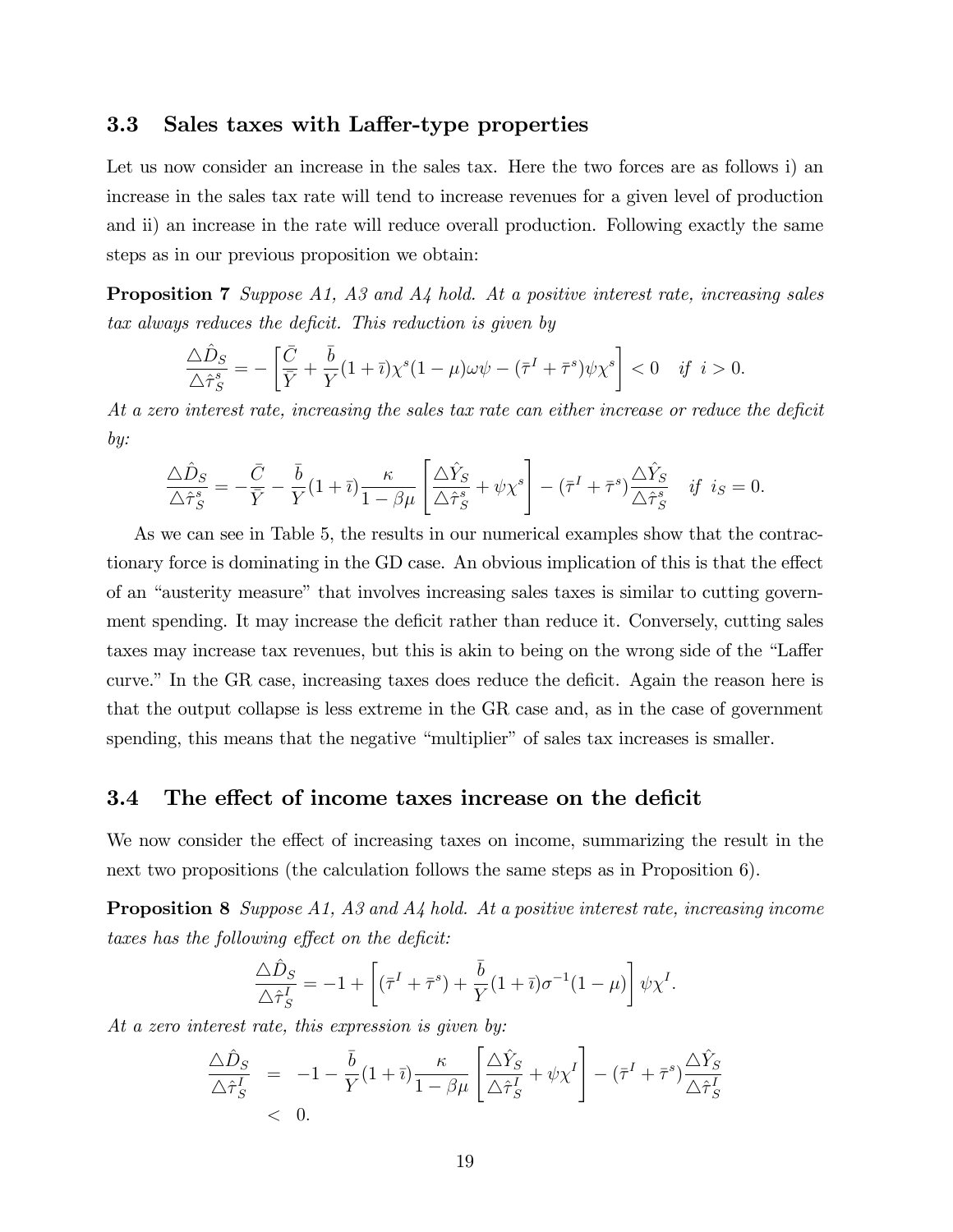As seen in Table 5, this is a large negative number for both scenarios, i.e. increasing labor taxes cuts down the deficit considerably. The reason for this is described in Eggertsson (2010). In the model, an increase in labor taxes actually increases output in the short run, via changing deflationary expectations to inflationary ones. This is due to a number of special features discussed in Eggertsson (2010). Hence we do not wish to push this shortrun property of the model too far.

### 4 Confidence and the long run

So far we have seen that two popular policies intended to balance the budget, namely cutting government spending or increasing sales taxes, are likely to increase the deficit rather than decrease it at a zero nominal interest rate. Both lead to a reduction in output, as documented in Table 3, which contracts the tax base. The call for "austerity" has usually been motivated by emphasizing the importance of creating a credible long-run economic environment. The deficit, then, is often pointed to as one element that may create havoc in the future. In some respects, the results above do not undercut that basic message of "austerity," but merely suggest that the short-run effects of government spending cuts or larger sales taxes may increase the budget deficit rather than decrease it. In general, they are not very effective in closing the deficit gap and subsequently may not be very effective in restoring "confidence," at least to the extent that "confidence" is tied to reducing budget deficits.

But what is "confidence" more explicitly and how is it tied to the long run? We now explore whether the standard New Keynesian model supports the popular discussion of the importance of "confidence" in the current crisis and find that in certain respects the answer is a qualified "yes"  $-$  if this "confidence" is taken to mean the effect of long-run expectations on current demand. This answer is specific to the environment of a zero interest rate and this gives one rationale for why confidence has been so high on the agenda following the crisis of  $2008.<sup>9</sup>$ 

In this section, we do not model directly how deficits influence expectations of the "long run." We will address that in the next section. Instead we first want to clarify the role of long-run expectations for taxes and government spending on current demand by using the

<sup>&</sup>lt;sup>9</sup>An important abstraction in the model is the lack of endogenous investment, which is a strongly forward-looking variable. Additionally, there are no frictions in the labor market which could also make hiring a forward-looking variable. Incorporating these elements are important extensions that could have an effect on the results.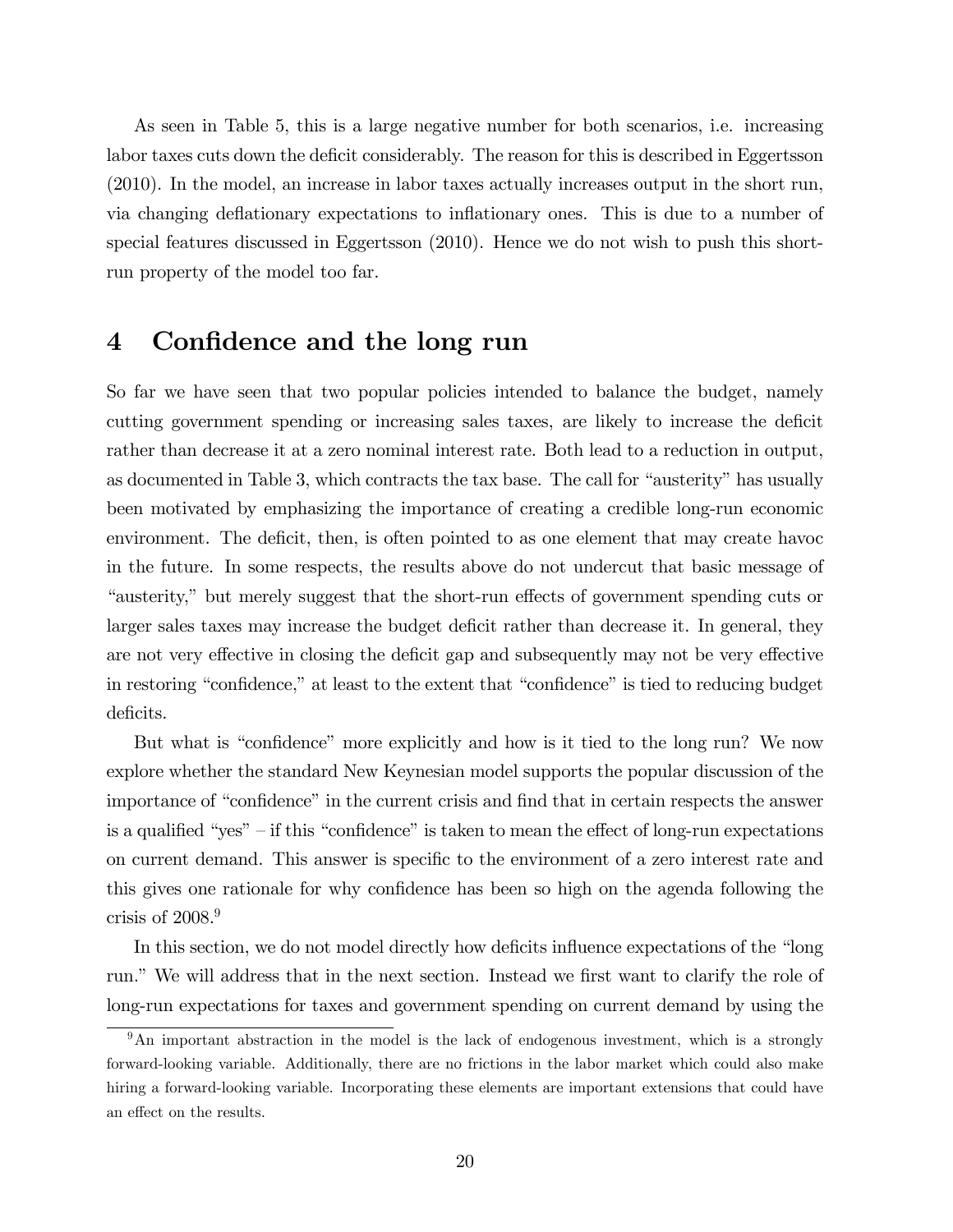following assumption that replaces A4.

**A5** Let  $(\hat{\tau}_t^I)$  $_{t}^{I},\hat{\tau}_{t}^{s}$  $t^s,\hat{G}_t) = (\hat{\tau}^I_I$  $_{L}^{I},\hat{\tau}_{L}^{s}$  $\hat{G}_L(\hat{G}_L) \neq 0$  for  $\forall$   $t \geq t_S$  and  $\hat{\tau}_t^I = \hat{\tau}_t^s = \hat{G}_t = 0$  for  $\forall$   $t <$  $t_S$ . Current and future lump-sum taxes  $\hat{T}_t$  are set so that the government budget constraint is satisfied.

Let us again classify the economy in terms of the "long run" and the "short run." According to our policy rule and A3, in the long run, inflation is zero, i.e.  $\pi_L = 0$ . Then, output is given by the following proposition using equation (3).

Proposition 9 Suppose that A1, A3 and A5 hold. Then

$$
\hat{Y}_L = -\psi \chi^I \hat{\tau}_L^I - \psi \chi^s \hat{\tau}_L^s + \psi \sigma^{-1} \hat{G}_L \quad \text{for } t \ge t_S,
$$

where  $\hat{\tau}^I_I$  $_{L}^{I},$   $\hat{\tau}_{L}^{s}$  and  $\hat{G}_{L}^{N}$  are given by the policy rule and, then, long-run multipliers are given by  $\left(\frac{\Delta \hat{Y}_L}{\Delta \hat{C}}\right)$  $\frac{\Delta \hat{Y}_L}{\Delta \hat{G}_L}, \frac{\Delta \hat{Y}_L}{\Delta \hat{\tau}^s_L}$  $\frac{\Delta \hat{Y}_L}{\Delta \hat{\tau}^s_L}, \frac{\Delta \hat{Y}_L}{\Delta \hat{\tau}^I_L}$  $\Delta \hat{\tau}^I_L$  $\overline{\int} = (\psi \sigma^{-1}, -\psi \chi^{s}, -\psi \chi^{I}).$ 

Since equation (2) only pins down the nominal interest rate, output is determined by equation (3). The proposition shows that higher long-run taxes reduce long-run output. Similarly, more long-run government spending increases long-run output. The reasons here are standard: higher labor and consumption taxes reduce labor supply and thus contract output, while larger government spending increases the labor supply (by increasing marginal utility of consumption). Table 6 shows the value of long-run multipliers given in the proposition and we see that the values of these are very similar in our two numerical examples.

Table 6: The effect of long-run taxes and spending on long-run output

|                                                    | i>0            |                |
|----------------------------------------------------|----------------|----------------|
|                                                    | GD             | GR             |
|                                                    | $[5\% , 95\%]$ | $[5\% , 95\%]$ |
| $\frac{\Delta \hat{Y}_L}{\Delta \hat{G}_L}$        | 0.4            | 0.4            |
|                                                    | [0.2, 0.6]     | [0.3, 0.6]     |
| $\frac{\Delta \hat{Y}_L}{\Delta \hat{\tau}^s_L}$   | $-0.3$         | $-0.3$         |
|                                                    | $[-0.5, -0.2]$ | $[-0.5, -0.3]$ |
|                                                    | $-0.5$         | $-0.5$         |
| $\frac{\Delta \hat{Y}_L}{\Delta \hat{\tau}^I_{L}}$ | $[-0.8, -0.3]$ | $[-0.7, -0.3]$ |

Let us now explore under what condition the short-run output depends on these longrun variables. Let us write the equilibrium relationships (2) and (3) for the short run, taking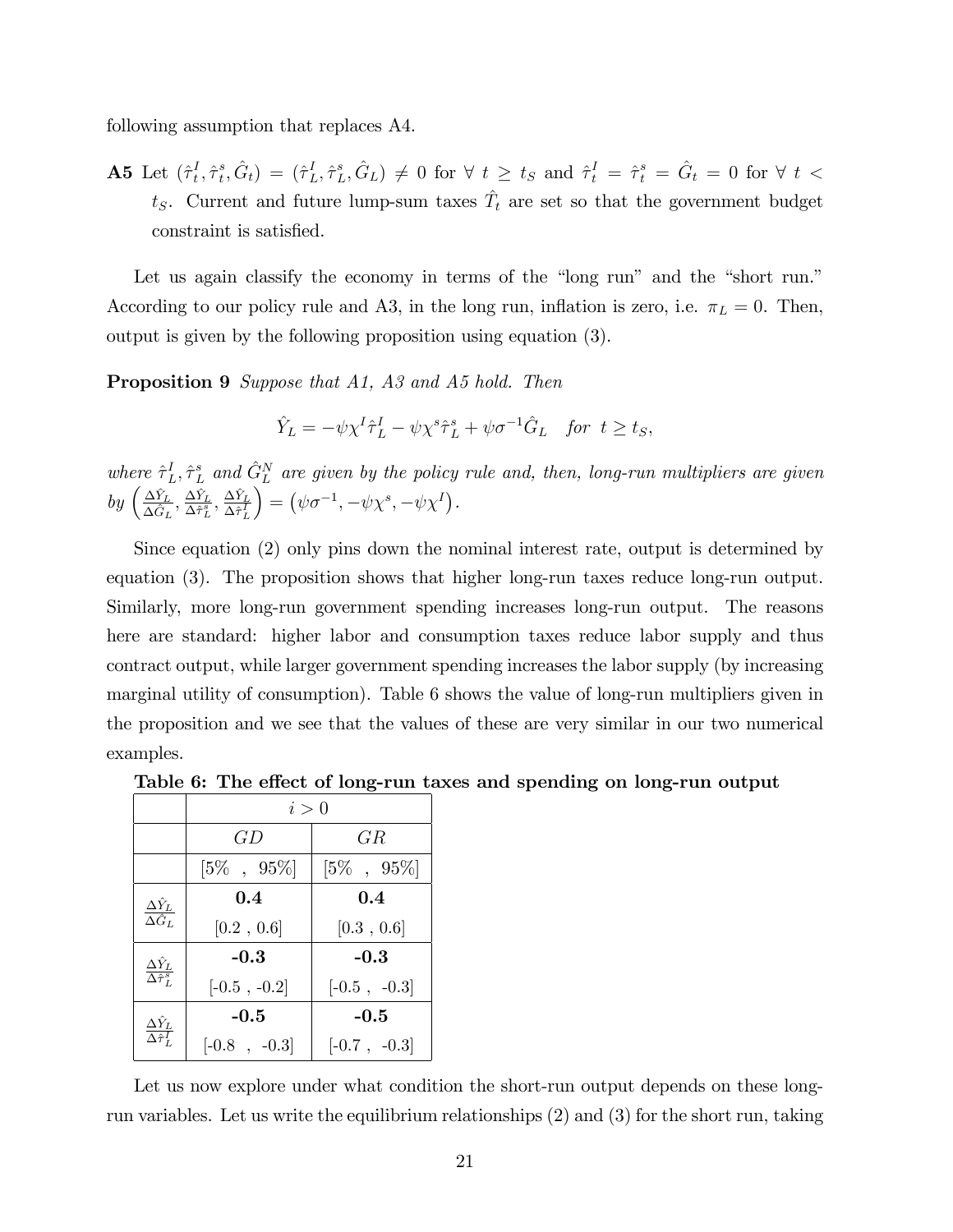into account that  $\pi_L = 0$  according to our policy rule and now allow for the possibility that  $\hat{\tau}^I_{\ I}$  $L^I, \hat{\tau}_L^s$  and  $\hat{G}_L^N$  may be non-zero. We get

$$
(1 - \mu)\hat{Y}_S = (1 - \mu)\hat{Y}_L - \sigma i_S + \sigma \mu \pi_S + \sigma r_S^e + (1 - \mu)\hat{G}_S
$$
  
-(1 - \mu)\hat{G}\_L - \sigma \chi^s (1 - \mu)\mu \hat{\tau}\_S^s + \sigma \chi^s (1 - \mu)\hat{\tau}\_L^s (13)

and

$$
(1 - \beta \mu)\pi_S = \kappa \hat{Y}_S + \kappa \psi \chi^I \hat{\tau}_S^I + \kappa \chi^s \hat{\tau}_S^s - \sigma^{-1} \kappa \psi \hat{G}_S. \tag{14}
$$

According to our specification for monetary policy, if the zero bound is not binding, the central bank will set the nominal interest rate so that inflation is  $\pi_S = 0$ . Equation (13) then simply determines the nominal interest rate, i.e.

$$
i_S = \sigma^{-1}(1-\mu)\hat{Y}_L - \sigma(1-\mu)\hat{Y}_S + \mu\pi_S + r_S^e + \sigma^{-1}(1-\mu)\hat{G}_S
$$
  

$$
-\sigma^{-1}(1-\mu)\hat{G}_L - \chi^s(1-\mu)\mu\hat{\tau}_S^s + \chi^s(1-\mu)\hat{\tau}_L^s.
$$
 (15)

Hence if we plot these two relationships, taking monetary policy into account, in the  $(\pi_S, \hat{Y}_S)$ space, we get a horizontal AD curve that is fixed at  $\pi_S = 0$  and the equilibrium is given by point A, which is the intersection of the AD curve and the AS curve in equation (14). Observe now that movement in the long-run variables, i.e.  $(\hat{Y}_L, \hat{G}_L, \hat{\tau}_L^s)$  $_{L}^{s}$ ), only shift the AD curve but have no effect on the equilibrium that remains in A because the AD curve is horizontal. What is going on is that the central bank will offset any movements in these variables, hence the only effect will be to change the level of the nominal interest rate without any effect on output and prices. In this sense the level of "confidence," at least as measured by expectations for long-run variables, is completely irrelevant.<sup>10</sup>

 $10$ This stark result is special to the strong assumption that the central bank targets zero inflation and thus replicates the flexible price allocation. Under flexible prices, "demand" plays no role. More generally, if the central bank follows a Taylor rule, there is some short-run effect on long-run expectations, but they are quantitatively small which the current specification highlights sharply.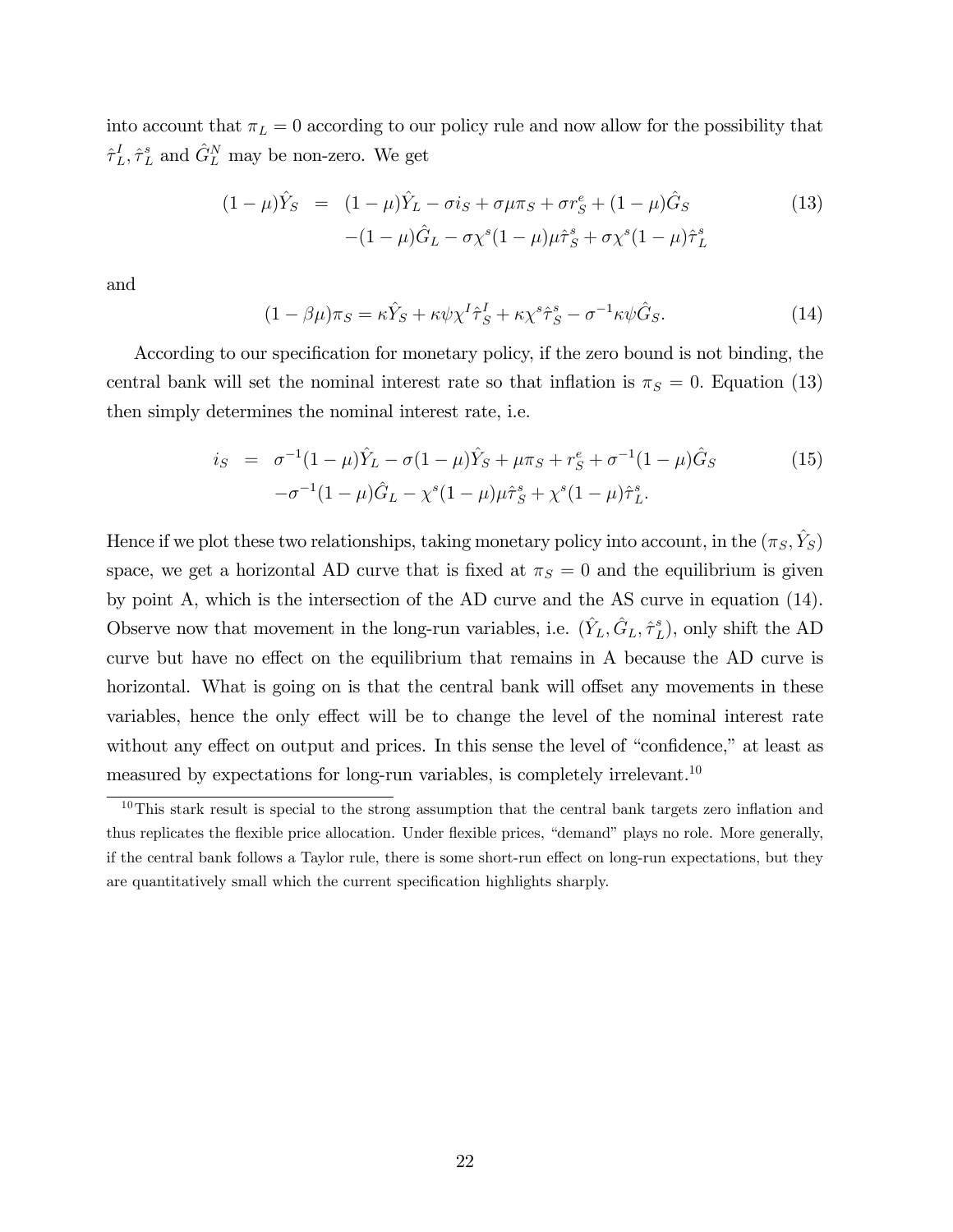

Figure 2: A large enough shock moves the AD curve to the left.

What does matter for determining the equilibrium point A is the movements in the AS curve, i.e. movement in short-term taxes and spending  $(\tau_S^s, \tau_S^I, G_S)$ . Local to point A the model behaves exactly like the model if it had perfectly flexible prices and then aggregate demand  $-$  or what we interpret as "confidence"  $-$  plays no role.

Consider now a shock to  $r_S^e$ . This shifts the AD curve to the left. The central bank will try to accommodate this shift via cuts in interest rates  $-$  that is why the AD curve is horizontal  $\overline{\phantom{a}}$  however it will be unable to do so beyond the point at which the zero bound becomes binding. At this point, equation (15) becomes binding and now output is demand-determined and given by:

$$
\begin{array}{rcl}\n\hat{Y}_S &=& \hat{Y}_L + \dfrac{\sigma\mu}{1-\mu}\pi_S + \sigma\pi_L + \dfrac{\sigma}{1-\mu}r_S^e \\
& & + \hat{G}_S - \hat{G}_L - \sigma\chi^s\mu\hat{\tau}_S^s + \sigma\chi^s\hat{\tau}_L^s,\n\end{array}
$$

which is depicted by point  $B$  in figure 2. Observe that, at this point, the  $AD$  equation is upward-sloping in short-run ináation. The reason for this is that the central bank has the nominal interest rate fixed at zero  $-$  while previously the central bank would adjust the nominal interest rate freely to make sure inflation would stay at zero. The key thing here is that the central bank no longer can do this due to the zero bound. What is the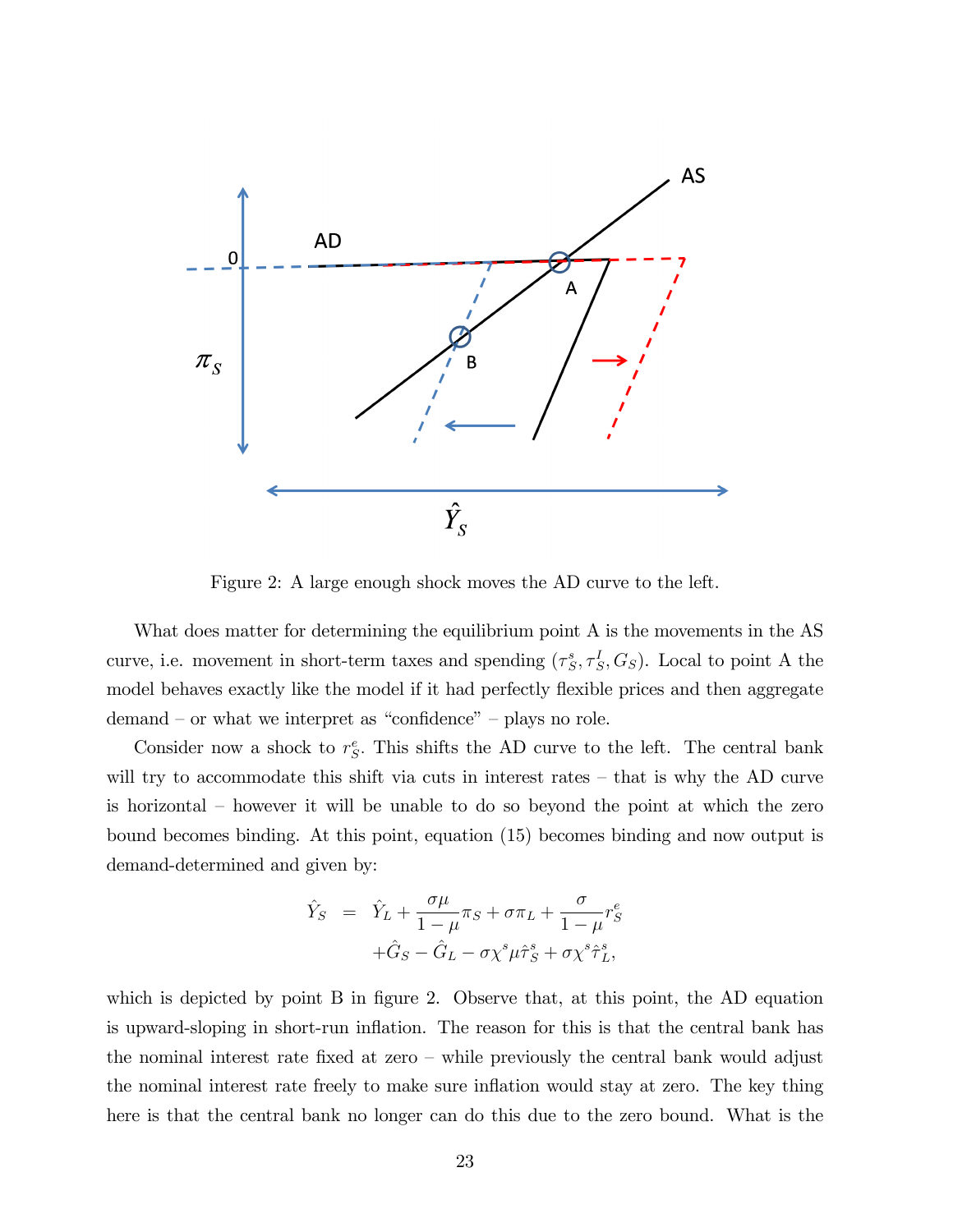implication? It is that any increase in short-run inflation will lead to a reduction in the real interest rate due to the fact that it triggers higher expected ináation (since the short run will last with a probability  $\mu$ ). The real interest rate will determine how much people want to spend in the short run. If inflation expectations rise, then spending today becomes cheaper and people spend more. But this has another important implication.

At this point *any* change in  $(\hat{Y}_L, \hat{G}_L, \hat{\tau}_L^s)$  $_{L}^{s},\hat{\tau}_{L}^{I}$  $L<sup>L</sup>$ ) will shift the AD curve and this will be reflected in movements in output and inflation since the central bank will not change the interest rate to offset the movements in demand – either because it is unable to or because inflation is below target (and hence it will accommodate any increase in inflation). Now ìconÖdenceîstarts playing a key role. In particular, expectations about lower future income taxes matter or, more generally, higher future long-run output starts to matter. Cuts in income tax rates increase  $\hat{Y}_L$  by a factor of  $\psi \chi^I$ , as shown in Proposition 9. Lower long-run government spending will also have an effect, first by reducing  $\hat{Y}_L$  by a factor of  $\sigma^{-1}$  (see Proposition 9) and also decreasing short-term demand by the same amount. This also increases long-run demand via the term  $\hat{G}_L$ . This latter effect arises because consumption demand is affected by the price of goods today relative to the future and this price is affected by government consumption in the short run *relative to long-run consumption*. Long-run sales tax works via the same mechanism as government spending, since they enter the AS and AD equation exactly the same way except for being multiplied by  $\sigma \chi_s$ . Intuitively, higher expected long-run sales tax increases short-term demand, since it gives people incentive to spend today rather than in the future, since consumption today is taxed at a lower rate than future consumption. The following proposition proceeds directly from manipulating the expression above:

Proposition 10 Suppose that A1, A3 and A5 hold. Then short-run output at a positive interest rate is given by

$$
\hat{Y}_S=0,
$$

while output at zero interest rate is given by

$$
\hat{Y}_S = \frac{\sigma(1-\beta\mu)}{(1-\beta\mu)(1-\mu) - \sigma\mu\kappa}r_S^e - \frac{(1-\mu)(1-\beta\mu)\omega\psi}{(1-\beta\mu)(1-\mu) - \sigma\mu\kappa}\hat{G}_L \n+ \frac{\chi^s(1-\mu)(1-\beta\mu)}{(1-\beta\mu)(1-\mu) - \sigma\mu\kappa}\sigma\omega\psi\hat{\tau}_L^s - \frac{(1-\beta\mu)(1-\mu)\psi\chi^I}{(1-\beta\mu)(1-\mu) - \sigma\mu\kappa}\hat{\tau}_L^I.
$$

The multipliers  $\left(\frac{\Delta \hat{Y}_s}{\Delta \hat{C}}\right)$  $\frac{\Delta \hat{Y}_s}{\Delta \hat{G}_L}, \frac{\Delta \hat{Y}_s}{\Delta \hat{\tau}^s_L}$  $\frac{\Delta \hat{Y}_s}{\Delta \hat{\tau}^s_L}, \frac{\Delta \hat{Y}_s}{\Delta \hat{\tau}^I_L}$  $\Delta \hat{\tau}^I_L$ are given by the second, third and fourth coefficients, respectively.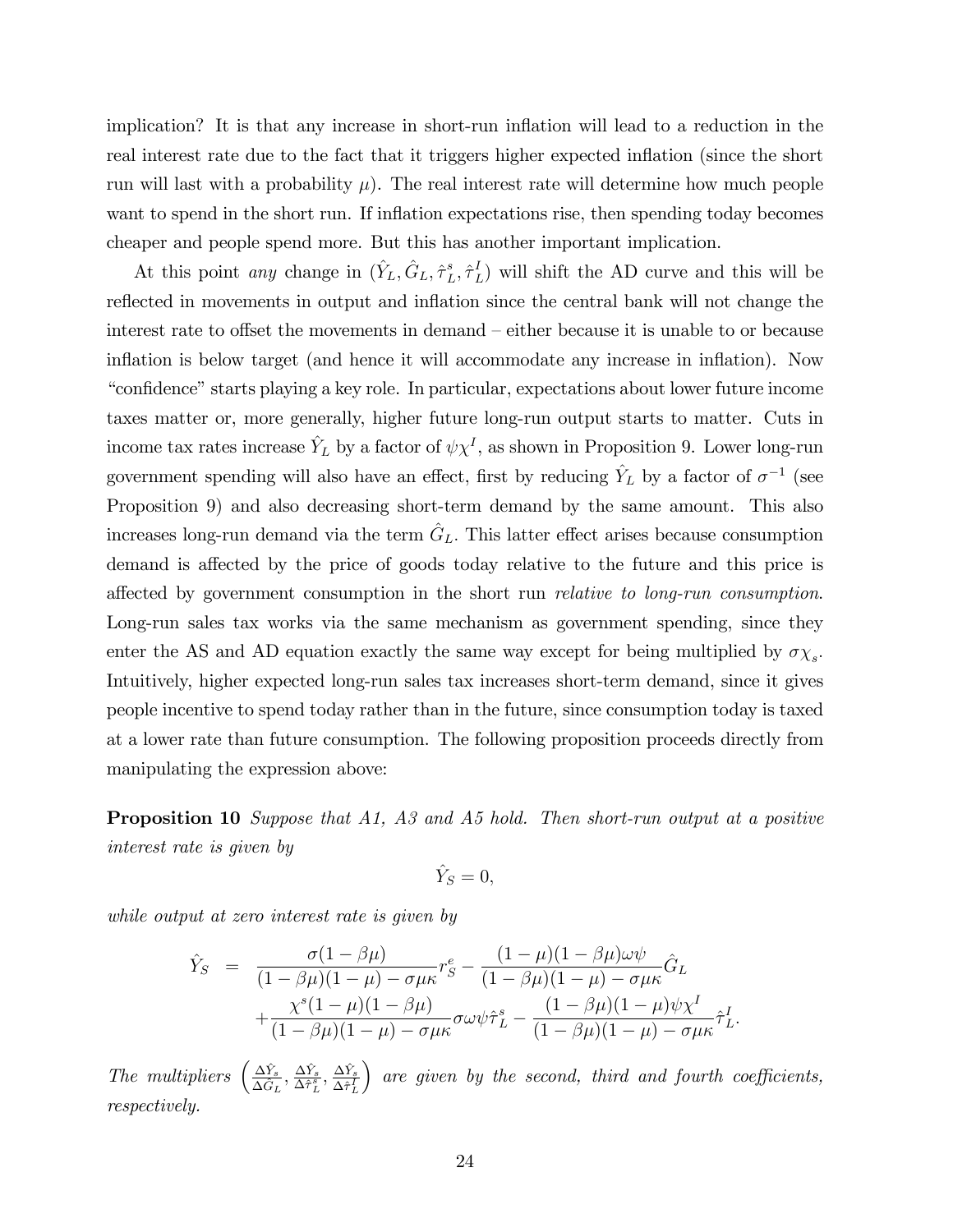The numerical values for each of these multipliers are shown in Table 7. We see that expectations of one percent higher long-run labor taxes will reduce output in the short run by 0.7 percent in the GR scenario. One can think of a variety of stories which may trigger higher expected long-run income taxes and thus contract demand in the short run. Similarly, expectations of higher long-run sales taxes has a multiplier of 0.6, and that of government spending -0.8. We thus see that the effect of committing to lower long-run spending is almost as effective as increasing it in the short run.

|                                                    | $i=0$          |                |
|----------------------------------------------------|----------------|----------------|
|                                                    | GD             | GR             |
|                                                    | $[5\% , 95\%]$ | $[5\% , 95\%]$ |
| $\frac{\Delta \hat{Y}_S}{\Delta \hat{G}_L}$        | $-1.8$         | $-0.8$         |
|                                                    | $[-2.9, -0.9]$ | $[-1.2, -0.5]$ |
|                                                    | 1.4            | 0.6            |
| $\frac{\Delta \hat{Y}_S}{\Delta \hat{\tau}^S_{I}}$ | [0.2, 0.9]     | [0.3, 1.0]     |
|                                                    | $-1.7$         | $-0.7$         |
| $\frac{\Delta Y_S}{\Delta \hat\tau^I_{~r}}$        | $[-0.5, -0.1]$ | $[-1.1, -0.4]$ |

Table 7: The effect of long-run taxes and spending on short-run output

## 5 Short-run fiscal crisis, debt dynamics, and confidence

#### 5.1 A one-time increase in real debt

How does a deficit today change expectations about future taxes and spending? And, how do these expectations change short-run demand? There is no simple answer to these questions because it depends on how the deficit will be financed in the future, which depends upon the policy regime. In this section, we show that if the budget deficits are financed by future increases in long-run sales tax or reductions in long-run government spending, they increase short-run demand. If they are financed by increases in long-run labor tax, they are contractionary. This follows directly from the last section and below we relate long-run expectations more closely to short-run deficits. This is made explicit in Assumption 6.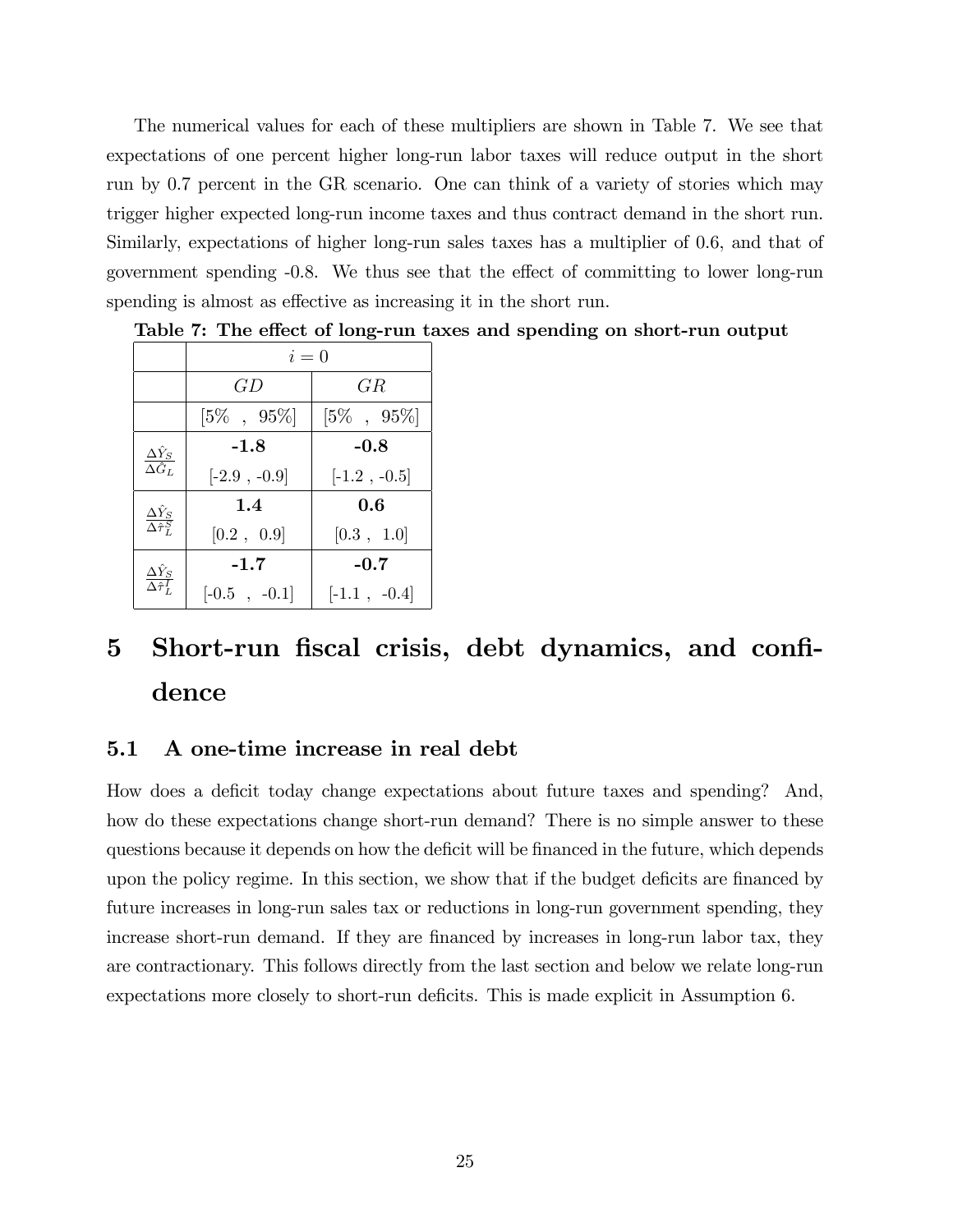A6 Fiscal policy in the short and long run is given by

$$
\begin{aligned}\ni) \quad \hat{b}_t &= \hat{b}_{t-1} + \epsilon_0 \text{ for } t < t_S \\
ii) \quad \hat{\tau}_t^s &= \hat{\tau}_t^I = \hat{G}_t = 0 \text{ for } t < t_S \\
iii) \quad \hat{b}_t &= \delta \hat{b}_{t-1} \text{ for } t \ge t_S, \text{ where } 0 < \delta < 1 \\
iv) \quad \hat{T}_t &= \frac{\bar{b}}{T} (1 + \bar{\tau}) \hat{i}_{t-1} \text{ for } t \ge t_S.\n\end{aligned}
$$
\n(16)

The key assumption is that, while distortionary taxes (or government spending) are not the direct source of the short-run deficit (see A6  $(ii.)$ ), they will need to adjust in the long run to bring down debt to its pre-crisis level (note that  $\hat{b}_t$  is the deviation of debt from the steady state that we linearize around). The simplest way to interpret deficits or surpluses in equation (16) is that they come about through variations in lump-sum taxes. More generally, we think of these types of Öscal shocks as coming about due to shocks that do not directly affect sales tax, income tax or the overall size of the government, but instead affect some fiscal transfers that occur via other means. A banking crisis, for example, typically puts taxpayers on the hook for large amounts of money, yet this increase in debt is not driven by sharp cuts in some tax rates or increases in government spending on goods and services.

If short-run variations in  $\hat{b}_t$  in equation (16) are met by increases in long-run lump-sum taxes, then that would be the end of the story since then the model would satisfy Ricardian equivalence. Instead, we suppose that long-run lump-sum taxes stay close to their steady state at time  $t \geq t_S$  and thus other taxes or spending need to adjust to bring public debt back to steady state.<sup>11</sup> This is made explicit in A6 (iii.), where we assume that long-run Öscal policy adjusts to stabilize the debt level at its original level and that this adjustment takes place over some period of time at a rate  $\delta$ . This means that while the government may run up deficits in the short run, in the long run debt is stabilized at whatever level it was prior to the crisis (i.e. prior to the shock  $r_S^e$  hitting).

Using the budget constraint in equation  $(4)$ , we can see that by assumptions A6 (iii.) and A6 (iv.), it follows that

$$
-(1+\overline{\imath}-\delta)\frac{\overline{b}}{Y}\delta^{t+1-t_{s}}\hat{b}_{t_{S}-1} = \left[1+\overline{\tau}^{s}-\sigma^{-1}\psi(\overline{\tau}^{I}+\overline{\tau}^{s})\right]\hat{G}_{t} - \left[1-(\overline{\tau}^{I}+\overline{\tau}^{s})\psi\chi^{I}\right]\hat{\tau}_{t}^{I}
$$

$$
-\left[\frac{\overline{C}}{\overline{Y}} - (\overline{\tau}^{I}+\overline{\tau}^{s})\psi\chi^{s}\right]\hat{\tau}_{t}^{s} \text{ for } t \geq t_{S}.
$$

 $11$ To be precise, A6 (iv.) actually assumes that lump-sum taxes pay for the excess interest rate cost of debt in the transition phase. This has quantitatively small effects, but simplifies the algebra somewhat.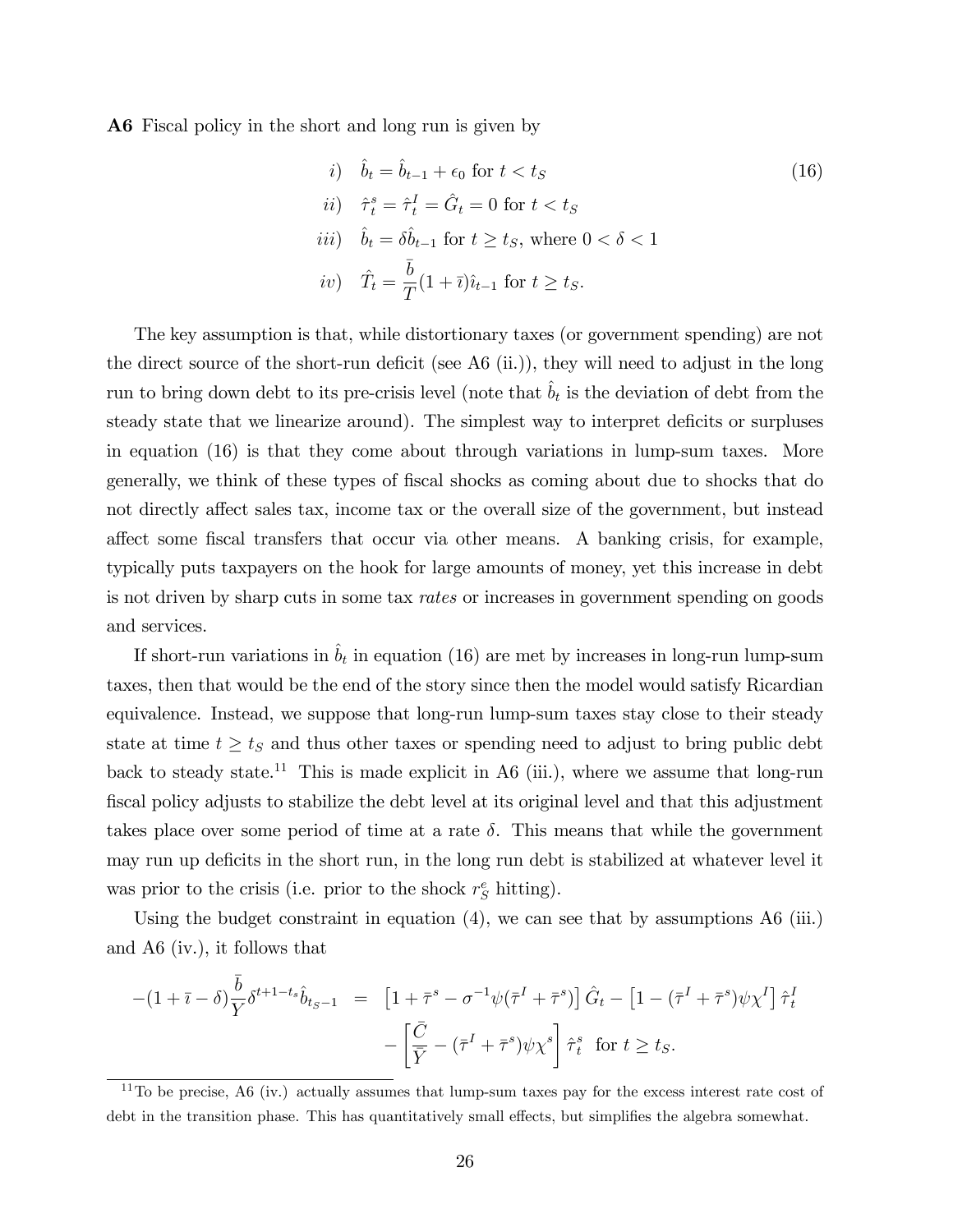This equation says that, in the long run, interest rate payments for debt need to be financed by either a cut in government spending or an increase in labor or sales taxes. However, the coefficient in front of each fiscal variable will, in general, be positive. Let us define the right-hand side of equation (17) as the budget deficit of the government,  $\hat{D}_t$ , which is thus determined at any time  $t \ge t_S$  by

$$
\hat{D}_t = -\frac{b}{Y}(1+i-\rho)\delta^{t+1-t_s}\hat{b}_{t_S-1} \text{ for } t \ge t_S.
$$

It follows that, if this is a negative number, the government is running a budget surplus. How is this surplus financed? By tax increases and spending cuts. We assume that each fiscal instrument is adjusted in fixed proportions. Let  $\gamma_I$  be the share of  $\hat{D}_{t+j}$  financed by labor tax,  $\gamma_s$  be the share financed with sales tax, and  $\gamma_G = 1 - \gamma_I - \gamma_s$  be the share Önanced by a reduction in government spending. Note that this assumption implies that the deviation of taxes and government spending from steady state will decline at the same rate as the debt, i.e. at the rate  $\delta$ . Under this assumption, a full specification of long-run fiscal policy is now given by the choice of the weights  $\gamma_G$ ,  $\gamma_I$  and  $\gamma_s$ . This is summarized by assumption A7:

**A7** The sequence of  $\{D_t\}$  at  $t \geq t_S$ , as implied by A6, is financed by  $\hat{\tau}_t^I$  $_t^I$ ,  $\hat{\tau}_t^s$  and  $\hat{G}_t$  in the fixed proportions

$$
\gamma_{G,t} \equiv \frac{\left[1 + \bar{\tau}^s - \sigma^{-1}\psi(\bar{\tau}^I + \bar{\tau}^s)\right]\hat{G}_t}{\hat{D}_t} = \gamma_G
$$

$$
\gamma_{I,t} \equiv -\frac{\left[1 - (\bar{\tau}^I + \bar{\tau}^s)\psi\chi^I\right]\hat{\tau}_t^I}{\hat{D}_t} = \gamma_I
$$

$$
\gamma_{s,t} \equiv -\frac{\left[\frac{\bar{C}}{\bar{Y}} - (\bar{\tau}^I + \bar{\tau}^s)\psi\chi^s\right]\hat{\tau}_t^s}{\hat{D}_t} = \gamma_s.
$$

Given this policy specification we can now do the following thought experiment: What is the effect of an increase in the deficit on aggregate demand? In this thought experiment, recall that the deficit is driven by a cut in lump-sum taxes and, hence, it has no direct effect on current demand. The effect, then, only comes about due to the effect it has on expectations about *long-run taxes and the long-run size of the government*. This effect will critically depend upon how the deficit is financed, which can, using assumption  $A7$ , be written as a function of how the debt is paid off, i.e. via tax or spending cuts. The next proposition summarizes this.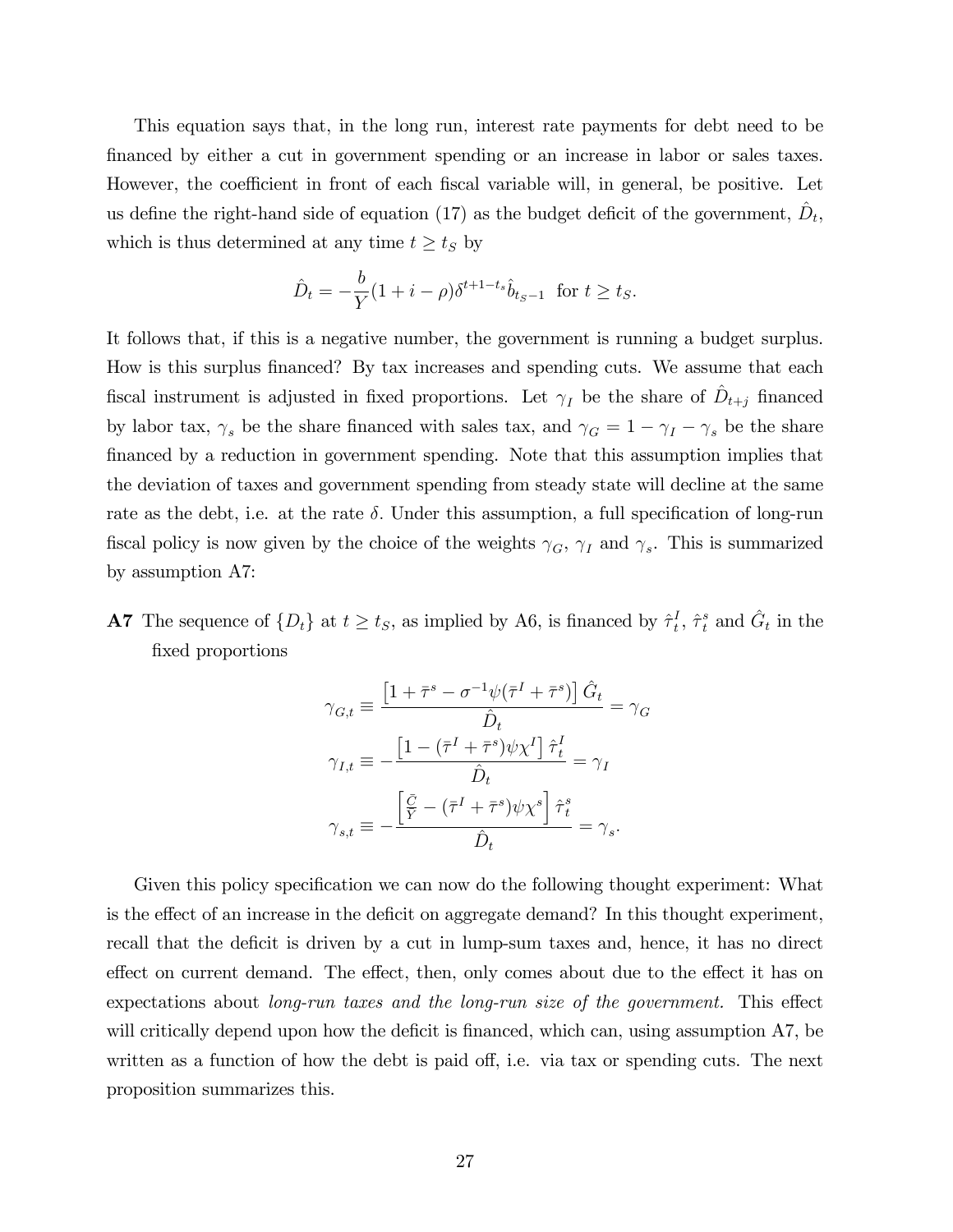**Proposition 11** Suppose that A1, A3, A6 and A7 hold. Then, the multiplier of deficit spending on short-run output at positive interest rate (if  $r_S^e > 0$ ) is given by

$$
\frac{\Delta \hat{Y}_S}{\Delta \hat{b}_S} = 0,
$$

while output at zero interest rate (if  $r_S^e < 0$ ) is given by

$$
\frac{\Delta \hat{Y}_S}{\Delta \hat{b}_S} = \frac{(1 - \beta \mu)(1 - \mu)\psi \omega}{[(1 - \mu)(1 - \beta \mu) - \mu \sigma \kappa]} \frac{\frac{b}{Y}(1 + i - \rho)\delta}{[1 + \bar{\tau}^s - \sigma^{-1}\psi(\bar{\tau}^I + \bar{\tau}^s)]}\gamma_G
$$

$$
+ \frac{(1 - \beta \mu)(1 - \mu)\chi^s \sigma \psi \omega}{[(1 - \mu)(1 - \beta \mu) - \mu \sigma \kappa]} \frac{\frac{b}{Y}(1 + i - \rho)\delta}{[(\frac{\bar{C}}{Y} - (\bar{\tau}^I + \bar{\tau}^s)\psi \chi^s)]}\gamma_s
$$

$$
- \frac{(1 - \beta \mu)(1 - \mu)\psi \chi^I}{[(1 - \mu)(1 - \beta \mu) - \mu \sigma \kappa]} \frac{\frac{b}{Y}(1 + i - \rho)\delta}{1 - (\bar{\tau}^I + \bar{\tau}^s)\psi \chi^I}\gamma_I
$$

Proof: See Appendix.

The first part of the proposition follows directly from equation (14) because short-run output at a positive interest rate does not depend on long-run Öscal policy. The second part is detailed in the Appendix. Hence, we see that deficit spending is irrelevant at a positive interest rate, but can be either contractionary or expansionary at a zero interest rate. Table 8 illustrates this using numerical examples.

Table 8 shows the effect of one dollar of deficit on short-run demand under three different assumptions about how this long-run adjustment takes place, i.e. via an increase in longrun sales taxes, a cut in the long-run size of the government or an increase in labor taxes. Therefore, this experiment assumes that either  $\gamma_G$  is 1 (and  $\gamma_I = \gamma_s = 0$ ),  $\gamma_I = 1$  or  $\gamma_s = 1$ . We use the same values for the parameters as before, but now there is one additional parameter,  $\delta$ , which determines the speed at which debt is paid back to its original level. We assume that the half-life of debt is 5 years, which implies that  $\delta = 0.9659$ .

The results suggest that running budget deficits is expansionary if the deficit is financed by a reduction in the long-run size of the government or by an increase in sales tax. Meanwhile, the effect of budget deficits is negative on short-run demand, if it is financed by increases in long-term labor tax. The reason for this is exactly the same as already analyzed in the previous section. In this part, we make more explicit the way in which debt dynamics have an impact on those long-run variables. Quantitatively, we see that these "multipliers" are smaller than those that depend directly on short-run taxes and spending. We see that a dollar in deficit in period t will result in a 20 cent (GD scenario) or 10 cent (GR scenario) increase in output if the deficit is financed by a reduction in the long-run size of the government spending or an increase in sales tax. Similarly, it will reduce output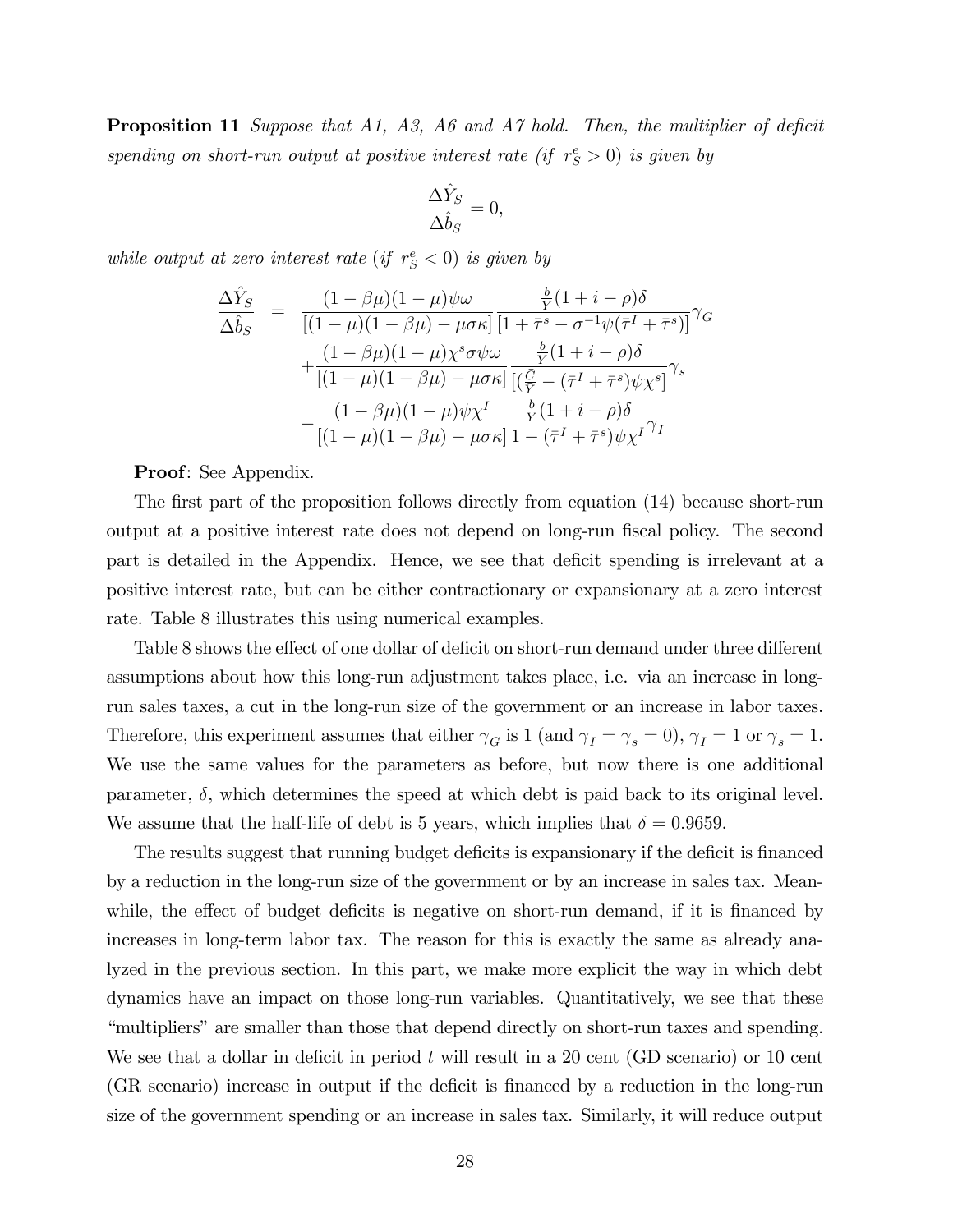by 20 and 10 cents, respectively, if Önanced by an increase in long-run labor taxes. This smaller size, however, may be somewhat misleading, as the next section makes clear.

|                                                                      | $i=0$          |                |  |  |
|----------------------------------------------------------------------|----------------|----------------|--|--|
|                                                                      | GD             | GR             |  |  |
|                                                                      | $[5\% , 95\%]$ | $[5\% , 95\%]$ |  |  |
|                                                                      | 0.2            | 0.1            |  |  |
| $\frac{\Delta \hat{Y}_S}{\Delta \hat{b}_S/\hat{G}_{L,t}>0}$          | [0.11, 0.32]   | [0.06, 0.14]   |  |  |
|                                                                      | 0.2            | 0.1            |  |  |
| $\frac{\Delta \hat{Y}_S}{\Delta \hat{b}_S/\hat{\tau}_{L.t}^s>0}$     | [0.1, 0.4]     | [0.0, 0.2]     |  |  |
|                                                                      | $-0.2$         | $-0.1$         |  |  |
| $\frac{\Delta \hat{Y}_S}{\Delta \hat{b}_S / \hat{\tau}_{L.t}^I > 0}$ | $[-0.4, -0.1]$ | $[-0.2, 0.0]$  |  |  |

Table 8: The effect of an increase in short-run debt on short-run output under three assumption about how the debt is financed

#### 5.2 A constant increase in short-run deficits

The previous thought experiment considered the effect of a one-time increase in government debt. The rationale for this was mainly that it helped us get simple closed-form solutions, but it also seemed natural if one wants to consider a large one-time event that may create a fiscal burden, such as a banking crisis. Now consider a constant increase of the deficit in the short run. This assumption is natural in the context of our experiments in section 3.2, 3.3 and 3.4, where we considered fiscal interventions that generated a constant deficit or surplus in each period in the short run. This will also be useful to study policy regimes in the next subsection. To be more precise, let us replace A6 (i.) with the following assumption:

A8 Fiscal policy in the short and long run is given by the same rule as A6 (ii.) through A6 (iv.), but A6 (i.) is replaced with

$$
i) \quad \hat{D}_t = \hat{D}_S \quad \text{for } t < t_S.
$$

The solution in the long run is the same as in last subsection. In the short run, however, output and ináation are no longer some constants. Now, they are functions of the debt, the value of the deficit,  $\hat{D}_S$ , and the shock,  $r_S^e$ . Accordingly, we look for a solution of the form

$$
\hat{Y}_{S,t} = Y^b b_{S,t-1} + Y^D \hat{D}_S + Y^r r_S \tag{17}
$$

for output and an analogous solution for the other endogenous variables. The model can then be solved numerically using the method of undermined coefficients. Table 9 reports the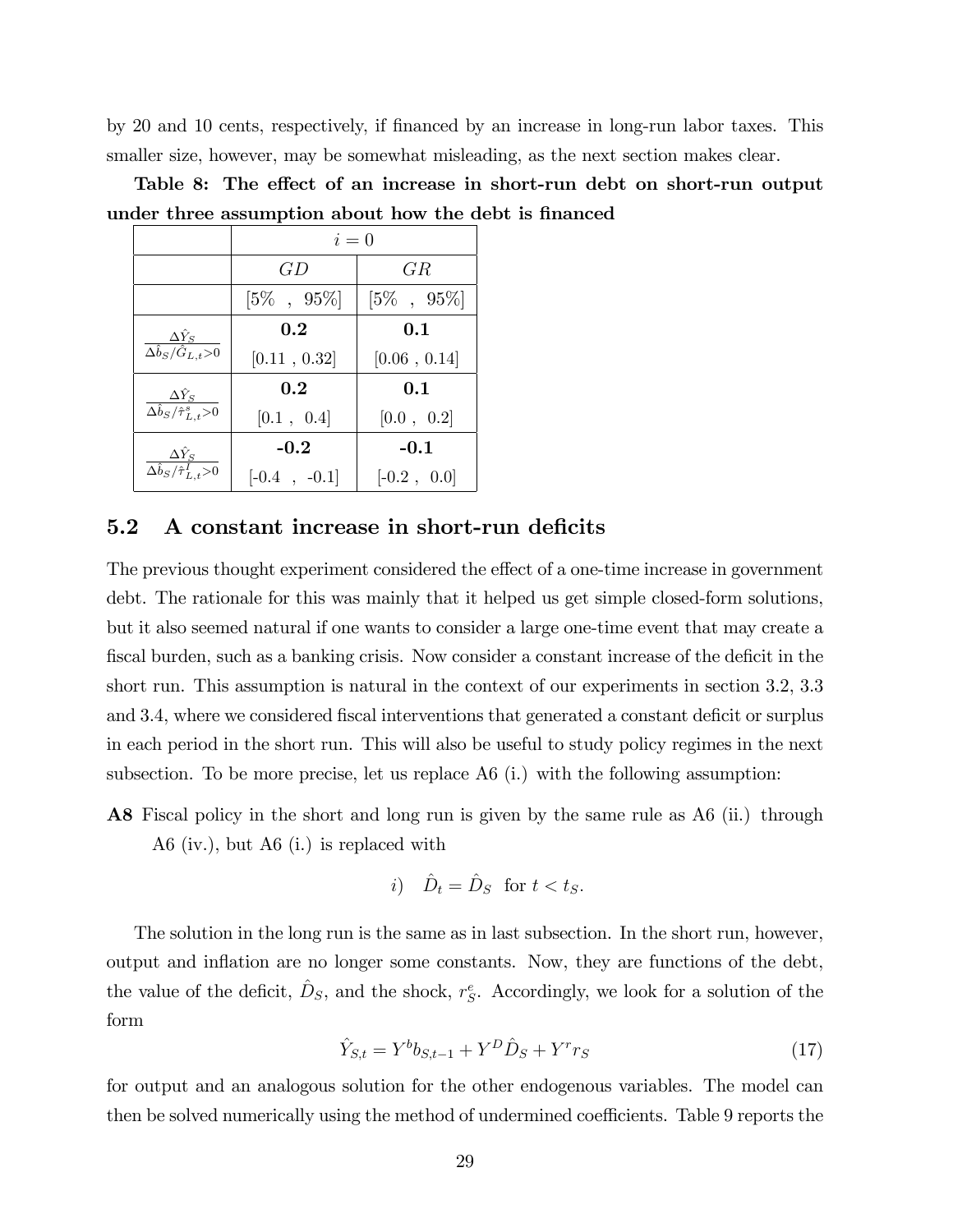numerical value of the coefficient  $Y^D$  in (17), comparable to Table 8, under three different assumptions of how the deficit is paid of in the long run. We thus have  $Y^D = \frac{\Delta \hat{Y}_{S,t}}{\Delta \hat{D}_{s,t} \hat{C}}$  $\Delta \hat{D}_S/\hat{G}_{L,t}{>}0$ if the short-term deficit is paid off with a reduction in the long-run size of the government (so  $\gamma_G = 1$ ),  $Y^D = \frac{\Delta \hat{Y}_{S,t}}{\Delta \hat{D}_S / \hat{\tau}^I}$  $\frac{\Delta Y_{S,t}}{\Delta \hat{D}_S/\hat{\tau}_{L,t}^1 > 0}$  if it is paid off with increases in long-term income taxes (so  $\gamma_I = 1$ ) and  $Y^D = \frac{\Delta \hat{Y}_{S,t}}{\Delta \hat{D}_S / \hat{\tau}^s}$  $\frac{\Delta S_{S,t}}{\Delta \hat{D}_S/\hat{\tau}_{L,t}^s>0}$  if  $\gamma_s = 1$ . This coefficient has the following interpretation: If the deficit increases by one dollar in every period  $t$  in the short run, by how many dollars will output go up or down in that period? Hence, this number is better comparable with the multipliers of spending and taxes than we explored in earlier sections.

As shown in the table, the effect of the deficit depends on how it will be paid off in the future. Consider the GR calibration. A one dollar increase in the deficit will increase output by 30 cents if the government pays it down by cutting long-run government spending. In contrast, if a one dollar deficit is financed by an increase in long-term income taxes, then output will decrease by 30 cents. Overall the multiplier increases relative to our last experiment, and even in a more extreme way in the GD calibration.

|  |                                                        |       |  |  | Table 9: The effect of an increase in short-run deficits on short-run output |  |
|--|--------------------------------------------------------|-------|--|--|------------------------------------------------------------------------------|--|
|  | under three assumptions about how the debt is financed |       |  |  |                                                                              |  |
|  |                                                        | $i=0$ |  |  |                                                                              |  |

|                                                                          | $i=0$          |                |  |
|--------------------------------------------------------------------------|----------------|----------------|--|
|                                                                          | GD             | GR             |  |
|                                                                          | $[5\% , 95\%]$ | $[5\% , 95\%]$ |  |
| $\frac{\Delta \hat{Y}_{S,t}}{\Delta \hat{D}_S/\hat{G}_{L,t}>0}$          | $1.8\,$        | 0.3            |  |
|                                                                          | [0.5, 4.2]     | [0.1, 0.7]     |  |
|                                                                          | 2.2            | 0.3            |  |
| $\frac{\Delta \hat{Y}_{S,t}}{\Delta \hat{D}_S/\hat{\tau}^s_{L,t}>0}$     | [0.6, 5.0]     | [0.1, 0.8]     |  |
|                                                                          | $-1.9$         | $-0.3$         |  |
| $\frac{\Delta \hat{Y}_{S,t}}{\Delta \hat{D}_S / \hat{\tau}^I_{L,t} > 0}$ | $[-4.1, -0.4]$ | $[-0.7, -0.1]$ |  |

## 6 Policy regime matters

We are now in a position to study the effect of various types of fiscal policy, accounting for debt dynamics. The effect of government spending can approximately be split up into three pieces. First, a direct effect comes about even if taxes are lump-sum. Second, there is an indirect effect on the deficit. Finally, a third effect is how those deficits will influence expectations and thereby current output. By now, we have already explored each of these effects separately and now we combine the individual pieces. Consider the following policy regime at a zero interest rate: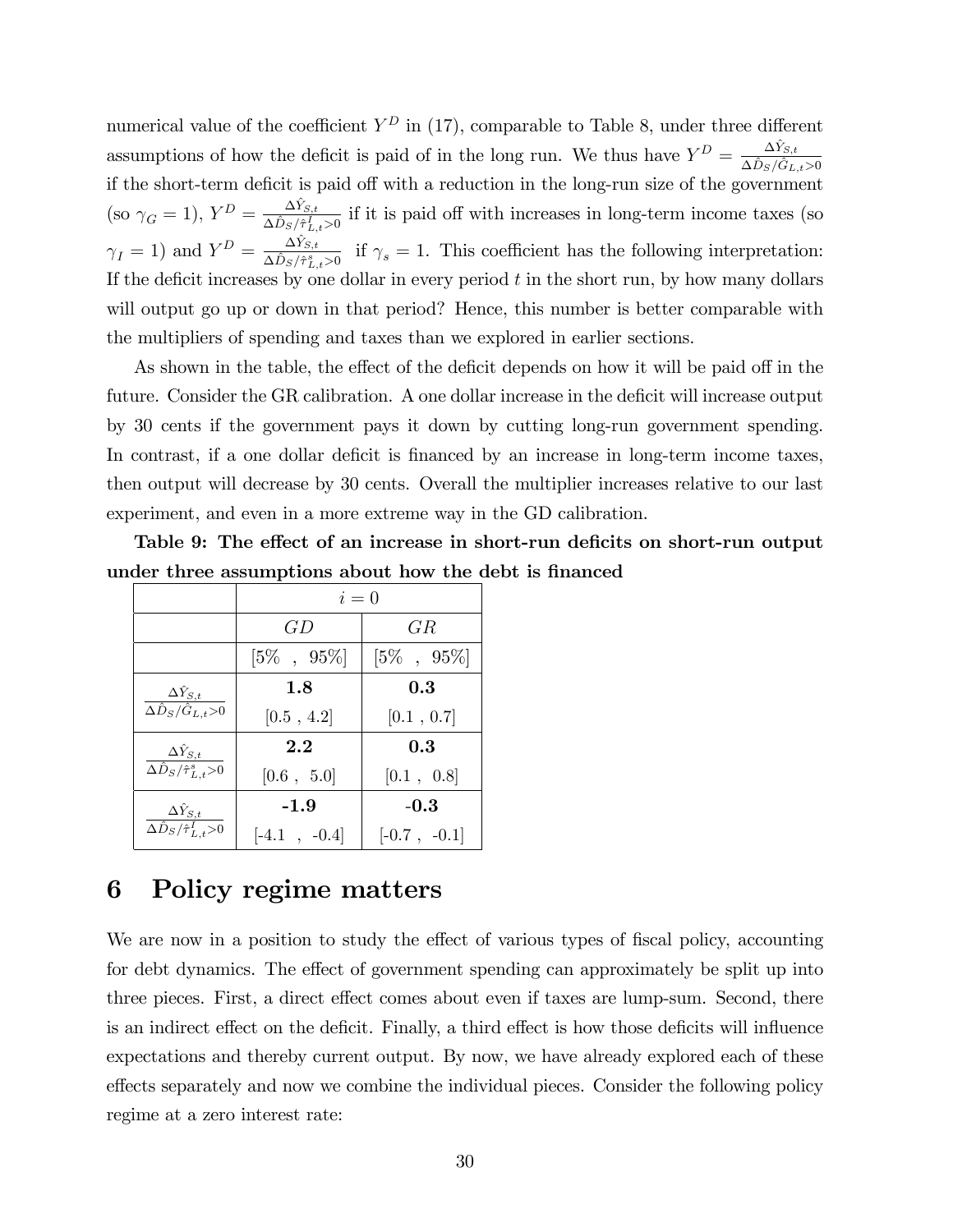**Regime 1** In the short run  $(t < t_S)$ ,  $G_t = G_S$ ,  $\hat{\tau}_t^I = \hat{\tau}_t^s = \hat{T}_t = 0$  and  $D_t = D_S$ . In the long run, the government behaves according to A6 (iii.), A6(iv.) and A7 with  $\gamma_G = 1$ .

This policy regime suggests that, in the short run, the government will increase spending and that this spending will be associated with constant short-run deficits (or surpluses)  $D<sub>S</sub>$ . Those deficits will be paid off at time  $t \geq t<sub>S</sub>$ . The net effect of increasing government spending in this policy regime, in the short run, can then be approximated by

$$
\frac{\Delta \hat{Y}_s}{\Delta \hat{G}_{s \ (from \ Table \ 4)}} + \frac{\Delta \hat{D}_S}{\Delta \hat{G}_{S \ (from \ Table \ 5)}} \times \frac{\Delta \hat{Y}_{S,t}}{\Delta \hat{D}_S / \hat{G}_{L,t} > 0}_{(from \ Table \ 9)} = 1.35
$$
  
\n*GD* (mode)  
\n**2.2 0.3 1.8** = **1.66**.

For the GR calibration, we see that the effect of increasing government spending is higher in policy Regime 1 than when spending is financed just by current or future lump-sum taxes as in Table 4. Meanwhile, we see that the multiplier is smaller in the GD calibration. What is the intuition? Let us start with the GR case. The fact that government spending creates deÖcits triggers expectations of a future reduction in the size of the government. These long-run expectations also increase demand. The reason is that lower long-run government spending leaves more room for private consumption in the long run and thus, by the permanent income hypothesis, this means that the consumers want to consume more today (since they are trying to smooth consumption). In the GD calibration, however, the spending multiplier is reduced. The reason is that now government spending in the short run decreases the budget deficit and, thus triggers expectation of higher long-run government spending, which is contractionary in the short run.

Consider the following policy regime with the assumption that deficits are paid off using future income taxes:

**Regime 2** In the short run,  $t < t_S$ ,  $G_t = G_S$ ,  $\hat{\tau}_t^I = \hat{\tau}_t^s = \hat{T}_t = 0$  and  $D_t = D_S$ . In the long run, the government behaves according to A6 (iii.), A6 (iv.) and A7 with  $\gamma_{\tau} = 1$ .

We can now again compute the marginal effect of government spending as before by:

|               |     |        | $\Lambda_{S.t.}$                                                                                                                    |          |
|---------------|-----|--------|-------------------------------------------------------------------------------------------------------------------------------------|----------|
|               |     |        | $\overline{\Delta G_s}$ (from Table 4) $\Delta \hat{G}_S$ (from Table 5) $\Delta \hat{D}_S / \hat{\tau}_{L,t}^I > 0$ (from Table 9) |          |
| $GR \pmod{e}$ |     | 0.5    | $-0.3$                                                                                                                              | $= 1.05$ |
| $GD \pmod{e}$ | 2.2 | $-0.3$ | $-1.9$                                                                                                                              | $= 2.77$ |

Here we see that the marginal effect of government spending in Regime  $2$  is now lower than if government spending is financed by lump-sum taxation in the GR scenario. The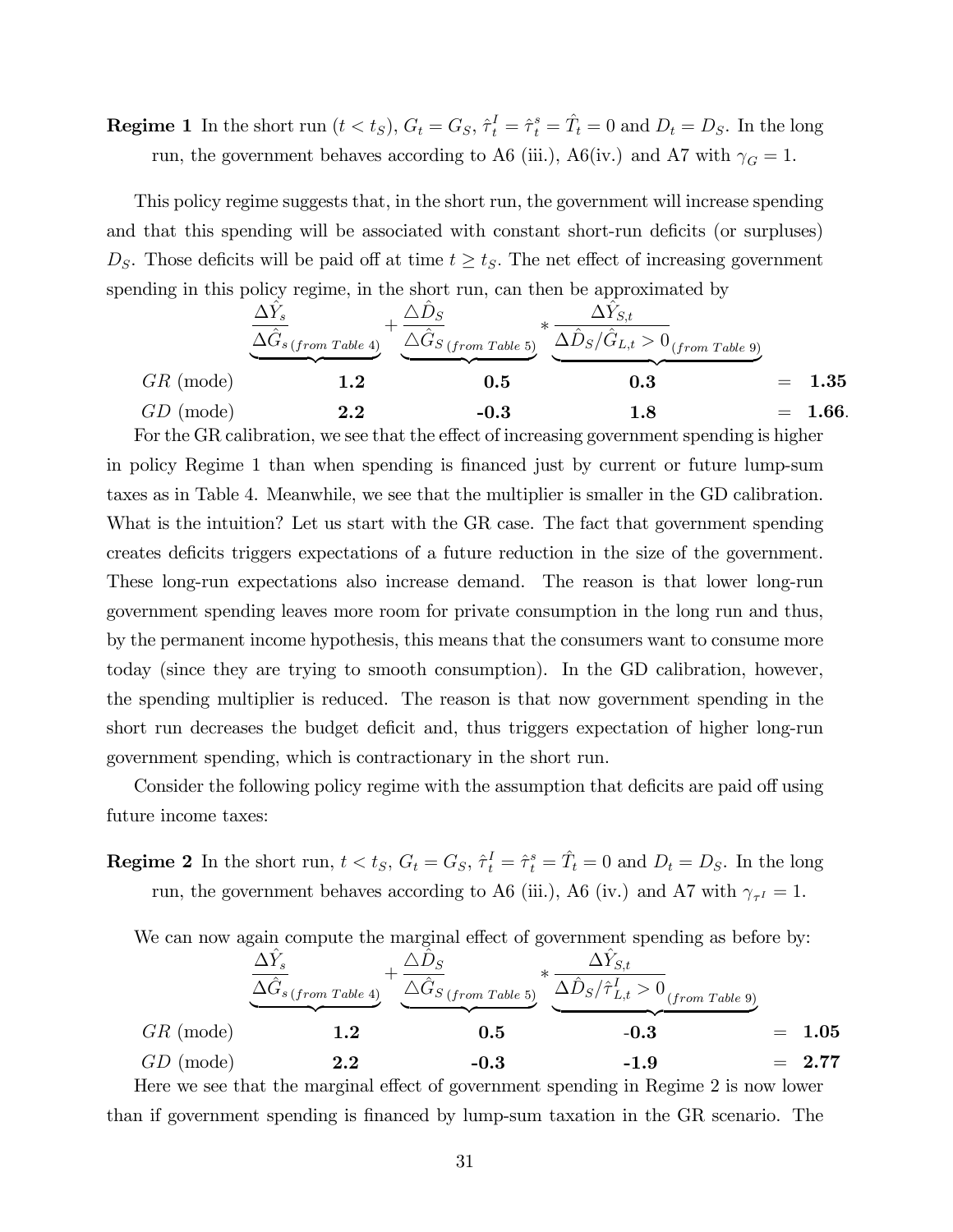intuition is straightforward: Since government spending generates deficits, this implies that long-run income taxes need to be higher, which reduces output in the long run. This reduces demand in the short run. In the GD scenario, we see that the marginal effect of government spending is even higher. This is because government spending generates a budget surplus rather than a deficit, and thus implies lower labor taxes in the future.

Overall, the message of these examples is that how a fiscal expansion is financed, through adjustment of future taxes and spending, can have an important effect on demand in the short run. Thus, a given government stimulus at a zero interest rate should be complemented with a plan about how short-run budget deficits or surpluses will be met in the future.

## 7 Extension: Government default risk

The issue of government default is a subject for a different paper, as it involves several important considerations. Nevertheless we can still make a few useful observations, even within the context of our simple framework. Consider now an asset that has an interest rate  $i_t^v$  but with probability  $(1 - \rho_{t+1})$  it will not be repaid in the next period. This asset will satisfy the asset-pricing equation

$$
u_c(C_t) = (1 + i_t^v)\beta E_t(1 - \rho_{t+1}(.)\frac{\xi_{t+1}u_c(C_{t+1})(1 + \tau_t^s)P_t}{\xi_t(1 + \tau_{t+1}^s)P_{t+1}}.
$$

To a first-order approximation, the relationship between  $\hat{i}_t$  and  $\hat{i}_t^v$  is

$$
\hat{i}_t^v = \hat{i}_t + E_t \rho_{t+1}.
$$

The existence of an asset of this type does not change anything else in the model, since we maintain the assumption that the central bank sets the risk-free nominal interest rate. If we assume that government debt, however, is priced in accordance to this relationship (e.g. due to the fact that people believe that it may default), the government budget constraint is given by

$$
\frac{\bar{b}}{Y}\hat{b}_t - \frac{\bar{b}}{Y}(1+\bar{r})\hat{b}_{t-1} = \frac{\bar{b}}{\bar{Y}}(1+\bar{v})[\hat{i}_{t-1}^v - \pi_t] + (1+\bar{\tau}^s)\hat{G}_t - (\bar{\tau}^I + \bar{\tau}^s)\hat{Y}_t - \hat{\tau}_t^I - \frac{\bar{C}}{\bar{Y}}\hat{\tau}_t^s - \hat{T}_t
$$
\n
$$
= \frac{\bar{b}}{\bar{Y}}(1+\bar{v})[\hat{i}_{t-1} - \pi_t] + (1+\bar{\tau}^s)\hat{G}_t - (\bar{\tau}^I + \bar{\tau}^s)\hat{Y}_t
$$
\n
$$
-\hat{\tau}_t^I - \frac{\bar{C}}{\bar{Y}}\hat{\tau}_t^s - \hat{T}_t - \frac{\bar{b}}{\bar{Y}}(1+\bar{v})E_{t-1}\rho_t,
$$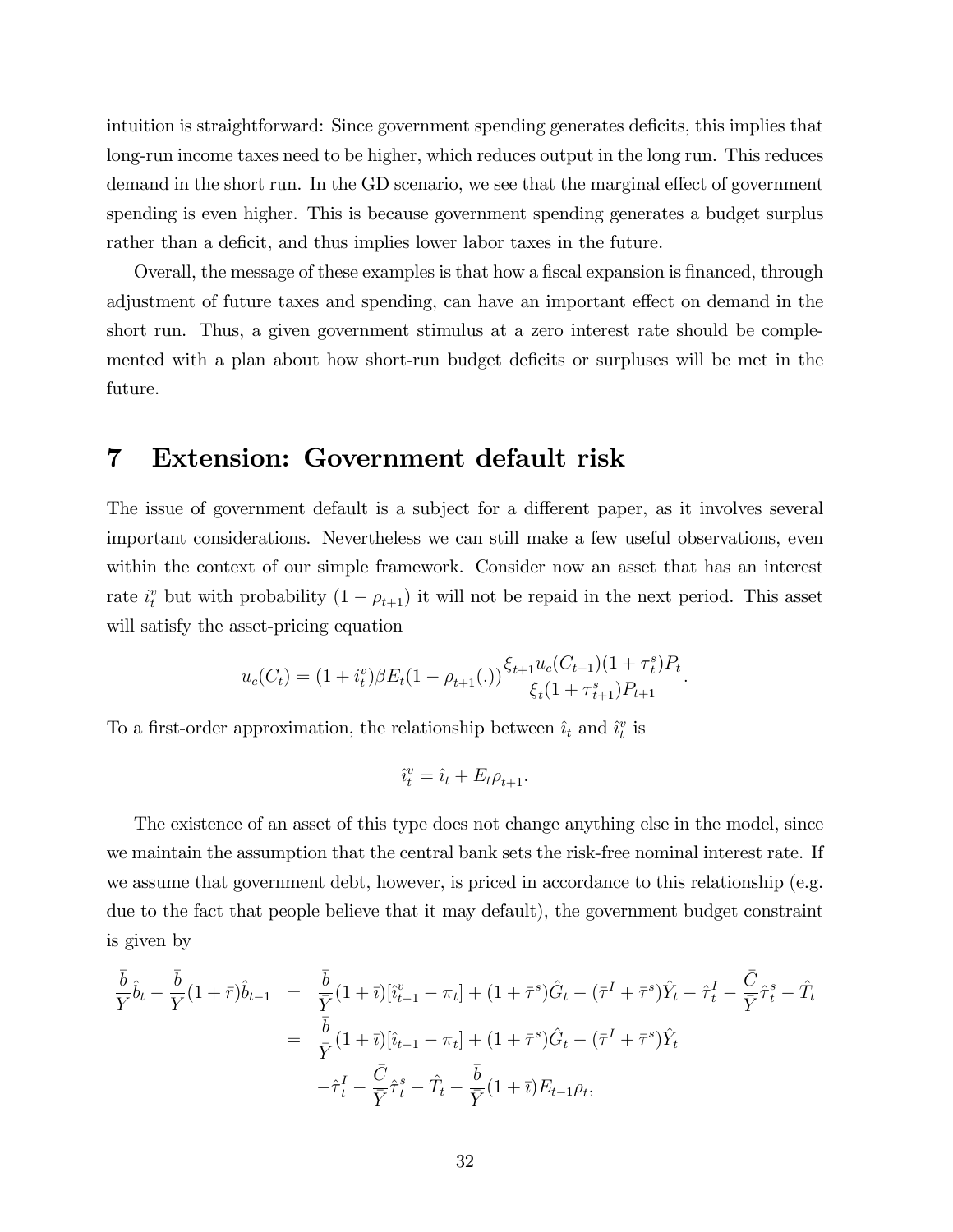where, in the last line, we substituted  $\hat{i}^v_t$  for the risk-free rate. The equilibrium will be determined as before, with this budget constraint replacing the previous one. As we can see, the only new element in the model is the existence of default risk  $\frac{\bar{b}}{\bar{Y}}(1+\bar{v})E_{t-1}\rho_t$ , which implies that the government needs to pay more to service its debt. Note that this risk enters exactly like any fiscal cost, as a negative lump-sum tax, and then our analysis from the previous section applies: The effect of the increase in the risk premium critically depends on how people expect the higher implied debt burden to be paid in the future.

## 8 Conclusion

In this paper, we have studied how various fiscal policies affect budget deficits and how those budget deficits may affect short-run demand via expectations. We have left several important aspects of this issue off the table, and let us bring up only one here.

A key assumption maintained throughout the paper was that inflation in the long run is zero. Hence there was no explicit interaction between fiscal policy today and inflation expectations over the medium or long term. An important consideration, however, is that fiscal deficits today and high nominal debt levels may very well create expectations of higher inflation tomorrow. In the face of high nominal debt, in fact, the government has an incentive to inflate. If higher deficits trigger expectations of higher future inflation, they are expansionary at a zero interest rate, since this reduces the real interest rate and then increases demand. This is documented more explicitly in Eggertsson (2006), where those links are modeled in an infinitely repeated game between the government and the private sector. Quantitatively, Eggertsson (2006) shows that these effects can be very big. Interestingly, however, that mechanism assumes that monetary and fiscal policy are coordinated, an assumption that seems inappropriate in large monetary unions. It is difficult to imagine, for example, that large amounts of Greek debt creates quantitatively significant inflation incentives for the European Central Bank, albeit this remains a topic for further study.

## 9 References

Blanchard, Olivier and Charles M. Kahn. 1980. "The Solution of Linear Difference Models under Rational Expectations." *Econometrica*, 48: 1305-1313.

Calvo, Guillermo. 1983. "Staggered Prices in a Utility-Maximizing Framework." Jour-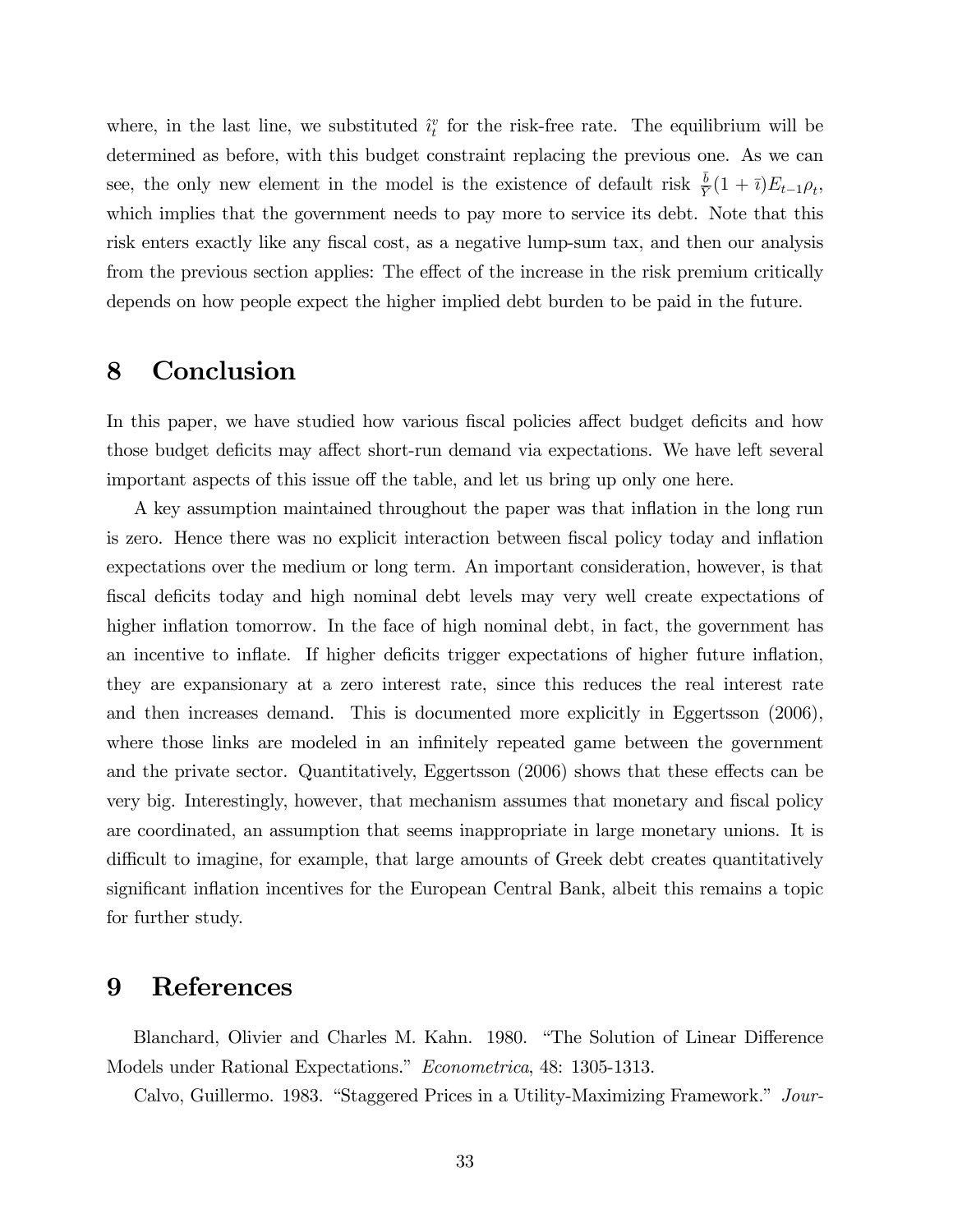nal of Monetary Economics, 12: 383-98.

Christiano, Lawrence, Martin Eichenbaum, and Sergio Rebelo. 2011. "When Is the Government Spending Multiplier Large?" Journal of Political Economy, 119(1): 78-121.

Cogan, John, Tobias Cwik, John Taylor, and Volker Wieland. 2010. "New Keynesian versus Old Keynesian Government Spending Multipliers." Journal of Economic Dynamics & Control, 34: 281-295.

Correia, Isabel, Emmanuel Fahri, Juan Pablo Nicolini and Pedro Teles. 2011. "Unconventional Fiscal Policy at the Zero Bound." *mimeo.* 

Davig, Troy, and Eric M. Leeper. 2009. "Monetary-Fiscal Policy Interactions and Fiscal Stimulus.î National Bureau of Economic Research Working Paper, No. 15133.

Denes, Matthew and Gauti Eggertsson. 2009. "A Bayesian Approach to Estimating Tax and Spending Multipliers." Federal Reserve Bank of New York Staff Paper, No. 403.

Eggertsson, Gauti. 2001. "Real Government Spending in a Liquidity Trap." *mimeo*, Princeton University. Available at http://www.ny.frb.org/research/economists/eggertsson.

Eggertsson, Gauti. 2006. "The Deflation Bias and Committing to Being Irresponsible." Journal of Money, Credit, and Banking 36, No. 2: 283–322.

Eggertsson, Gauti. 2010. "What Fiscal Policy is Effective at Zero Interest Rates?" NBER Macroeconomics Annual, Volume 25, NBER Chapters. National Bureau of Economic Research.

Eggertsson, Gauti and Michael Woodford. 2003. "The Zero Interest-Rate Bound and Optimal Monetary Policy.î Brookings Papers on Economic Activity, 1: 139-211.

Eggertsson, Gauti and Michael Woodford. 2004. "Optimal Monetary and Fiscal Policy in a Liquidity Trap." International Seminar on Microeconomics. 1:75–131.

Erceg, Christopher and Jesper Lindé. 2010). "Is there a Fiscal Free Lunch in a Liquidity Trap?" *International Finance Discussion Papers*, No. 1003, Board of Governors, Washington DC.

Fernández-Villaverde, Jesús, Pablo Guerrón-Quintana and Juan F. Rubio-Ramirez. 2011. "Supply-Side Policies and the Zero-Lower Bound." Federal Reserve Bank of Philadelphia Working Paper, No. 11-47.

Leeper, Eric M., Nora Traum and Todd B. Walker. 2011. "The Fiscal Multiplier Morass: A Bayesian Perspective." mimeo, Indiana University.

Mertens, Karel and Morten O. Ravn. 2010. "Fiscal Policy in an Expectations Driven Liquidity Trap." Centre for Economic Policy Research, DP7931.

Mountford, Andrew and Harald Uhlig. 2009. "What Are the Effects of Fiscal Policy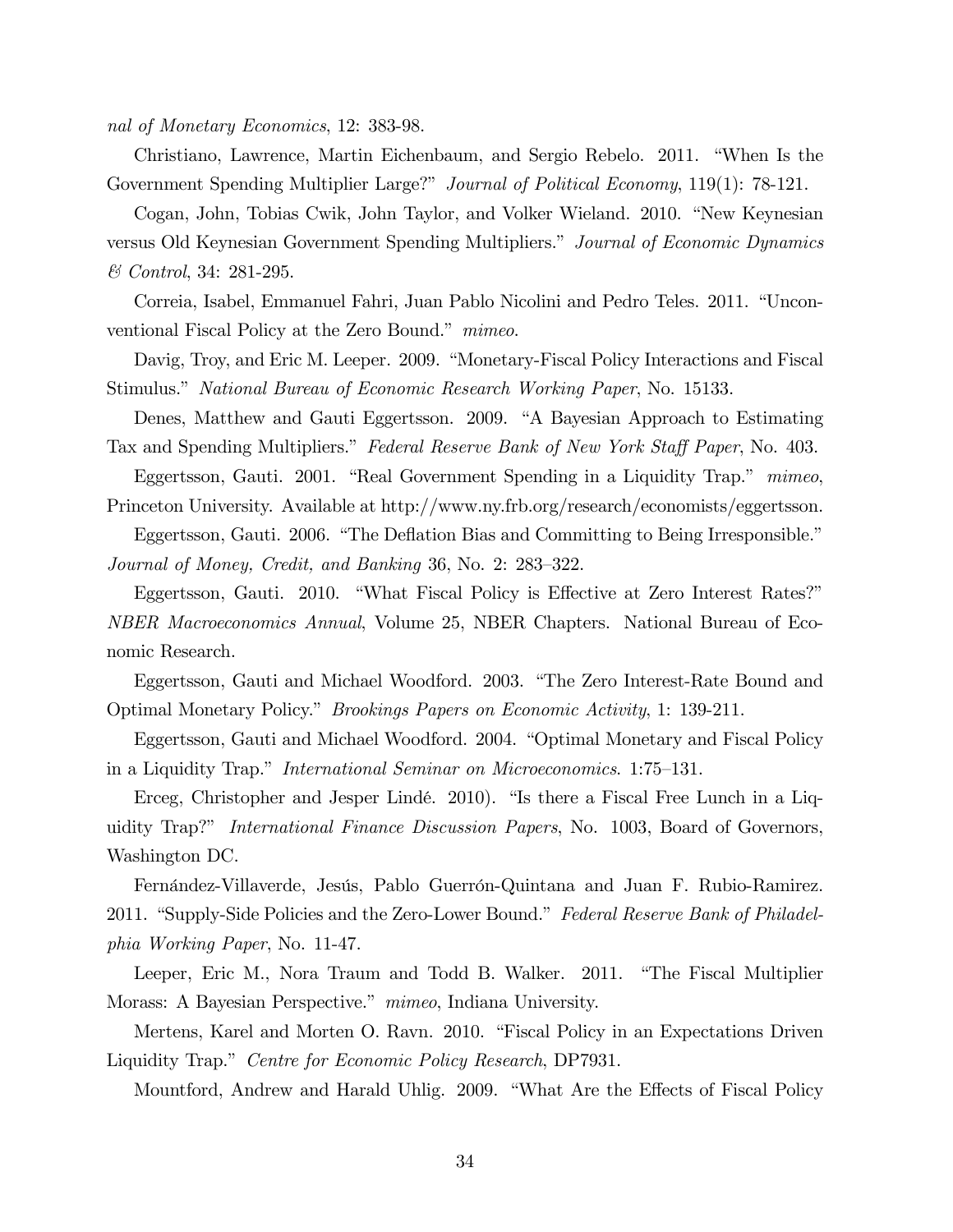Shocks?" Journal of Applied Econometrics 24(6): 960-992.

Rendahl, Pontus. 2012. "Fiscal Policy in an Unemployment Crisis." Cambridge Working Papers in Economics, No. 1211.

Werning, Iván. 2011. "Managing a Liquidity Trap: Monetary and Fiscal Policy," Working paper, MIT.

## 10 Appendix: Proofs of propositions

**Proposition 12** Suppose that A1, A3, A6 and A7 hold. Then, the multiplier of deficit spending on short-run output at a positive interest rate (if  $r_S^e > 0$ ) is given by

$$
\frac{\Delta \hat{Y}_S}{\Delta \hat{D}_S} = 0,
$$

while output at a zero interest rate (if  $r_S^e < 0$ ) is given by

$$
\frac{\Delta \hat{Y}_S}{\Delta \hat{D}_S} = \frac{(1 - \beta \mu)(1 - \mu)\psi \omega}{[(1 - \mu)(1 - \beta \mu) - \mu \sigma \kappa]} \frac{\frac{b}{Y}(1 + i - \rho)\delta}{[1 - \sigma^{-1}\psi[\bar{\tau}^s + \bar{\tau}^I \bar{w}]]}\gamma_G
$$

$$
+ \frac{(1 - \beta \mu)(1 - \mu)\chi^s \sigma \psi \omega}{[(1 - \mu)(1 - \beta \mu) - \mu \sigma \kappa]} \frac{\frac{b}{Y}(1 + i - \rho)\delta}{[1 - \psi \chi^s[\bar{\tau}^s + \bar{\tau}^I \bar{w}]]}\gamma_s
$$

$$
- \frac{(1 - \beta \mu)(1 - \mu)\psi \chi^I}{[(1 - \mu)(1 - \beta \mu) - \mu \sigma \kappa]} \frac{\frac{b}{Y}(1 + i - \rho)\delta}{([\bar{w} - \psi \chi^I[\bar{\tau}^s + \bar{\tau}^I \bar{w}])}\gamma_I
$$

**Proof:** The first part of the proof follows directly from equation (14). The second part involves a few additional steps.

At date  $t \geq t_s$ , our policy commitment in assumption A3 implies that  $\pi_t = 0$ . By equation (14), then

$$
\hat{Y}_{t_S} = -\psi \chi^I \hat{\tau}_{t_S}^I - \psi \chi^s \hat{\tau}_{t_S}^s + \psi \sigma^{-1} \hat{G}_{t_S}.
$$
\n(18)

:

:

Then, in order to determine  $\hat{Y}_{t_S}$ , we need to find  $(\hat{\tau}_t^I)$  $_{t_S}^I, \ \hat{\tau}_{t_S}^s$  $t<sub>s</sub>$ ,  $\hat{G}<sub>t<sub>s</sub></sub>$ ). As stated in the paper, according to assumption A6:

$$
-\frac{b}{Y}(1+i-\rho)\delta b_{ts} = \left[1+\bar{\tau}^s-\sigma^{-1}\psi(\bar{\tau}^I+\bar{\tau}^s)\right]\hat{G}_{ts} - \left[1-(\bar{\tau}^I+\bar{\tau}^s)\psi\chi^I\right]\hat{\tau}_{ts}^I - \left[\frac{\bar{C}}{\bar{Y}} - (\bar{\tau}^I+\bar{\tau}^s)\psi\chi^s\right]\hat{\tau}_{ts}^s
$$

Assumption A7 states that

$$
\gamma_{G,t} \equiv \frac{\left[1 + \bar{\tau}^s - \sigma^{-1}\psi(\bar{\tau}^I + \bar{\tau}^s)\right]\hat{G}_t}{\hat{D}_t} = \gamma_G
$$
\n
$$
\gamma_{I,t} \equiv -\frac{\left(1 - (\bar{\tau}^I + \bar{\tau}^s)\psi \chi^I\right)\hat{\tau}_t^I}{\hat{D}_t} = \gamma_I
$$
\n
$$
\gamma_{s,t} \equiv -\frac{\left[\frac{\bar{C}}{\bar{Y}} - (\bar{\tau}^I + \bar{\tau}^s)\psi \chi^s\right]\hat{\tau}_t^s}{\hat{D}_t} = \gamma_s
$$
\n(19)